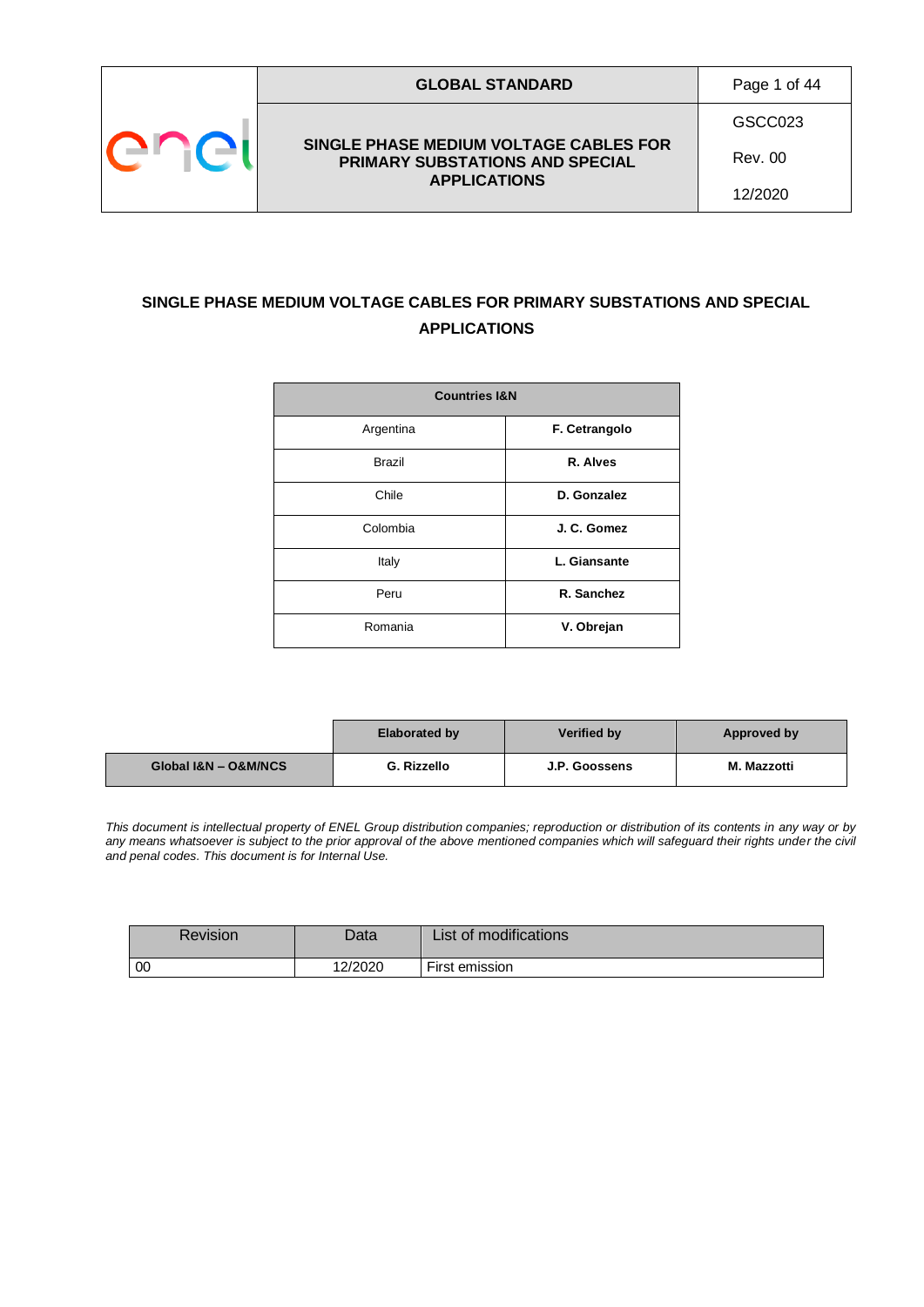

#### **GLOBAL STANDARD**

Page 2 of 44

### SINGLE PHASE MEDIUM VOLTAGE CABLES FOR PRIMARY SUBSTATIONS AND SPECIAL **APPLICATIONS**

GSCC023

**Rev. 00** 

12/2020

### **INDEX**

| $\mathbf{1}$            |       |  |
|-------------------------|-------|--|
| $\overline{2}$          |       |  |
| 3                       |       |  |
| 3.1                     |       |  |
| 3.2                     |       |  |
| 3.3                     |       |  |
| 3.4                     |       |  |
| $\overline{\mathbf{4}}$ |       |  |
| 5                       |       |  |
|                         | 5.1.1 |  |
| 5.2                     |       |  |
| 5.3                     |       |  |
| 5.4                     |       |  |
| $5.5^{\circ}$           |       |  |
| 5.6                     |       |  |
| 5.7                     |       |  |
| 5.8                     |       |  |
| 5.9                     |       |  |
| 5.10                    |       |  |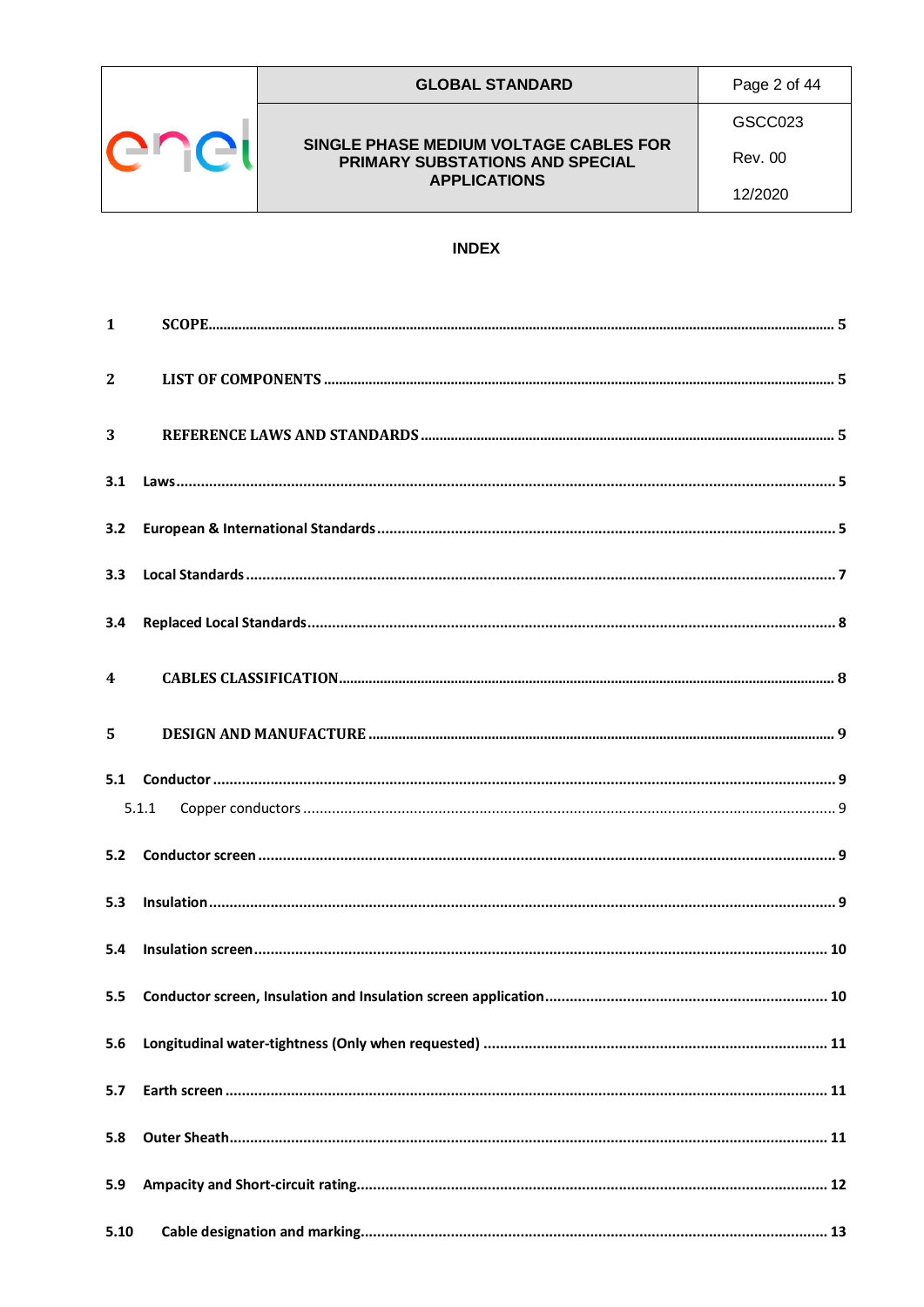|                  | <b>GLOBAL STANDARD</b>                                                    | Page 3 of 44   |
|------------------|---------------------------------------------------------------------------|----------------|
|                  |                                                                           | GSCC023        |
| enell            | SINGLE PHASE MEDIUM VOLTAGE CABLES FOR<br>PRIMARY SUBSTATIONS AND SPECIAL | <b>Rev. 00</b> |
|                  | <b>APPLICATIONS</b>                                                       | 12/2020        |
|                  |                                                                           |                |
| 5.10.1<br>5.10.2 |                                                                           |                |
|                  |                                                                           |                |
| 6                |                                                                           |                |
| 6.1              |                                                                           |                |
| 6.1.1            |                                                                           |                |
| 6.1.2            |                                                                           |                |
| 6.1.3            |                                                                           |                |
| 6.1.4            |                                                                           |                |
| 6.2              |                                                                           |                |
|                  |                                                                           |                |
| 6.3              |                                                                           |                |
| 6.4              |                                                                           |                |
|                  |                                                                           |                |
| 6.5              |                                                                           |                |
| 7                |                                                                           |                |
|                  |                                                                           |                |
| 8                |                                                                           |                |
|                  |                                                                           |                |
| 9                |                                                                           |                |
| 9.1              |                                                                           |                |
| 9.1.1            |                                                                           |                |
|                  |                                                                           |                |
|                  |                                                                           |                |
|                  |                                                                           |                |
|                  |                                                                           |                |
|                  |                                                                           |                |
|                  |                                                                           |                |
|                  |                                                                           |                |
|                  |                                                                           |                |
|                  |                                                                           |                |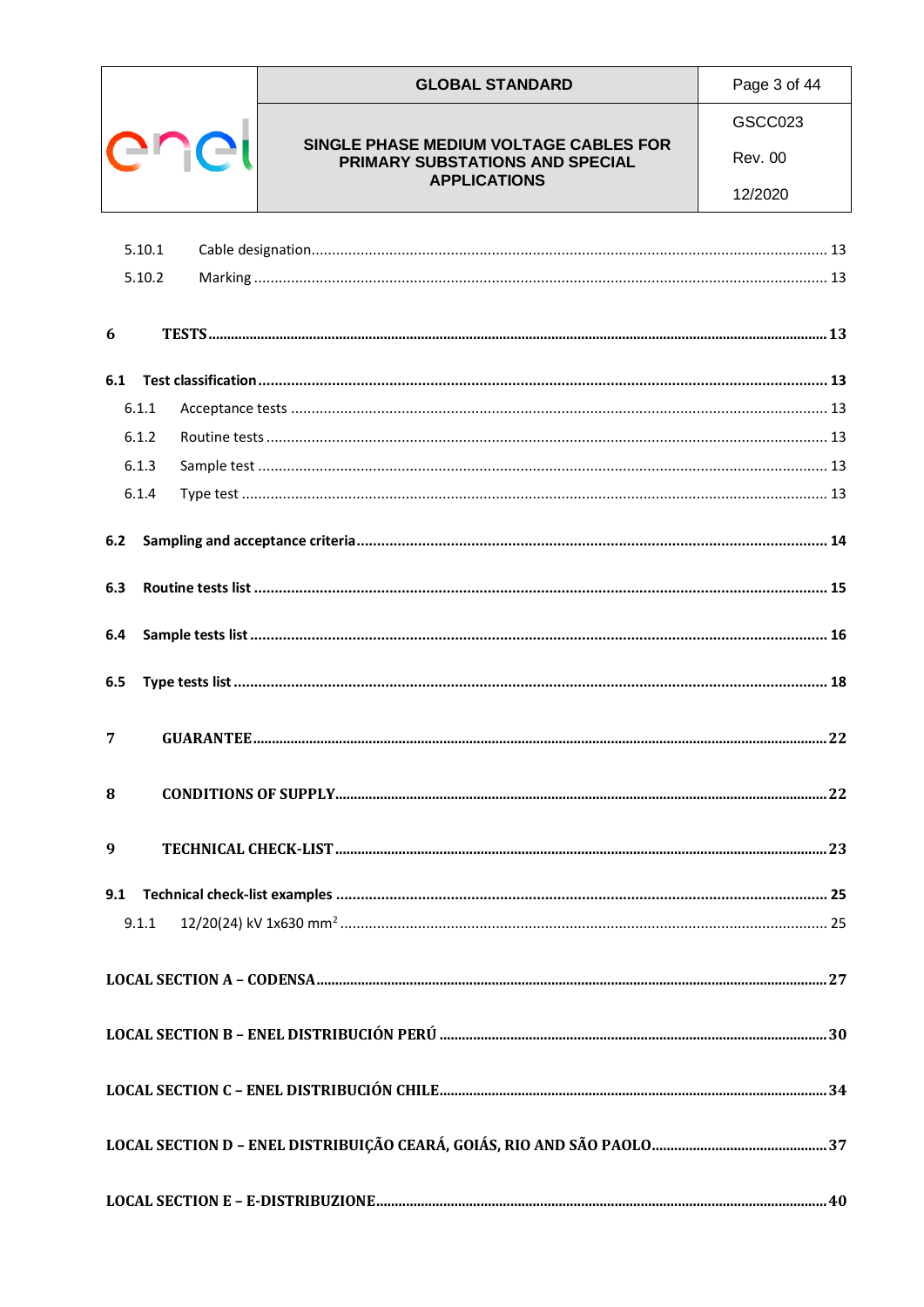|  | <b>GLOBAL STANDARD</b>                                                                                  | Page 4 of 44 |
|--|---------------------------------------------------------------------------------------------------------|--------------|
|  | SINGLE PHASE MEDIUM VOLTAGE CABLES FOR<br><b>PRIMARY SUBSTATIONS AND SPECIAL</b><br><b>APPLICATIONS</b> | GSCC023      |
|  |                                                                                                         | Rev. 00      |
|  |                                                                                                         | 12/2020      |
|  |                                                                                                         |              |

**[COMMON LIST......................................................................................................................................................................44](#page-43-0)**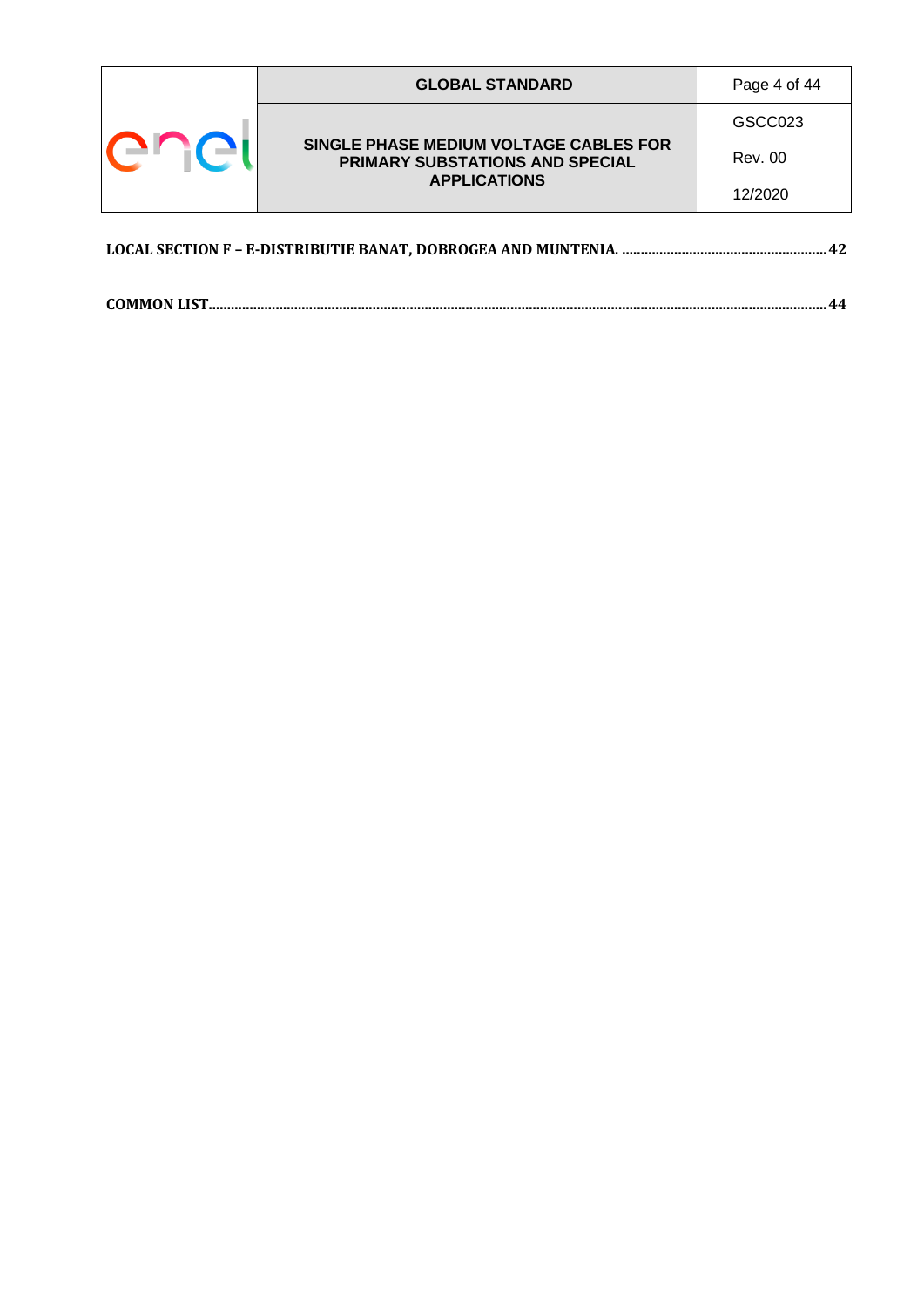|  | <b>GLOBAL STANDARD</b>                                                           | Page 5 of 44 |
|--|----------------------------------------------------------------------------------|--------------|
|  |                                                                                  | GSCC023      |
|  | SINGLE PHASE MEDIUM VOLTAGE CABLES FOR<br><b>PRIMARY SUBSTATIONS AND SPECIAL</b> | Rev. 00      |
|  | <b>APPLICATIONS</b>                                                              | 12/2020      |

### <span id="page-4-0"></span>**1 SCOPE**

The aim of this document is to provide technical requirements for the supply of medium voltage cables to be used in the distribution networks of Enel Group Distribution Companies, listed below:

| Enel Codensa                | Colombia  |
|-----------------------------|-----------|
| Enel distribución Perú      | Perú      |
| Edesur                      | Argentina |
| e-distributie Banat         | Romania   |
| e-distributie Dobrogea      | Romania   |
| e-distributie Muntenia      | Romania   |
| e-distribuzione             | Italy     |
| Enel distribución Chile     | Chile     |
| Enel Distribuição Ceará     | Brazil    |
| Enel Distribuição Rio       | Brazil    |
| Enel Distribuição Goiás     | Brazil    |
| Enel Distribuição Sao Paulo | Brazil    |

This standard specifies the construction, dimensions and test requirements that must be accomplished by medium voltage cables with rated voltage Uo/U (Umax) =12/20(24) kV and 18/30(36) kV to be used in primary substations and other special applications by the utilities mentioned above.

This standard replaces all the local standards used up to now by all the Distribution Companies, as long as local regulation allows it.

### <span id="page-4-1"></span>**2 LIST OF COMPONENTS**

The list of components with the main requirements, which is an integral part of the present document, is reported in the common list attached.

#### <span id="page-4-2"></span>**3 REFERENCE LAWS AND STANDARDS**

The list of reference laws and standards are mentioned below in this document.

#### <span id="page-4-3"></span>**3.1 Laws**

See Local Sections.

#### <span id="page-4-4"></span>**3.2 European & International Standards**

- EN 50575 "Power, control and communication cables Cables for general applications in construction works subject to reaction to fire requirements".
- EN [13501-6](https://www.aenor.es/aenor/normas/normas/fichanorma.asp?tipo=N&codigo=N0054725&PDF=Si) "Fire classification of construction products and building elements Part 6: Classification using data from reaction to fire tests on electric cables".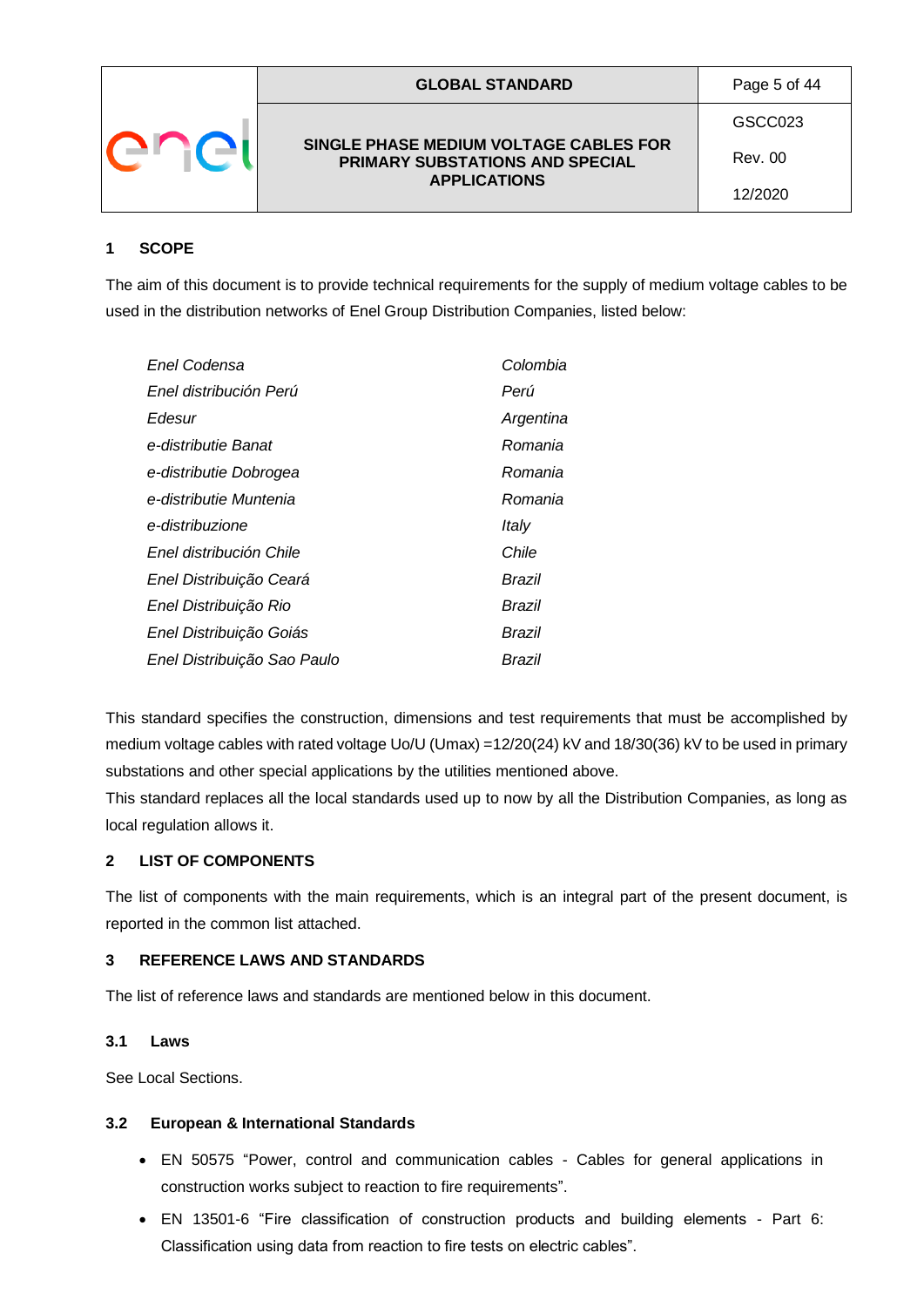|  | <b>GLOBAL STANDARD</b>                                                    | Page 6 of 44 |
|--|---------------------------------------------------------------------------|--------------|
|  |                                                                           | GSCC023      |
|  | SINGLE PHASE MEDIUM VOLTAGE CABLES FOR<br>PRIMARY SUBSTATIONS AND SPECIAL | Rev. 00      |
|  | <b>APPLICATIONS</b>                                                       | 12/2020      |

- HD 605 S2 "Electric cables Additional test methods".
- HD 620 S2 "Distribution cables with extruded insulation for rated voltages from 3,6/6 (7,2) kV up to and including 20,8/36 (42) kV.
- IEC 60228 "Conductors of insulated cables".
- IEC 60230 "Impulse tests on cables and their accessories".
- IEC 60332-1-2 "Tests on electric and optical fibre cables under fire conditions Part 1-2: Test for vertical flame propagation for a single insulated wire or cable - Procedure for 1 kW pre-mixed flame"
- IEC 60502-2 "Power cables with extruded insulation and their accessories for rated voltages from 1 kV (Um = 1,2 kV) up to 30 kV (Um = 36 kV) - Part 2: Cables for rated voltages from 6 kV (Um = 7,2 kV) up to 30 kV (Um = 36 kV)".
- IEC 60754-1 "Test on gases evolved during combustion of materials from cables Part 1: Determination of the halogen acid gas content".
- IEC 60754-2 "Test on gases evolved during combustion of materials from cables Part 2: Determination of acidity (by pH measurement) and conductivity".
- IEC 60811-100 "Electric and optical fibre cables Test methods for non-metallic materials Part 100: General".
- IEC 60811-201 "Electric and optical fibre cables Test methods for non-metallic materials Part 201: General tests - Measurement of insulation thickness".
- IEC 60811-202: "Electric and optical fibre cables Test methods for non-metallic materials Part 202: General tests - Measurement of thickness of non-metallic sheath".
- IEC 60811-401 "Electric and optical fibre cables Test methods for non-metallic materials Part 401: Miscellaneous tests - Thermal ageing methods - Ageing in an air oven".
- IEC 60811-402 "Electric and optical fibre cables Test methods for non-metallic materials Part 402: Miscellaneous tests - Water absorption tests".
- IEC 60811-406 "Electric and optical fibre cables Test methods for non-metallic materials Part 406: Miscellaneous tests - Resistance to stress cracking of polyethylene and polypropylene compounds".
- IEC 60811-412 "Electric and optical fibre cables Test methods for non-metallic materials Part 412: Miscellaneous tests - Thermal ageing methods - Ageing in an air bomb"
- IEC 60811-501 "Electric and optical fibre cables Test methods for non-metallic materials Part 501: Mechanical tests - Tests for determining the mechanical properties of insulating and sheathing compounds".
- IEC 60811-502: "Electric and optical fibre cables Test methods for non-metallic materials Part 502: Mechanical tests - Shrinkage test for insulations".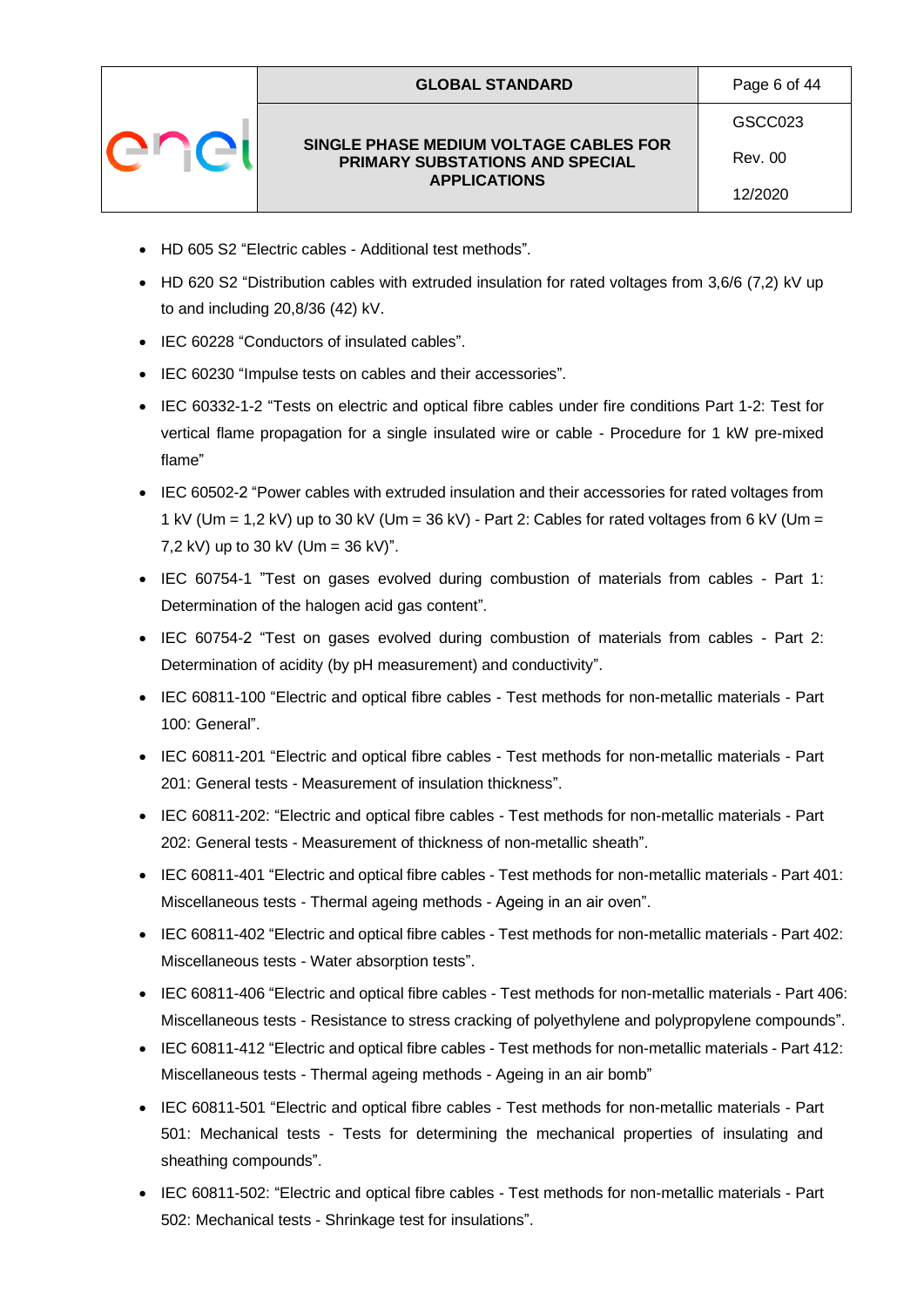|  | <b>GLOBAL STANDARD</b>                                                    | Page 7 of 44   |
|--|---------------------------------------------------------------------------|----------------|
|  |                                                                           | GSCC023        |
|  | SINGLE PHASE MEDIUM VOLTAGE CABLES FOR<br>PRIMARY SUBSTATIONS AND SPECIAL | <b>Rev. 00</b> |
|  | <b>APPLICATIONS</b>                                                       | 12/2020        |

- IEC 60811-503 "Electric and optical fibre cables Test methods for non-metallic materials Part 503: Mechanical tests - Shrinkage test for sheaths".
- IEC 60811-505: "Electric and optical fibre cables Test methods for non-metallic materials Part 505: Mechanical tests - Elongation at low temperature for insulations and sheaths".
- IEC 60811-507: "Electric and optical fibre cables Test methods for non-metallic materials Part 507: Mechanical tests - Hot set test for cross-linked materials".
- IEC 60811-508: "Electric and optical fibre cables Test methods for non-metallic materials Part 508: Mechanical tests - Pressure test at high temperature for insulation and sheaths".
- IEC 60811-509: "Electric and optical fibre cables Test methods for non-metallic materials Part 509: Mechanical tests - Test for resistance of insulations and sheaths to cracking (heat shock test)".
- IEC 60811-510 "Electric and optical fibre cables Test methods for non-metallic materials Part 510: Mechanical tests - Methods specific to polyethylene and polypropylene compounds - Wrapping test after thermal ageing in air".
- IEC 60811-511 "Electric and optical fibre cables Test methods for non-metallic materials Part 511: Mechanical tests - Measurement of the melt flow index of polyethylene compounds".
- IEC 60811-605 "Electric and optical fibre cables Test methods for non-metallic materials Part 605: Physical tests - Measurement of carbon black and/or mineral filler in polyethylene compounds".
- IEC 60811-606 "Electric and optical fibre cables Test methods for non-metallic materials Part 606: Physical tests - Methods for determining the density".
- IEC 60811-607 "Electric and optical fibre cables Test methods for non-metallic materials Part 607: Physical tests - Test for the assessment of carbon black dispersion in polyethylene and polypropylene".
- IEC 60885-2 "Electrical test methods for electric cables -- Part 2: Partial discharge tests".
- IEC 60885-3 "Electrical test methods for electric cables. Part 3: Test methods for partial discharge measurements on lengths of extruded power cables".
- IEC 61034-2 "Measurement of smoke density of cables burning under defined conditions -- Part 2: Test procedure and requirements".
- IEC 62230 "Electric cables Spark-test method".
- ISO 2859-1 "Sampling procedures for inspection by attributes -- Part 1: Sampling schemes indexed by acceptance quality limit (AQL) for lot-by-lot inspection".

### <span id="page-6-0"></span>**3.3 Local Standards**

See Local Section.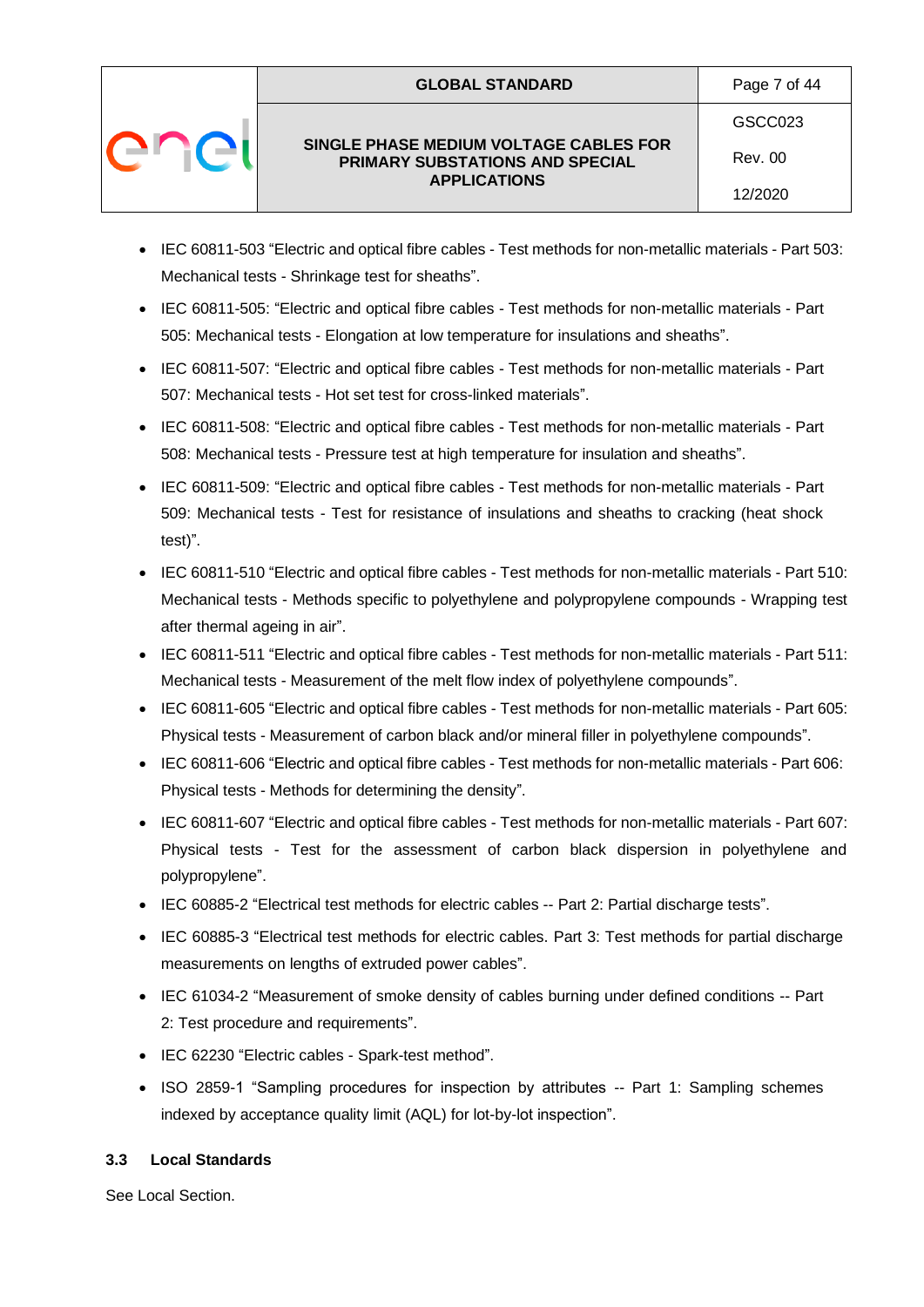|  | <b>GLOBAL STANDARD</b>                                                    | Page 8 of 44 |
|--|---------------------------------------------------------------------------|--------------|
|  |                                                                           | GSCC023      |
|  | SINGLE PHASE MEDIUM VOLTAGE CABLES FOR<br>PRIMARY SUBSTATIONS AND SPECIAL | Rev. 00      |
|  | <b>APPLICATIONS</b>                                                       | 12/2020      |

#### <span id="page-7-0"></span>**3.4 Replaced Local Standards**

See Local Section.

#### <span id="page-7-1"></span>**4 CABLES CLASSIFICATION**

In Table 1 a general description of types of cables depicted in this standard are summarized. Detailed characteristics are described in section 5.

**DESCRIPTION**

Single-core cables, with copper conductor, high modulus ethylene propylene rubber (HEPR) insulation, copper wires earth screen and polyolefin outer sheath.

#### **Table 1 Type of cables**

Typical lay-out of type of cables in single core configuration are shown in Figure 1.



**Figure 1 Type I**

**Note: Figure is for illustrative purposes only.**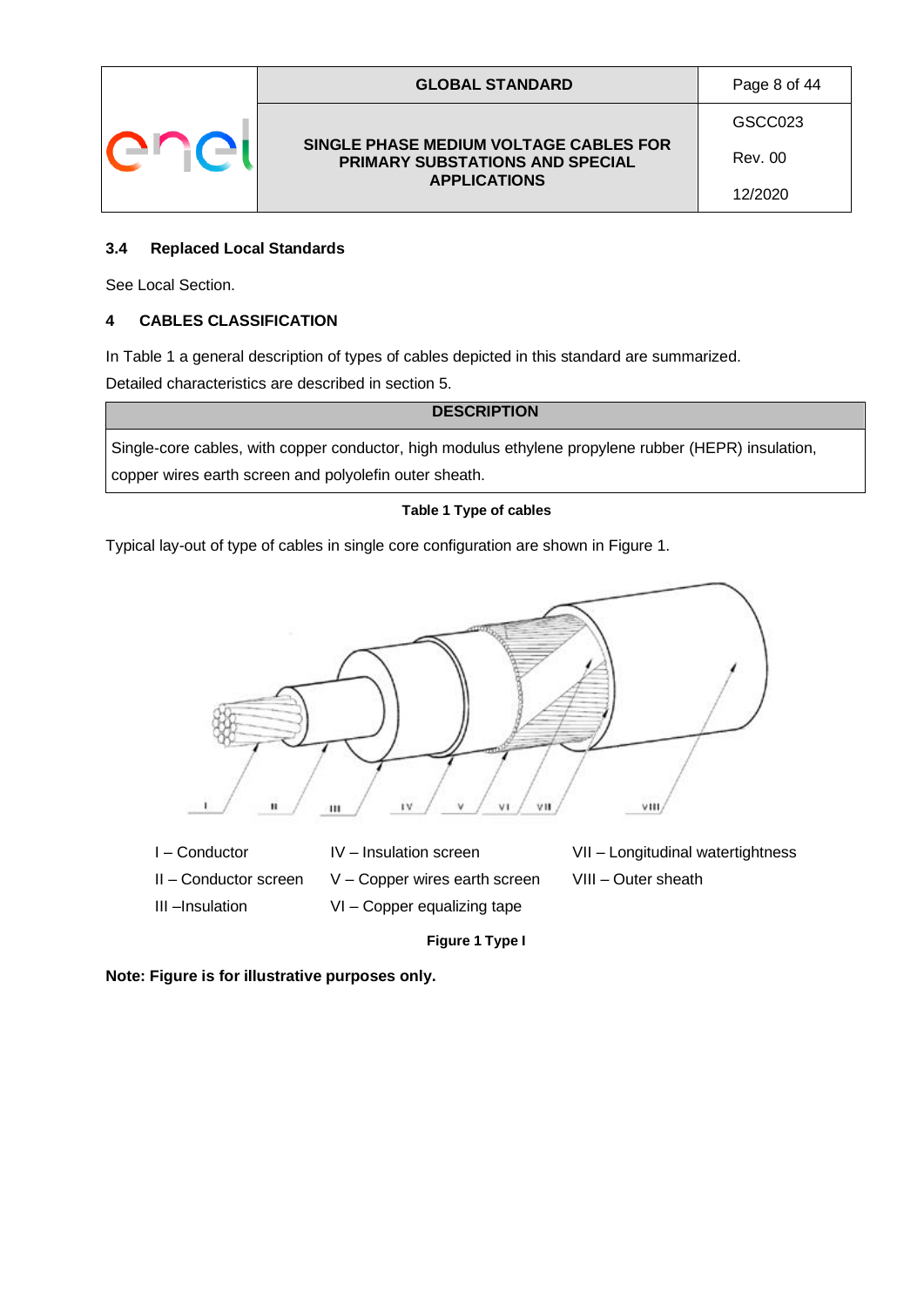|  | <b>GLOBAL STANDARD</b>                                                    | Page 9 of 44   |
|--|---------------------------------------------------------------------------|----------------|
|  |                                                                           | GSCC023        |
|  | SINGLE PHASE MEDIUM VOLTAGE CABLES FOR<br>PRIMARY SUBSTATIONS AND SPECIAL | <b>Rev. 00</b> |
|  | <b>APPLICATIONS</b>                                                       | 12/2020        |

#### <span id="page-8-0"></span>**5 DESIGN AND MANUFACTURE**

#### <span id="page-8-1"></span>**5.1 Conductor**

#### <span id="page-8-2"></span>**5.1.1 Copper conductors**

The copper conductors shall be stranded compacted circular class 2, complying all the features specified herein and in standard IEC 60228. Copper purity shall not be less than 99,9%.

| <b>Nominal</b><br><b>Cross-</b> | <b>Minimum</b>     | <b>Diameter of conductors</b><br>[mm]<br><b>Minimum</b><br><b>Maximum</b> |      | <b>Maximum</b><br>resistance of<br>conductor at<br>$20^{\circ}$ C<br>$[\Omega/km]$ |  |
|---------------------------------|--------------------|---------------------------------------------------------------------------|------|------------------------------------------------------------------------------------|--|
| section<br>[ $mm2$ ]            | number of<br>wires |                                                                           |      |                                                                                    |  |
| 150                             | 15                 | 13,7                                                                      | 15,0 | 0,124                                                                              |  |
| 240                             | 34                 | 17,6                                                                      | 19,2 | 0,0754                                                                             |  |
| 400 <sup>1</sup>                | 53                 | 22,3                                                                      | 24,6 | 0,0470                                                                             |  |
| 630                             | 53                 | 28,7                                                                      | 32,5 | 0,0283                                                                             |  |
| 1000 <sup>2</sup>               | 53                 | 35                                                                        | 41   | 0,0176                                                                             |  |

In Table 2 copper conductors for cables specified in this document are depicted

**Table 2 Stranded compacted copper conductors characteristics**

#### <span id="page-8-3"></span>**5.2 Conductor screen**

It shall consist of a fully bonded layer of black semi-conductive thermosetting compound. It shall be extruded over the conductor to provide a smooth surface without causing any damage to the conductor or insulation and ensuring material compatibility.

The conductor screen minimum thickness measured and accepted at any point shall not be less than 0,3 mm. In addition, the average of all the measures shall not be less than the nominal thickness (0,5 mm).

#### <span id="page-8-4"></span>**5.3 Insulation**

The insulation shall be applied by a suitable extrusion process and shall form a compact and homogenous body. In addition, it shall be possible to remove it without creating any damage to the conductor.

The insulating material shall be high modulus ethylene propylene rubber (HEPR), compliant with the characteristics required herein this document. Such HEPR compound can comply all the characteristics described in HD 620 S2 part 1 for DIH 2 compound.

HEPR insulation compound shall allow maximum conductor temperatures of 105 °C in normal operation and 250 °C under short circuit condition by at least 5 seconds.

<sup>1</sup> to be used only for extraordinary cases to cover maintenance and replacement activities on existing plants

 $2$  to be used only for extraordinary cases to cover maintenance and replacement activities on existing plants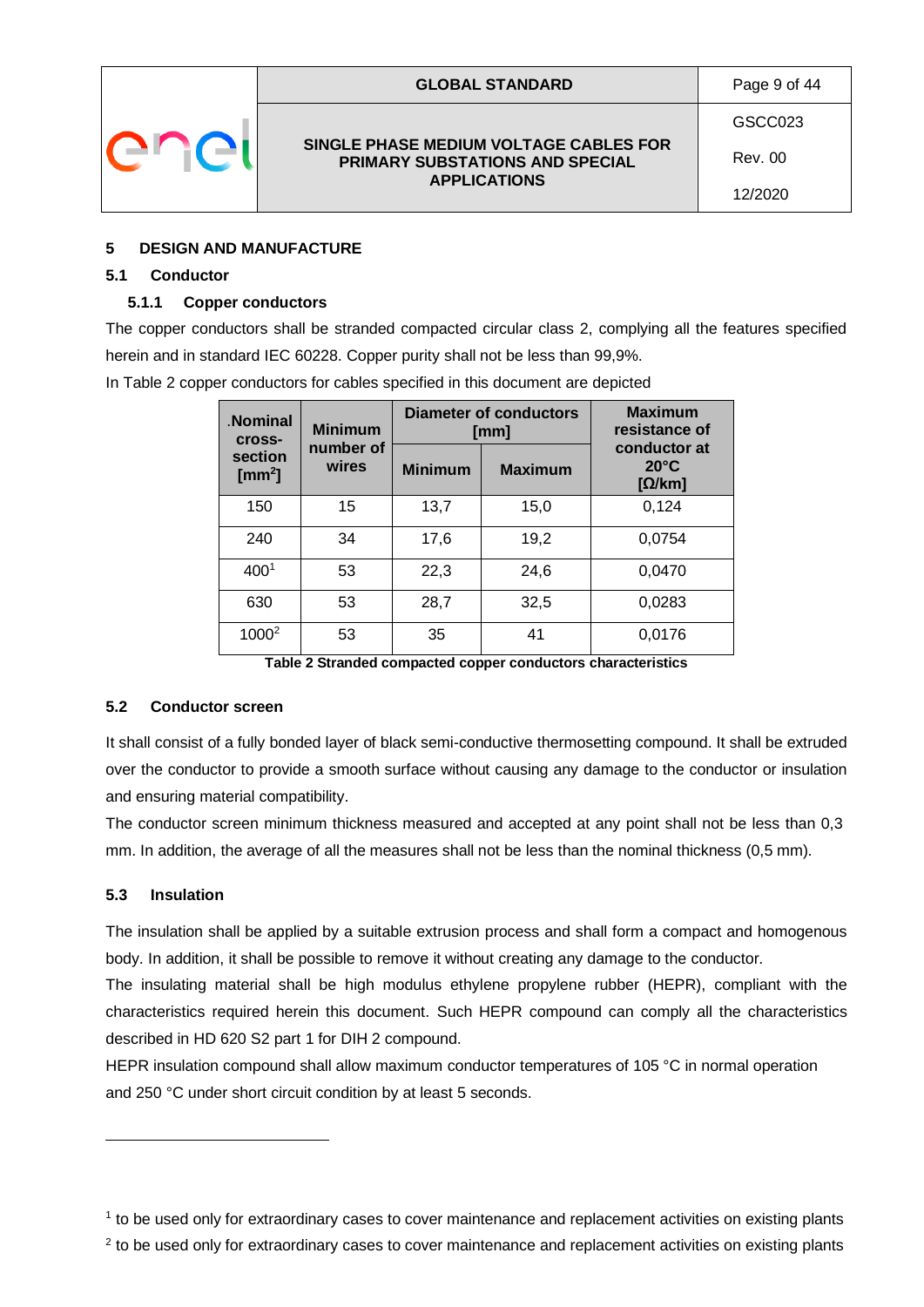|  | <b>GLOBAL STANDARD</b>                                                                           | Page 10 of 44 |
|--|--------------------------------------------------------------------------------------------------|---------------|
|  |                                                                                                  | GSCC023       |
|  | SINGLE PHASE MEDIUM VOLTAGE CABLES FOR<br>PRIMARY SUBSTATIONS AND SPECIAL<br><b>APPLICATIONS</b> | Rev. 00       |
|  |                                                                                                  | 12/2020       |

The insulation minimum thickness measured and accepted at any point of the cable shall not be less than 90% of the nominal value minus 0,1 mm.

$$
t_{\min} \ge 0.9 t_{\text{n}}\text{-}0.1
$$

and additionally:

$$
\frac{t_{\text{max}} - t_{\text{min}}}{t_{\text{max}}} \le 0, 15
$$

Where:

 $t_{\text{max}}$ : maximum insulation thickness in millimeters

 $t_{min}$ : minimum insulation thickness in millimeters

 $t_n$ : nominal thickness in millimeters

In Table 3 nominal and minimum thickness are shown.

**Note:** t<sub>max</sub> and t<sub>min</sub> are measured at the same cross section.

| <b>Rated Voltage</b><br>Uo/U (Umax)<br>[kV] | <b>Nominal</b><br>thickness<br>[mm] | <b>Minimum</b><br>thickness<br>[mm] |
|---------------------------------------------|-------------------------------------|-------------------------------------|
| 12/20 (24)                                  | 5,5                                 | 4,9                                 |
| 18/30 (36)                                  | 8.0                                 | 7.1                                 |

#### **Table 3 Insulation thickness values.**

#### <span id="page-9-0"></span>**5.4 Insulation screen**

A black layer of semi-conductive thermosetting compound shall be applied over the insulation. Such layer shall be compatible with insulation temperatures in normal operation and during short circuit.

The insulation screen shall be easily strippable without using tools or heat. The compound mechanical properties before ageing are: minimum tensile strength same as 7 N/mm<sup>2</sup> and a minimum elongation at break same as 150%.

Unless otherwise indicated in the Common List, the insulation screen minimum thickness measured and accepted at any point shall not be less than 0,3 mm. In addition, the average of all the measures shall not be less than the nominal thickness (0,5 mm).

#### <span id="page-9-1"></span>**5.5 Conductor screen, Insulation and Insulation screen application**

The conductor screen, the insulation and the insulation screen shall be extruded in one operation, i.e. triple extrusion process. It is not permitted using any type of lacquer or other material between this layers.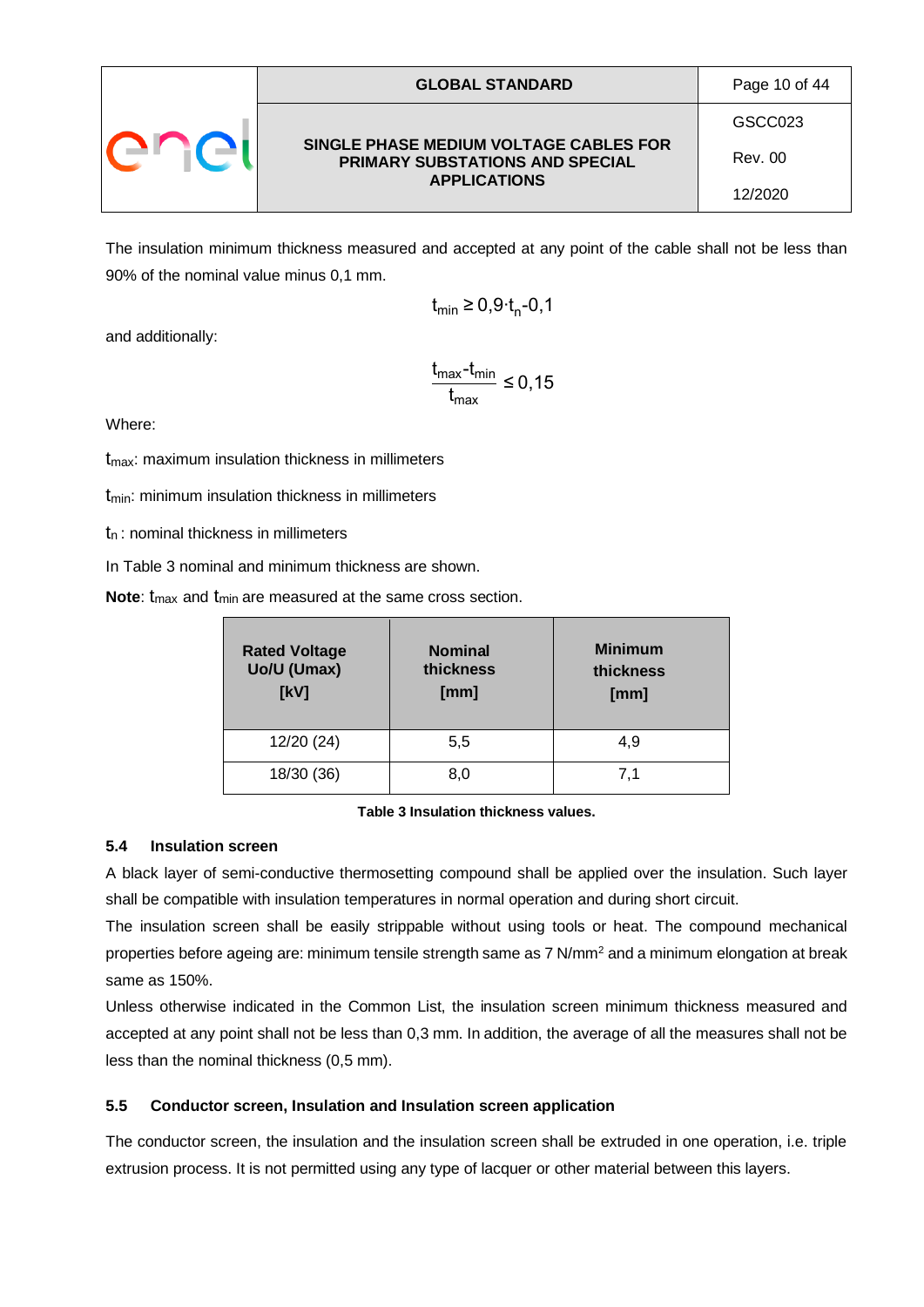|  | <b>GLOBAL STANDARD</b>                                                    | Page 11 of 44 |
|--|---------------------------------------------------------------------------|---------------|
|  |                                                                           | GSCC023       |
|  | SINGLE PHASE MEDIUM VOLTAGE CABLES FOR<br>PRIMARY SUBSTATIONS AND SPECIAL | Rev. 00       |
|  | <b>APPLICATIONS</b>                                                       | 12/2020       |
|  |                                                                           |               |

#### <span id="page-10-0"></span>**5.6 Longitudinal water-tightness (Only when requested)**

A tape made of suitable semi-conductive material shall be applied in order to achieve longitudinal watertightness in the region of the metal layers according to IEC 60502-2 §19.24. Such tape shall be applied without harming the adjacent layers and could work as additional separator layer as well. The swelling tape shall be applied with a minimum overlap same as 10%.

Hygroscopic powder without supporting elements is not allowed.

### <span id="page-10-1"></span>**5.7 Earth screen**

The earth screen shall be made with a continuous crown of annealed copper wires, with diameter between 0,5 and 1,0 mm, arranged in an open helix with step not greater than 20 times the cable diameter below the metallic screen.. Maximum separation of 4 mm between two adjacent wires. A clearance between 4 and 8 mm is admissible in 5 % of the interstices between the wires (the lower whole number to be rounded). Total geometric cross-section of the screen wires shall be 16 mm² minimum.

For equalizing purposes an annealed copper binder tape of at least 1 mm² shall be applied over the copper wires crown. The pitch of such tape shall not be higher than four times the diameter below the binder tape. The mechanical clamping of the copper wires shall be ensured without the copper binder tape.

If necessary, the continuity of the wires of the earth screen shall be obtained by means of weld.

| <b>Minimum Cross-section</b> | Maximum resistance at 20 °C | <b>Wires diameter</b> |
|------------------------------|-----------------------------|-----------------------|
| $\text{Im}m^2$               | $\Omega/km$ ]               | [mm]                  |
| 16                           | 1.15                        | $0.5 - 1.0$           |

#### **Table 4 - copper wires screen main characteristics**

#### <span id="page-10-2"></span>**5.8 Outer Sheath**

The outer sheath shall be resistant to moisture, abrasion and UV.

The material shall be polyolefin compliant with the characteristics required herein. Such Polyolefin compound can comply all the characteristics described in HD 620 S2 part 1 for DMZ2 compound.

The outer sheath shall be free from heavy metal, halogens and hydrocarbons.

Unless otherwise indicated in local sections, the minimum thickness of the outer sheath measured and accepted at any point of the cable shall not be less than 85% of the nominal value minus 0,15 mm.

*tmin≥0,85 tn-0,15*

Where:

t<sub>min</sub>: minimum thickness in millimeters

tn: nominal thickness in millimeters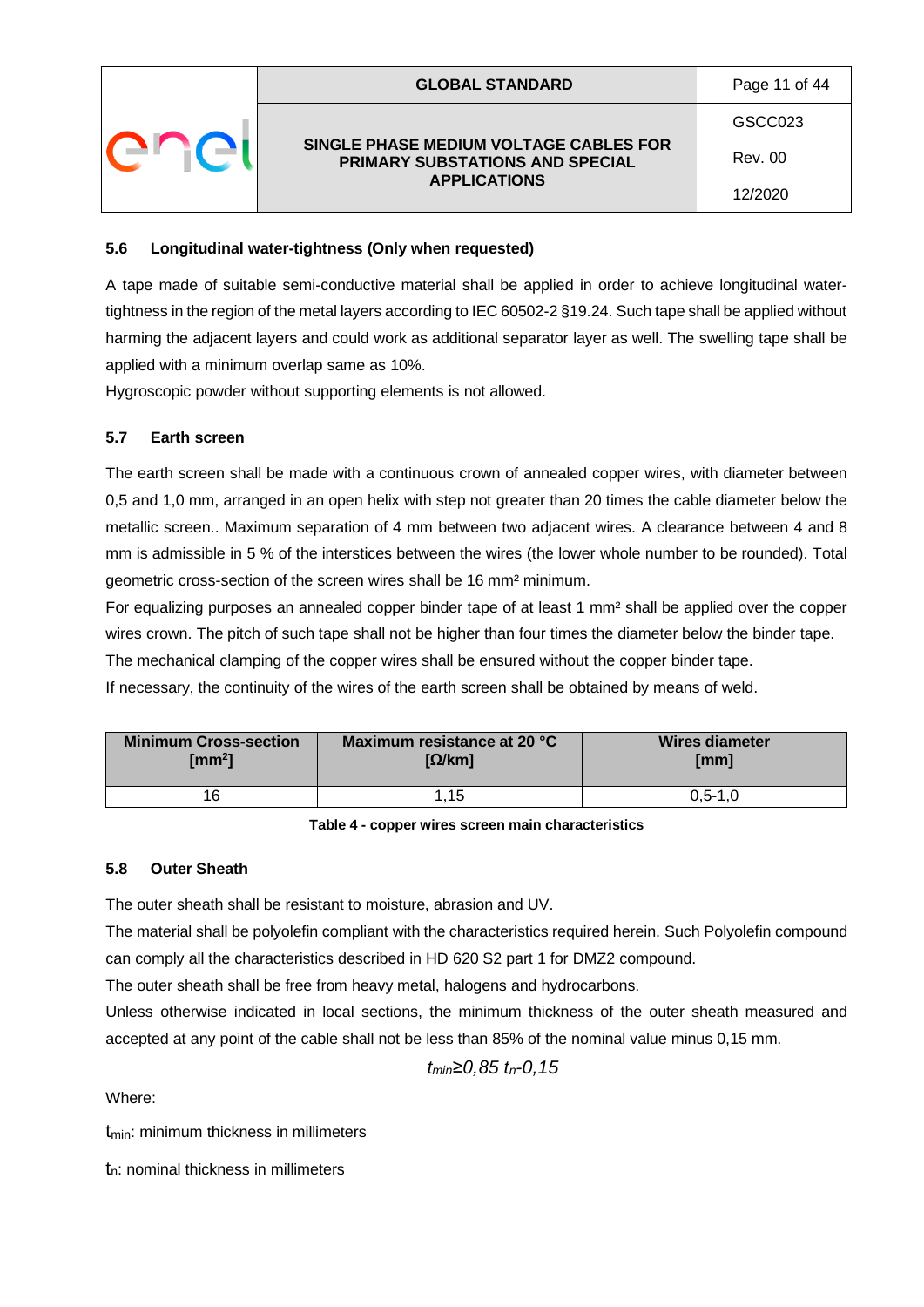#### **GLOBAL STANDARD** Page 12 of 44

#### **SINGLE PHASE MEDIUM VOLTAGE CABLES FOR PRIMARY SUBSTATIONS AND SPECIAL APPLICATIONS**

GSCC023 Rev. 00

12/2020

| <b>Cross-section</b><br>[ $mm2$ ] | <b>Nominal</b><br>thickness<br>[mm] | <b>Minimum</b><br>thickness<br>[mm] |
|-----------------------------------|-------------------------------------|-------------------------------------|
| 150                               | 2,2                                 | 1,7                                 |
| 240                               | 2,2                                 | 1,7                                 |
| 400                               | 2,75                                | 2,2                                 |
| 630                               | 2,75                                | 2,2                                 |
| 1000                              | 3,2                                 | 2,6                                 |

|  |  |  |  | Table 5 – DMZ2 outer sheath thickness |
|--|--|--|--|---------------------------------------|
|--|--|--|--|---------------------------------------|

The outer sheath color shall be red with two grey longitudinal stripes. The width of the colored stripes shall be between 5 mm and 10 mm, being laid at 180° each other.

The minimum fire reaction class shall be **Eca<sup>3</sup>** .

### <span id="page-11-0"></span>**5.9 Ampacity and Short-circuit rating**

The ampacity and short-circuit rating **estimated** values shall be given for network design purposes.

Unless otherwise indicated in local sections, such ampacity values shall be calculated in steady state condition, for single core laying and triplex laying, when installed in open air, directly buried and buried in duct using the following operational conditions:

- Maximum conductor temperature 105 °C
- Ambient air temperature 40 °C
- Ground temperature 20 °C
- Depth of laying 0,8 m
- Soil thermal resistivity 1,5 K m/W
- Earthenware ducts thermal resistivity 1,2 K m/W

Regarding short-circuit rating adiabatic and non-adiabatic values shall be calculated using the following conditions:

- Conductor initial temperature 105 °C
- Conductor final temperature 250 °C
- Copper wires screen initial temperature 95 °C
- Copper wires screen final temperature 200 °C

<sup>&</sup>lt;sup>3</sup> For countries not belonging to the EU, the classified class is not required but the cable shall be compliant with: "Test for vertical flame propagation for a single insulated wire or cable - Procedure for 1 kW pre-mixed flame" (IEC 60332-1-2)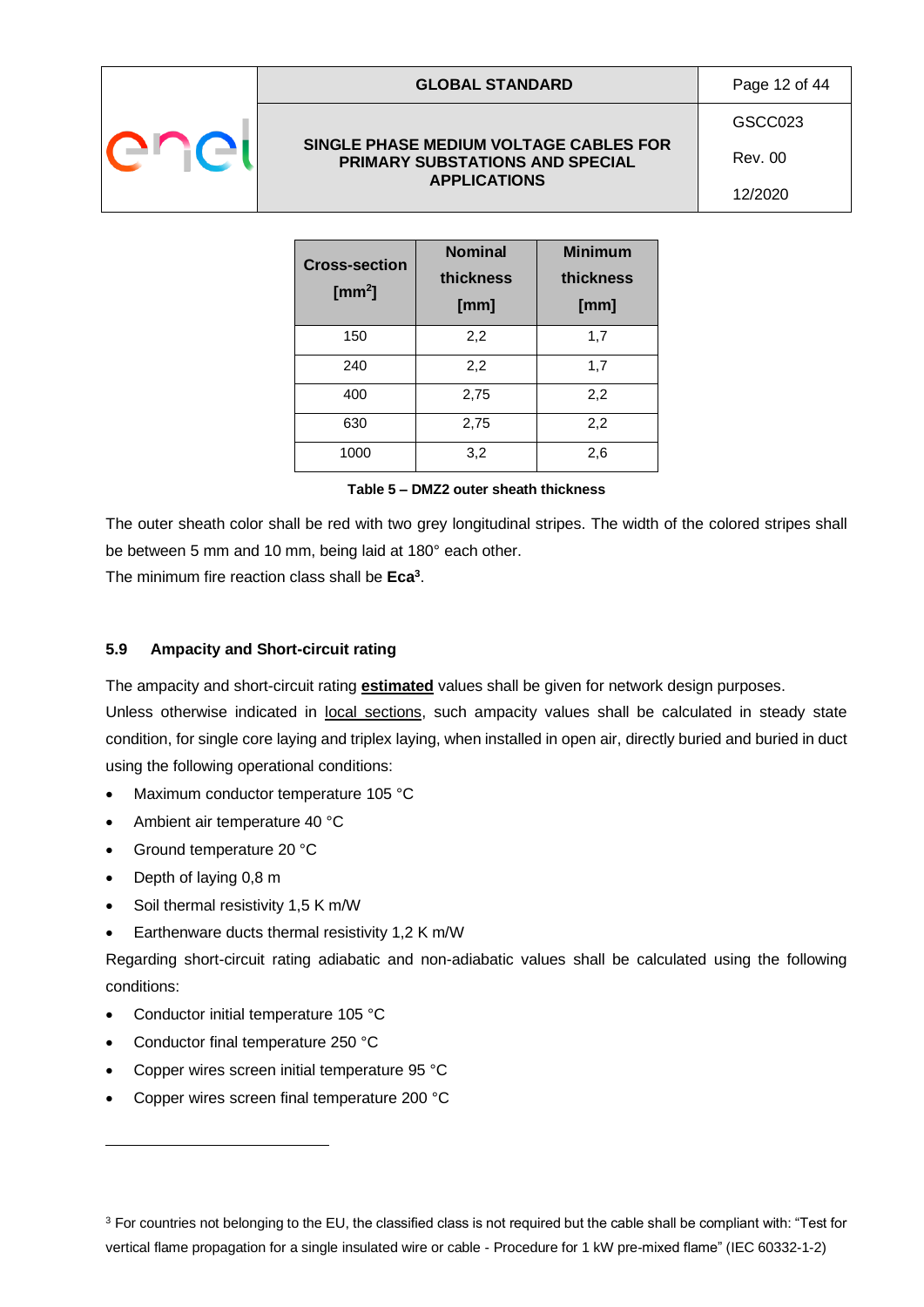| <b>GLOBAL STANDARD</b>                                                                                  |  |
|---------------------------------------------------------------------------------------------------------|--|
| SINGLE PHASE MEDIUM VOLTAGE CABLES FOR<br><b>PRIMARY SUBSTATIONS AND SPECIAL</b><br><b>APPLICATIONS</b> |  |

GSCC023 Rev. 00

Page 13 of 44

12/2020

#### • Short-circuit duration: 0,5 s and 1 s

For reference values see local section.

#### <span id="page-12-0"></span>**5.10 Cable designation and marking**

#### <span id="page-12-1"></span>**5.10.1 Cable designation**

See Local Section.

### <span id="page-12-2"></span>**5.10.2 Marking**

The marking shall be indelible paint, easily legible and carried out by indenting or embossing above the surface of the outer sheath in a continuous way.

Durability shall be checked by the test given in sub-clause 2.5.4 of standard HD 605.

Specific characteristics are detailed in Local Section.

### <span id="page-12-3"></span>**6 TESTS**

### <span id="page-12-4"></span>**6.1 Test classification**

#### <span id="page-12-5"></span>**6.1.1 Acceptance tests**

Acceptance tests (routine tests and sample tests) shall be carried out in the Supplier's facilities.

#### <span id="page-12-6"></span>**6.1.2 Routine tests**

Routine tests shall be performed at 100% of delivered spools to demonstrate product integrity.

#### <span id="page-12-7"></span>**6.1.3 Sample test**

Sample tests are carried out over samples taken from a complete cable (See Table 9 in sub-clause 6.2 for sampling) in order to verify that the finished product meet the design specifications.

#### <span id="page-12-8"></span>**6.1.4 Type test**

Type tests shall be performed before supplying a type of cable covered by this standard in order to demonstrate satisfactory performance characteristics to meet the intended application.

When type tests have been successfully performed on one type cable covered herein with a specific crosssection, rated voltage and construction characteristics, the type approval could be accepted as valid as long as the following conditions are met:

- The conductor cross-section is not larger than that of the tested cable.
- The cable as similar constructions as that of the tested cable, i.e. utilizes same materials, (conductor, screens, insulation, earth screen, outer sheath) and the same manufacturing process.
- The rated voltage not exceeds that of the tested cable.

When design, manufacturing process or materials are changed (which might affect the performance characteristics of the cable), the relevant type tests shall be repeated.

### **Cables shall undergo type tests and acceptance tests for type approval.**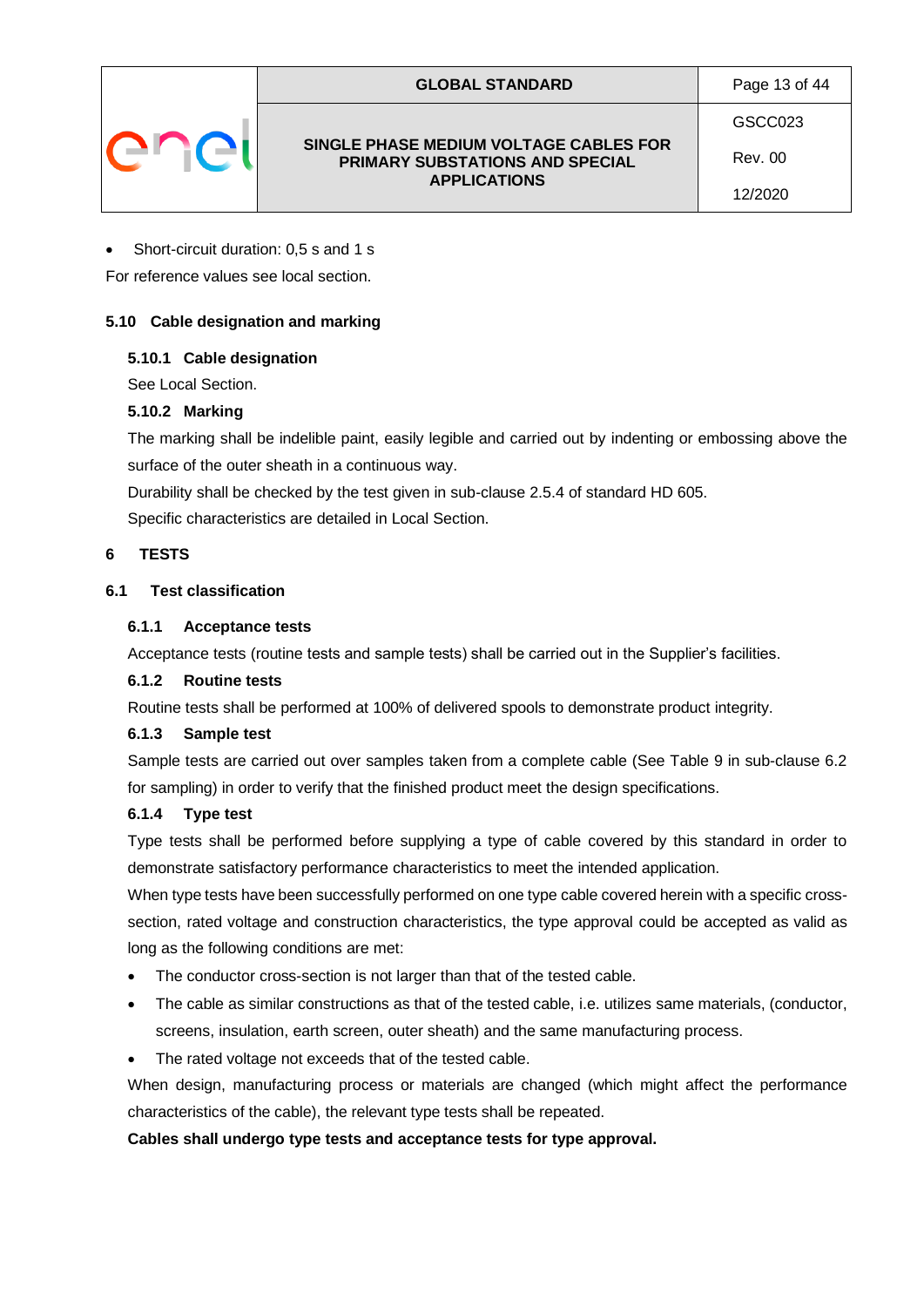| <b>GLOBAL STANDARD</b>                                                    | Page 14 of 44 |
|---------------------------------------------------------------------------|---------------|
|                                                                           | GSCC023       |
| SINGLE PHASE MEDIUM VOLTAGE CABLES FOR<br>PRIMARY SUBSTATIONS AND SPECIAL | Rev. 00       |
| <b>APPLICATIONS</b>                                                       | 12/2020       |

#### <span id="page-13-0"></span>**6.2 Sampling and acceptance criteria**

The supplier shall perform the sampling tests following a single sampling plan for normal inspection, AQL=1,5%, Level I in compliance with standard ISO 2859-1, as long as the resulting minimum number of samples (8) does not exceed 25% of the total lot size. In such case, the number of samples shall be 25% of the total lot size rounded down to the nearest unit.

The routine tests shall be performed at 100% of delivered spool.

Tests performed during the production process on semi-finished products may also be considered valid, as acceptance test, if:

- the tests are performed as required by the relevant technical specifications and technical Standards;
- the sampling plans adopted by the Supplier are in compliance with the aforementioned ones;
- the performed test results are properly recorded;
- the supplier demonstrates that the components/materials features do not vary during further production phases after the test.

The reports of the acceptance tests performed by the supplier shall be prepared and retained, for a possible verification by Enel inspectors.

The supplier shall be available to repeat the tests in the presence of Enel's Inspector, on a "reduced" sample of the supply lot, defined as follows:

- routine test: the minimum between a single sampling plan for normal inspection, AQL=1%, Level I and 1/3 of the total number of delivered spools (rounded down to the nearest unit);
- sample test: 1/2 of the sampling (rounded down to the nearest unit) already adopted for the sample test independently performed by the supplier (Enel inspector can choose to perform the test on spools already tested by the Supplier or on others from the lot).

In case of repetition of routine test attended by Enel Inspector, the spark test is not applicable.

The negative result of a single test will result in the rejection of the lot or, when possible, in the repetition of the test on all the units, in order to accept only the compliant ones.

If only a single spool is purchased, it shall be tested according to what is indicated for a single sample.

On a spool among those subjected to the electrical resistance measurement, shall be performed the verification of the total length of the cable, that shall be not shorter than that declared by the supplier by more than 0,5 m.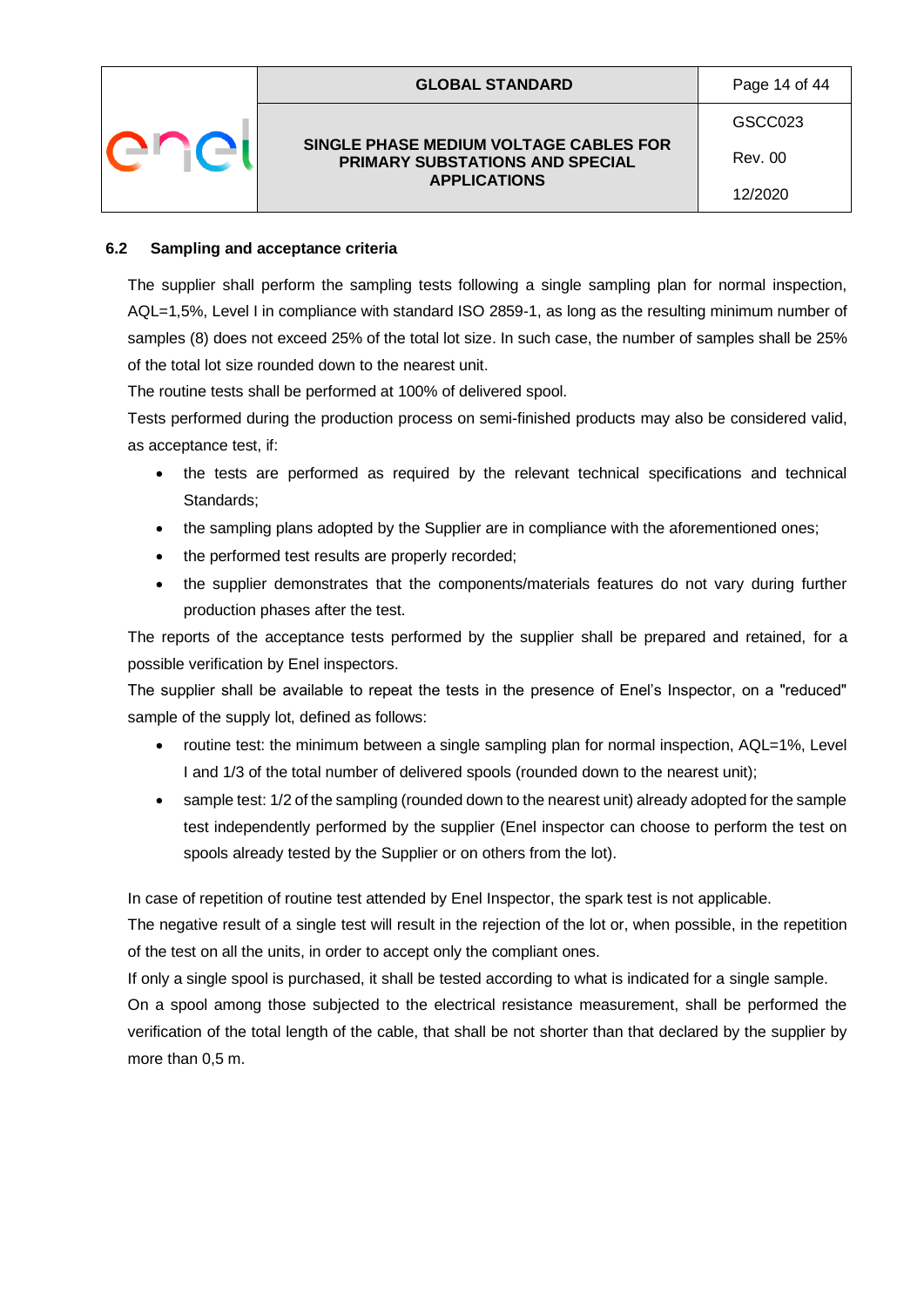

### **GLOBAL STANDARD** Page 15 of 44

**SINGLE PHASE MEDIUM VOLTAGE CABLES FOR PRIMARY SUBSTATIONS AND SPECIAL APPLICATIONS**

GSCC023

Rev. 00 12/2020

### <span id="page-14-0"></span>**6.3 Routine tests list**

| $N^{\circ}$    | <b>Test</b>                        | <b>Requirements</b>    | <b>Test method</b>          |
|----------------|------------------------------------|------------------------|-----------------------------|
| 1              | <b>Voltage Test</b>                |                        |                             |
|                | Test voltage                       | $3,5$ Uo               | IEC 60502-2 sub-clause 16.4 |
|                | <b>Test duration</b>               | 5 min                  |                             |
|                | <b>Test Result</b>                 | No breakdown           |                             |
| $\overline{2}$ | Conductor electrical resistance    | See sub-clause 5.1     | IEC 60502-2 sub-clause 16.2 |
|                | measurement                        |                        |                             |
| 3              | Earth Screen electrical resistance | See sub-clause 5.7     | IEC 60502-2 sub-clause 16.2 |
|                | measurement                        |                        |                             |
| $\overline{4}$ | Partial discharge test             | After Voltage test N°1 |                             |
|                | Applied voltage before test        | $2$ Uo                 |                             |
|                | Applied voltage duration           | ≤ 60 s                 | IEC 60885-3                 |
|                | Max. discharge magnitude           | 5 pC                   |                             |
|                | Sensitivity level                  | $\leq$ 3 pC            |                             |
| 5              | Outer sheath voltage test          |                        |                             |
|                | (spark test)                       |                        |                             |
|                | Test result                        | No breakdown           | IEC 62230                   |
|                | Test voltage                       |                        |                             |
|                | DC                                 | 25 kV                  |                             |
|                | AC                                 | $15$ kV                |                             |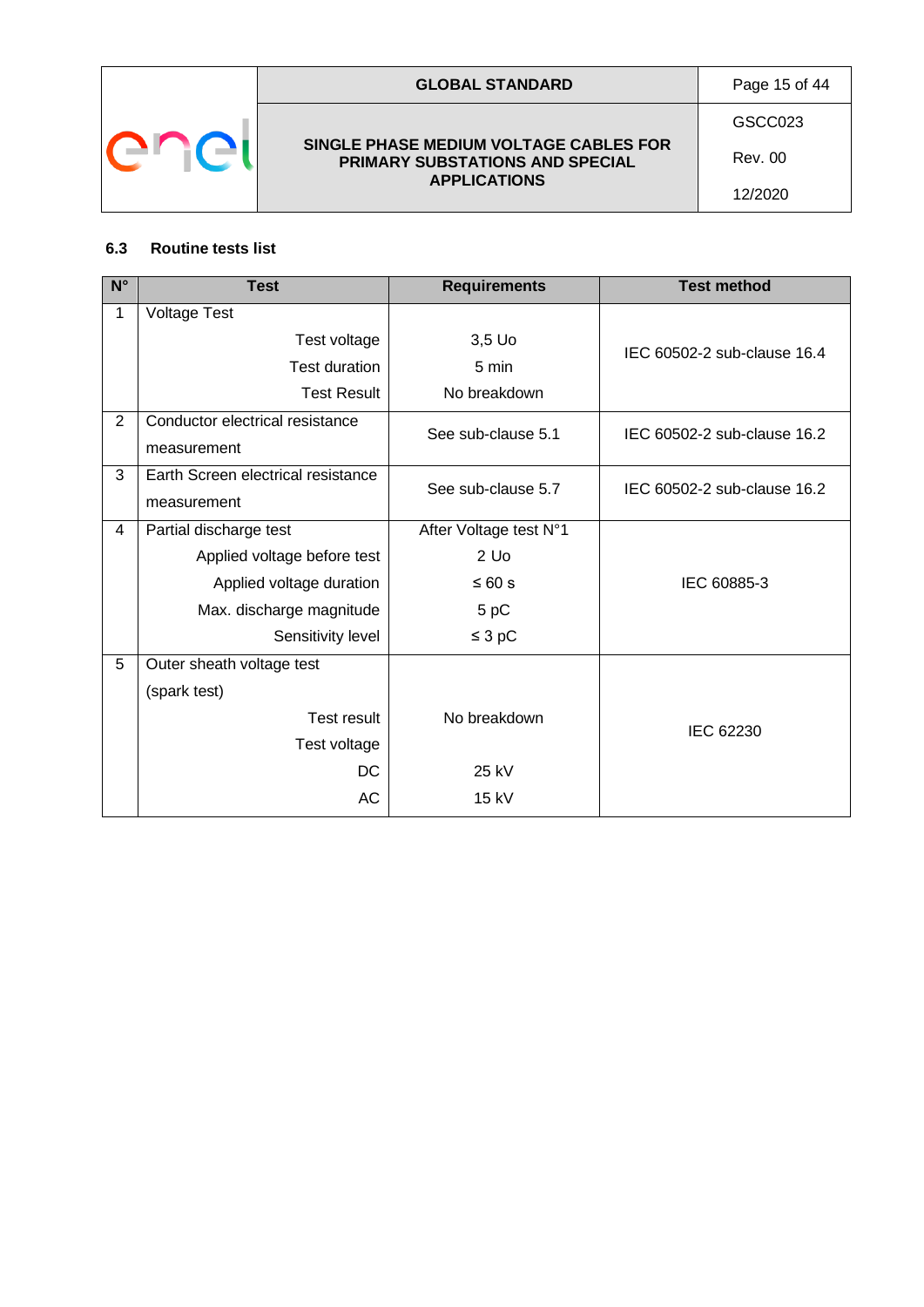

### **GLOBAL STANDARD** Page 16 of 44

#### **SINGLE PHASE MEDIUM VOLTAGE CABLES FOR PRIMARY SUBSTATIONS AND SPECIAL APPLICATIONS**

GSCC023

Rev. 00

12/2020

### <span id="page-15-0"></span>**6.4 Sample tests list**

| $N^{\circ}$    | <b>Test</b>                                                                                                                      | <b>Requirements</b>                                        | <b>Test method</b>                                                                                                               |
|----------------|----------------------------------------------------------------------------------------------------------------------------------|------------------------------------------------------------|----------------------------------------------------------------------------------------------------------------------------------|
| $\mathbf{1}$   | Conformity to the approved type<br>e.g.: marking, colors, number<br>conductor wires, insulation and<br>outer sheath application. | Cables shall comply<br>characteristics described<br>herein | Constructive characteristics, i.e.<br>marking, number of conductor<br>wires, colors shall be inspected by<br>visual examination. |
| $\overline{2}$ | Cable mass per unit length                                                                                                       | The value shall be recorded                                | HD 605 sub-clause 2.1.13.1                                                                                                       |
| 3              | Conductor diameter measurement                                                                                                   | See sub-clause 5.1                                         | IEC 60811-203                                                                                                                    |
| 4              | Number of conductor wires                                                                                                        | See sub-clause 5.1                                         | Visual examination                                                                                                               |
| 5              | Conductor<br>thickness<br>screen<br>measurement                                                                                  | See sub-clause 5.2                                         | IEC 60811-201                                                                                                                    |
| 6              | Insulation thickness measurement                                                                                                 | See sub-clause 5.3                                         | IEC 60811-201                                                                                                                    |
| $\overline{7}$ | Insulation mechanical properties<br>Before ageing on sample<br>Minimum tensile strength                                          | 8,5 MPa                                                    | IEC 60811-501                                                                                                                    |
|                | Minimum elongation at break                                                                                                      | 200%                                                       |                                                                                                                                  |
|                | Minimum elastic modulus at                                                                                                       | 4,5 MPa                                                    |                                                                                                                                  |
|                | 150% elongation                                                                                                                  |                                                            |                                                                                                                                  |
| 8              | Insulation hot set test                                                                                                          |                                                            |                                                                                                                                  |
|                | Temperature                                                                                                                      | 250 °C                                                     |                                                                                                                                  |
|                | <b>Duration</b>                                                                                                                  | 15 min                                                     | IEC 60811-507                                                                                                                    |
|                | <b>Mechanical stress</b>                                                                                                         | 0,20 MPa                                                   |                                                                                                                                  |
|                | Maximum elongation under load                                                                                                    | 100 %                                                      |                                                                                                                                  |
|                | Maximum residual elongation                                                                                                      | 10 %                                                       |                                                                                                                                  |
| 9              | Insulation<br>thickness<br>screen<br>measurement                                                                                 | See sub-clause 5.4                                         | IEC 60811-202                                                                                                                    |
| 10             | Insulation screen strippability test<br>(at 20 °C) - only before ageing<br>Min. force required<br>Max. force required            | 4 N<br>45 N                                                | IEC 60502-2 sub-clause 19.23                                                                                                     |
| 11             | Voltage Test (Complete cable) <sup>4</sup><br>Test voltage                                                                       | 4 Uo                                                       |                                                                                                                                  |
|                | <b>Test duration</b><br>Sample length                                                                                            | 4 h<br>> 5 m                                               | IEC 60502-2 sub-clause 17.9                                                                                                      |
|                | <b>Test Result</b>                                                                                                               | No breakdown                                               |                                                                                                                                  |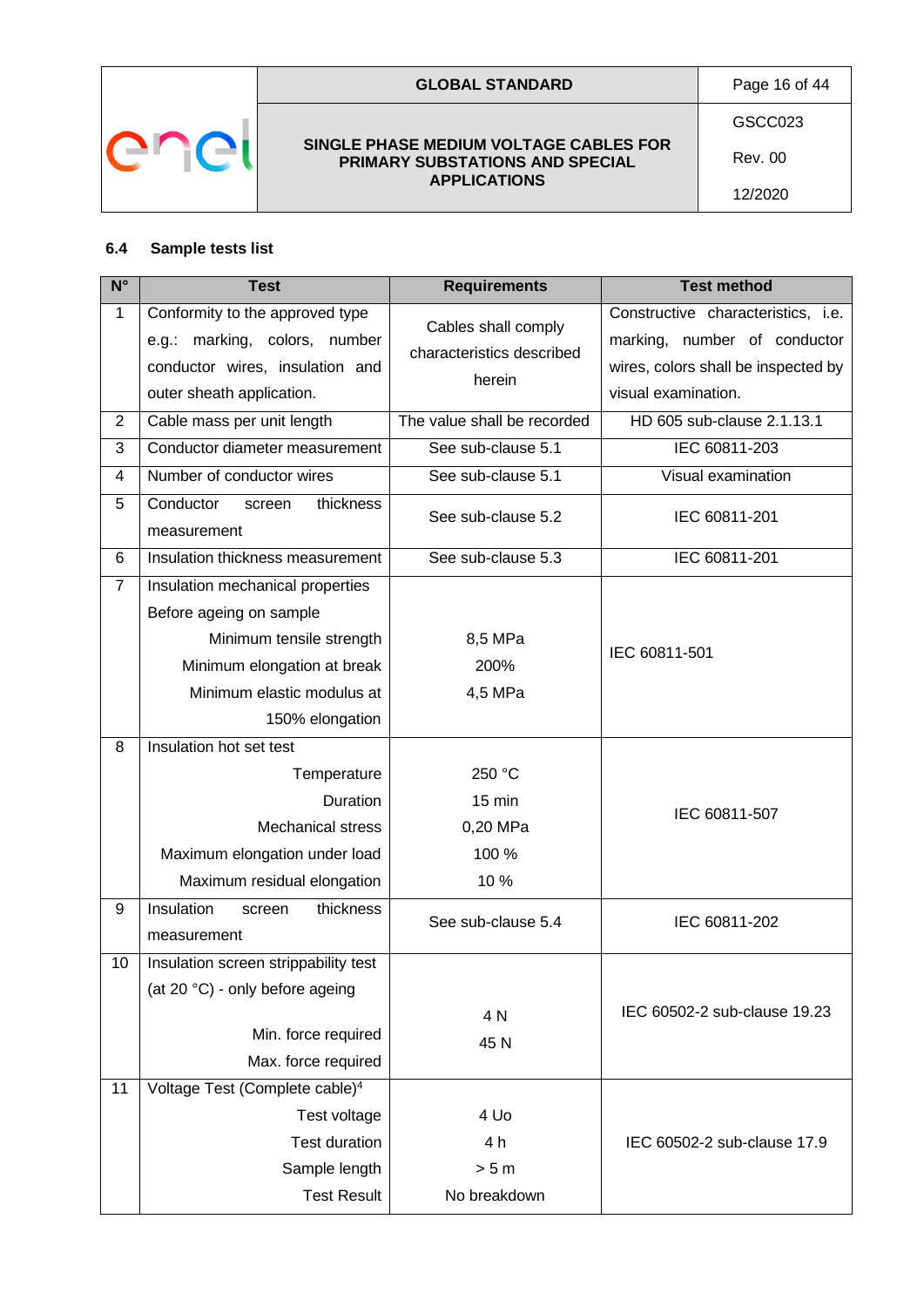|  | <b>GLOBAL STANDARD</b>                                                    | Page 17 of 44 |
|--|---------------------------------------------------------------------------|---------------|
|  |                                                                           | GSCC023       |
|  | SINGLE PHASE MEDIUM VOLTAGE CABLES FOR<br>PRIMARY SUBSTATIONS AND SPECIAL | Rev. 00       |
|  |                                                                           | 12/2020       |
|  | <b>APPLICATIONS</b>                                                       |               |

| $N^{\circ}$ | <b>Test</b>                    | <b>Requirements</b> | <b>Test method</b>        |
|-------------|--------------------------------|---------------------|---------------------------|
| 12          | Copper wires screen            |                     |                           |
|             | Cross-sectional area           |                     |                           |
|             | Minimum number of wires        | See sub-clause 5.7  | HD 605 sub clause 2.1.4.3 |
|             | Clearance between wires        |                     |                           |
|             | Pitch of wires and binder tape |                     |                           |
| 13          | Sheath thickness measurement   | See sub-clause 5.8  | IEC 60811-202             |
| 14          | Sheath mechanical properties   |                     |                           |
|             | Before ageing on sample        |                     | IEC 60811-501             |
|             | Minimum tensile strength       | 12,5 MPa            |                           |
|             | Minimum elongation at break    | 300%                |                           |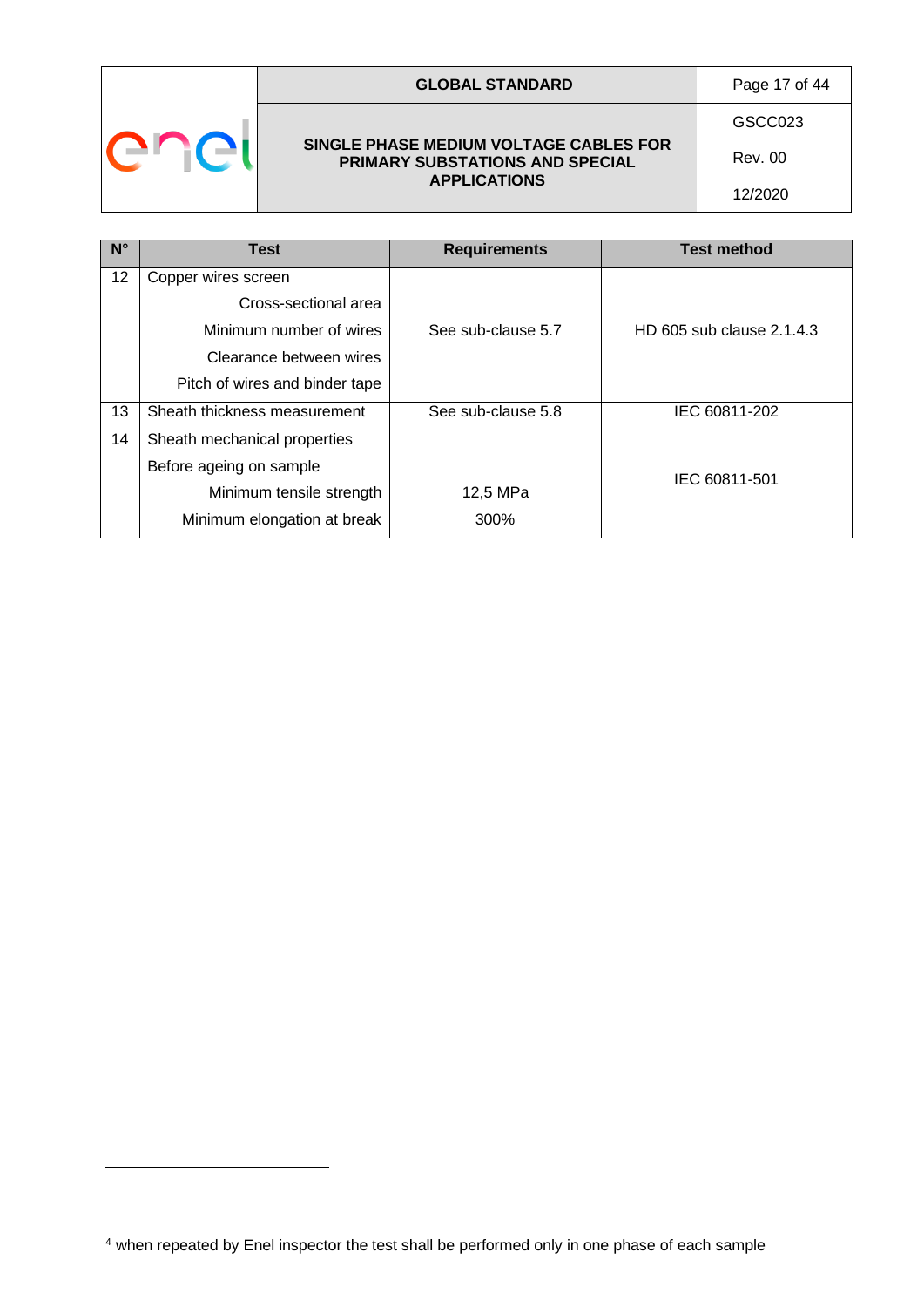

### <span id="page-17-0"></span>**6.5 Type tests list**

| $N^{\circ}$ | <b>Test</b>                        | <b>Requirements</b> | <b>Test method</b>            |
|-------------|------------------------------------|---------------------|-------------------------------|
| $\mathbf 1$ | Sequential electrical tests        | 15 m of cable       |                               |
|             | Sample                             | 15 to 20 m          |                               |
| 1.1         | Partial discharge test             |                     |                               |
|             | <b>Test Voltage</b>                | $2$ Uo              | IEC 60885-3                   |
|             | Discharge magnitude                | $\leq 5$ pC         |                               |
| 1.2         | Partial discharge measurement      |                     |                               |
|             | after bending test                 |                     |                               |
|             | Cycles                             | 3                   | IEC 60502-2 sub-clause 18.2.4 |
|             | Test cylinder                      | 20(d+D)±5%          |                               |
|             | Discharge magnitude                | $\leq 5$ pC         |                               |
| 1.3         | Tan δ measurement as a function    |                     |                               |
|             | of the temperature                 |                     |                               |
|             | Test voltage                       | Uo                  | IEC 60502-2 sub-clause 18.2.6 |
|             | Tan $\delta$ at (90 $\pm$ 3) °C    | $\leq 0,015$        |                               |
|             | Tan $\delta$ at (130 $\pm$ 5) °C   | $\leq 0,020$        |                               |
| 1.4         | Thermal cycle test followed by     |                     |                               |
|             | partial discharge test             |                     | IEC 60502-2 sub-clause 18.2.7 |
|             | Discharge magnitude                | $\leq 5$ pC         |                               |
| 1.5         | Impulse test followed by a voltage |                     |                               |
|             | test <sup>5</sup>                  |                     | IEC 60502-2 sub-clause 18.2.8 |
|             | <b>Test result</b>                 | No breakdown        |                               |
| 1.6         | High voltage test                  |                     |                               |
|             | A.C test voltage                   | 4 Uo                | IEC 60502-2 sub-clause 18.2.9 |
|             | <b>Duration test</b>               | 4 h                 |                               |
|             | <b>Test result</b>                 | No breakdown        |                               |

<sup>5</sup> For cables type with rated voltage 18/30(36) U0/U (Um) (kV) the rated impulse withstand voltage (kV) shall be 200 kV peak.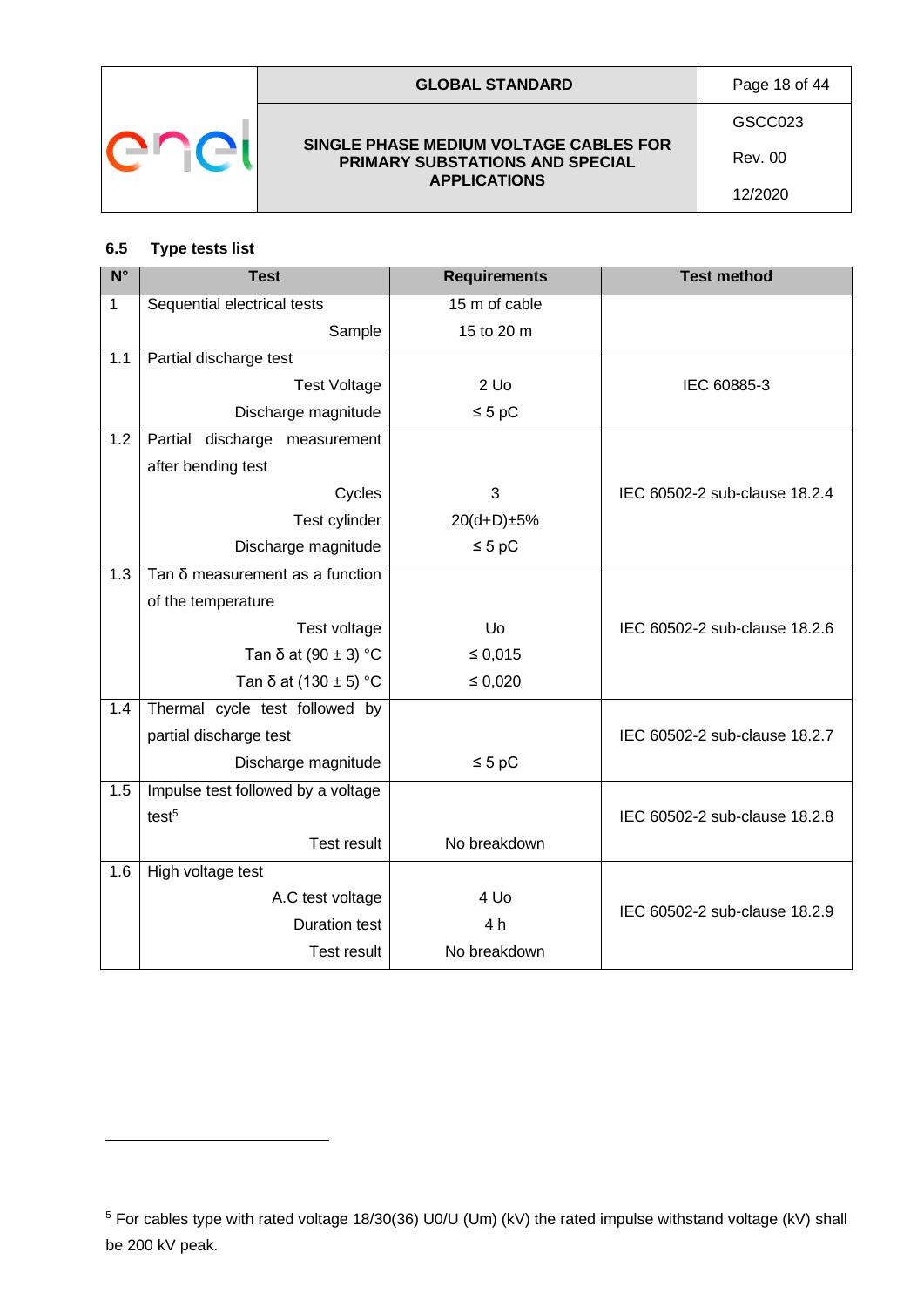| Page 19 of 44<br><b>GLOBAL STANDARD</b> |
|-----------------------------------------|
|-----------------------------------------|



# **SINGLE PHASE MEDIUM VOLTAGE CABLES FOR PRIMARY SUBSTATIONS AND SPECIAL**

**APPLICATIONS**

GSCC023

Rev. 00

12/2020

| $N^{\circ}$    | <b>Test</b>                            | <b>Requirements</b> | <b>Test method</b>            |
|----------------|----------------------------------------|---------------------|-------------------------------|
| $\overline{2}$ | Insulation resistance at 105°C         |                     | IEC 60502-2 sub-clause 18.3.3 |
|                | Volume resistivity $[M\Omega\cdot km]$ | 5,00                |                               |
| 3              | Insulation mechanical properties       |                     |                               |
|                | After ageing in air oven on sample     |                     |                               |
|                | Temperature                            | 150 °C              |                               |
|                | <b>Duration T1</b>                     | 168 h               | IEC 60811-501                 |
|                | Minimum Tensile strength               |                     | IEC 60811-401                 |
|                | Maximum variation T1/T0                | ±30%                |                               |
|                | Minimum elongation at break            |                     |                               |
|                | Maximum variation T1/T0                | ±30%                |                               |
| 4              | Insulation water absorption test       |                     |                               |
|                | (Gravimetric method)                   |                     |                               |
|                | Temperature                            | 100°C               |                               |
|                | Duration                               | 24 h                | IEC 60811-402                 |
|                | Maximum variation of mass              | 3 mg/cm $^2$        |                               |
|                |                                        |                     |                               |
| 5              | Insulation mechanical properties       |                     |                               |
|                | After ageing in air bomb at 0,55       |                     |                               |
|                | Mpa (on sample)                        |                     |                               |
|                | Temperature                            | 127 °C              |                               |
|                | <b>Duration T1</b>                     | 40 h                | IEC 60811-501                 |
|                | Minimum Tensile strength               |                     | IEC 60811-412                 |
|                | Maximum variation T1/T0                | ±30%                |                               |
|                | Minimum elongation at break            |                     |                               |
|                | Maximum variation T1/T0                | $±30\%$             |                               |
|                | Insulation<br>mechanical<br>screen     |                     |                               |
|                | properties                             |                     | IEC 60811-501 sub clause 4.3  |
|                | Minimum tensile strength               | 7 MPa               |                               |
|                | Minimum elongation at break            | 150%                |                               |
|                | Insulation screen strippability test   |                     |                               |
|                | (at 0 °C, 20 °C, 40 °C)                |                     | IEC 60502-2 sub-clause 19.23  |
|                | Min. force required                    | 4 N                 |                               |
|                | Max. force required                    | 45 N                |                               |
|                |                                        |                     |                               |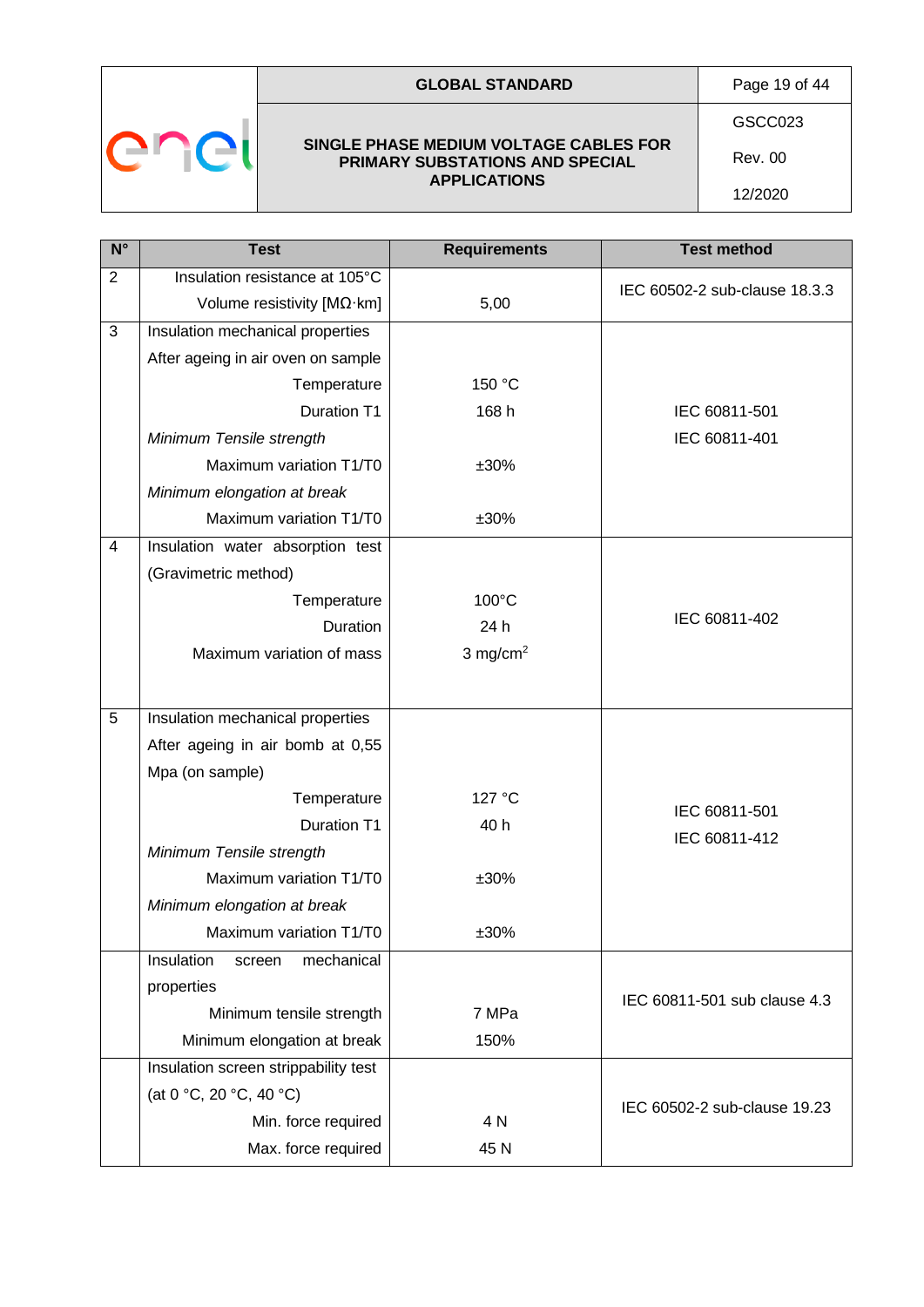| <b>GLOBAL STANDARD</b> | Page 20 of 44 |
|------------------------|---------------|
|                        |               |



#### **SINGLE PHASE MEDIUM VOLTAGE CABLES FOR PRIMARY SUBSTATIONS AND SPECIAL APPLICATIONS**

GSCC023

Rev. 00 12/2020

| $N^{\circ}$     | <b>Test</b>                        | <b>Requirements</b> | <b>Test method</b>       |
|-----------------|------------------------------------|---------------------|--------------------------|
| $\overline{10}$ | Sheath mechanical properties       |                     |                          |
|                 | After ageing on sample             |                     |                          |
|                 | Temperature                        | $110^{\circ}$ C     |                          |
|                 | <b>Duration T1</b>                 | 240 h               | IEC 60811-501            |
|                 | Minimum Tensile strength           | $-125%$             | IEC 60811-401            |
|                 | Maximum variation T1/T0            |                     |                          |
|                 | Minimum elongation at break        | ±25%                |                          |
|                 | Maximum variation T1/T0            |                     |                          |
| 11              | Sheath<br>pressure test at high    |                     |                          |
|                 | temperature                        |                     |                          |
|                 | Duration                           | 6 h                 | IEC 60811-508            |
|                 | Temperature                        | 110±5 °C            |                          |
|                 | coefficient k                      | 0,7                 |                          |
|                 | Maximum depth of indentation       | 50%                 |                          |
| $\overline{12}$ | Test at low temperature (Sheath)   |                     |                          |
|                 | Elongation test at low temperature |                     |                          |
|                 | Temperature                        | $-15+2$ °C          | IEC 60811-505            |
|                 | Minimum elongation                 | 20%                 |                          |
| 13              | Sheath shrinkage test              |                     |                          |
|                 | Cycles                             | 5                   |                          |
|                 | Duration                           | 5h                  | IEC 60811-503            |
|                 | Temperature                        | 80±2 °C             |                          |
|                 | Maximum shrinkage                  | 3%                  |                          |
| 14              | Sheath abrasion resistance test    |                     |                          |
|                 | Temperature                        | 20±5 °C             |                          |
|                 | <b>Mass</b>                        | 20 kg               | HD 605 Sub-clause 2.4.22 |
|                 | Speed                              | $0,3 \pm 15\%$ m/s  |                          |
|                 | Number of scratches                | 8                   |                          |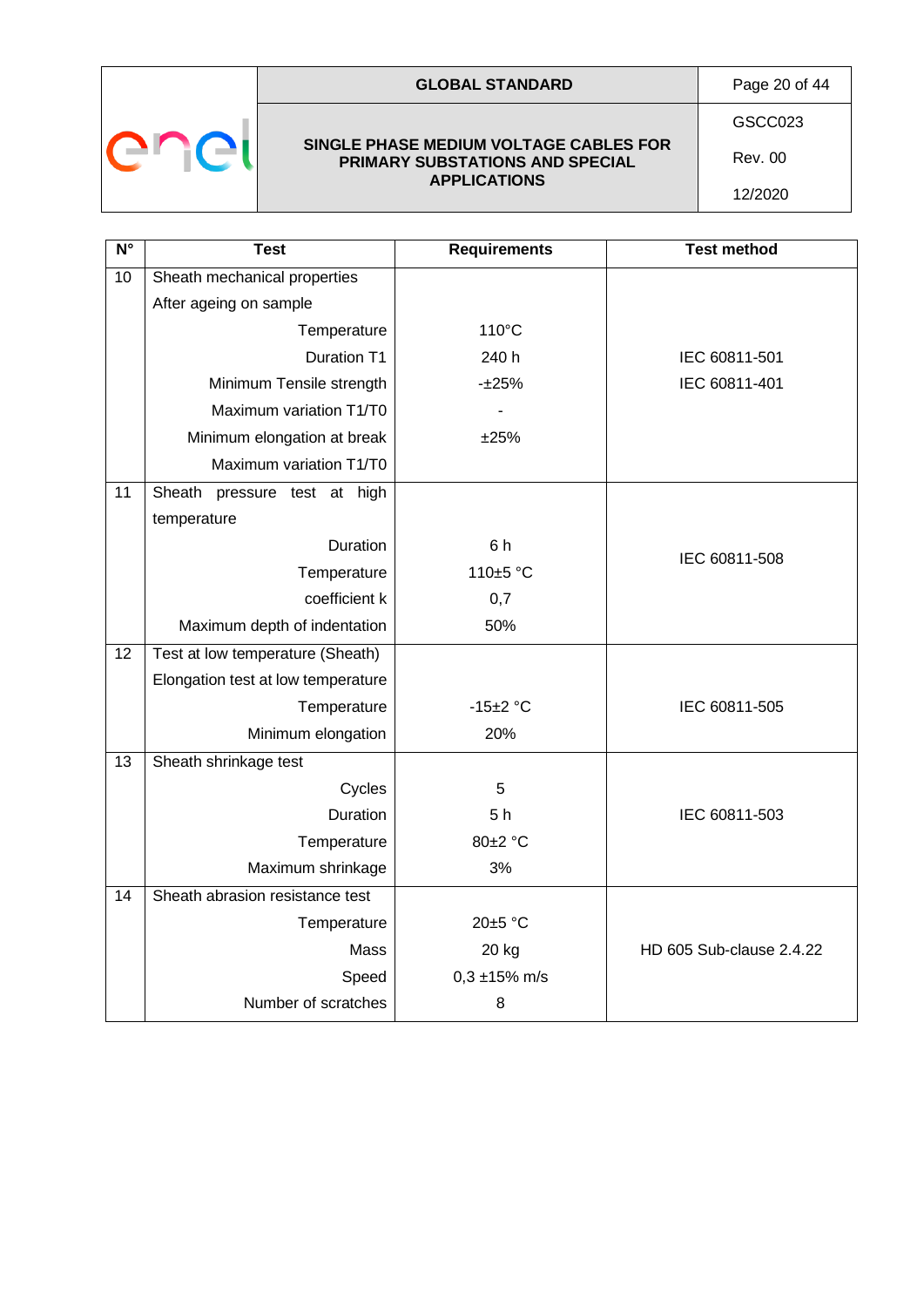

### **GLOBAL STANDARD** Page 21 of 44

**SINGLE PHASE MEDIUM VOLTAGE CABLES FOR PRIMARY SUBSTATIONS AND SPECIAL APPLICATIONS**

GSCC023

Rev. 00 12/2020

| $N^{\circ}$ | <b>Test</b>                       | <b>Requirements</b>            | <b>Test method</b>       |
|-------------|-----------------------------------|--------------------------------|--------------------------|
| 15          | Sheath water absorption test      | (Gravimetric method)           |                          |
|             | Temperature                       | 85±2 °C                        | IEC 60811-402            |
|             | <b>Duration</b>                   | 336 h                          |                          |
|             | Maximum variation of mass         | 5 mg/cm <sup>2</sup>           |                          |
| 16          | Sheath UV ray resistance test     |                                |                          |
|             | Tensile strength max variation    | 15%                            | HD 605 Sub clause 2.4.23 |
|             | Elongation at break max variation | 15%                            |                          |
|             | Discoloration                     | Poor                           |                          |
| 17          | Test under fire conditions        | The cable shall be classified  |                          |
|             | (Complete cable)                  | Minimum class Eca <sup>6</sup> | EN 50575 sub-clause 4.1  |
|             |                                   | IEC 60332-1-2                  |                          |
|             |                                   | $50$ mm $-540$ mm              |                          |
| 18          | Non contamination test            |                                |                          |
|             | (Complete cable)                  |                                |                          |
|             | <b>HEPR Insulation</b>            |                                |                          |
|             | Temperature                       | 110 °C                         |                          |
|             | Duration T2                       | 168 h                          |                          |
|             | Tensile strength                  |                                | IEC 60811-501            |
|             | max variation T2/T0               | ±30%                           | IEC 60811-401 sub-clause |
|             | Elongation at break.              |                                | 4.2.3.4                  |
|             | Max variation T2/T0               | ±30%                           |                          |
|             | PO Sheath                         |                                |                          |
|             | Temperature                       | 110 °C                         |                          |
|             | <b>Duration T1</b>                | 168 h                          |                          |
|             | Elongation at break               |                                |                          |
|             | Maximun variation T1/T0           | ±25%                           |                          |
| 19          | Longitudinal water-tightness test | IEC 60502-2 Annex F            | IEC 60502-2 Annex F      |
|             | Tear resistance test              |                                |                          |
| 20          | Temperature                       | 20±5 °C                        | HD605 sub-clause 2.2.2.2 |
|             | Minimum resistance                | 12 MPa                         |                          |
| 21          | Heavy metal content               |                                | spectrophotometer        |
|             | lead                              | < 0, 5                         |                          |
|             | Low degree of acidity of gases    |                                |                          |
| 22          | evolved during combustion         |                                | IEC 60754-2              |
|             | pH: minimum                       | 4,3 pH                         |                          |
|             | conductivity: maximum             | $10 \mu S/mm$                  |                          |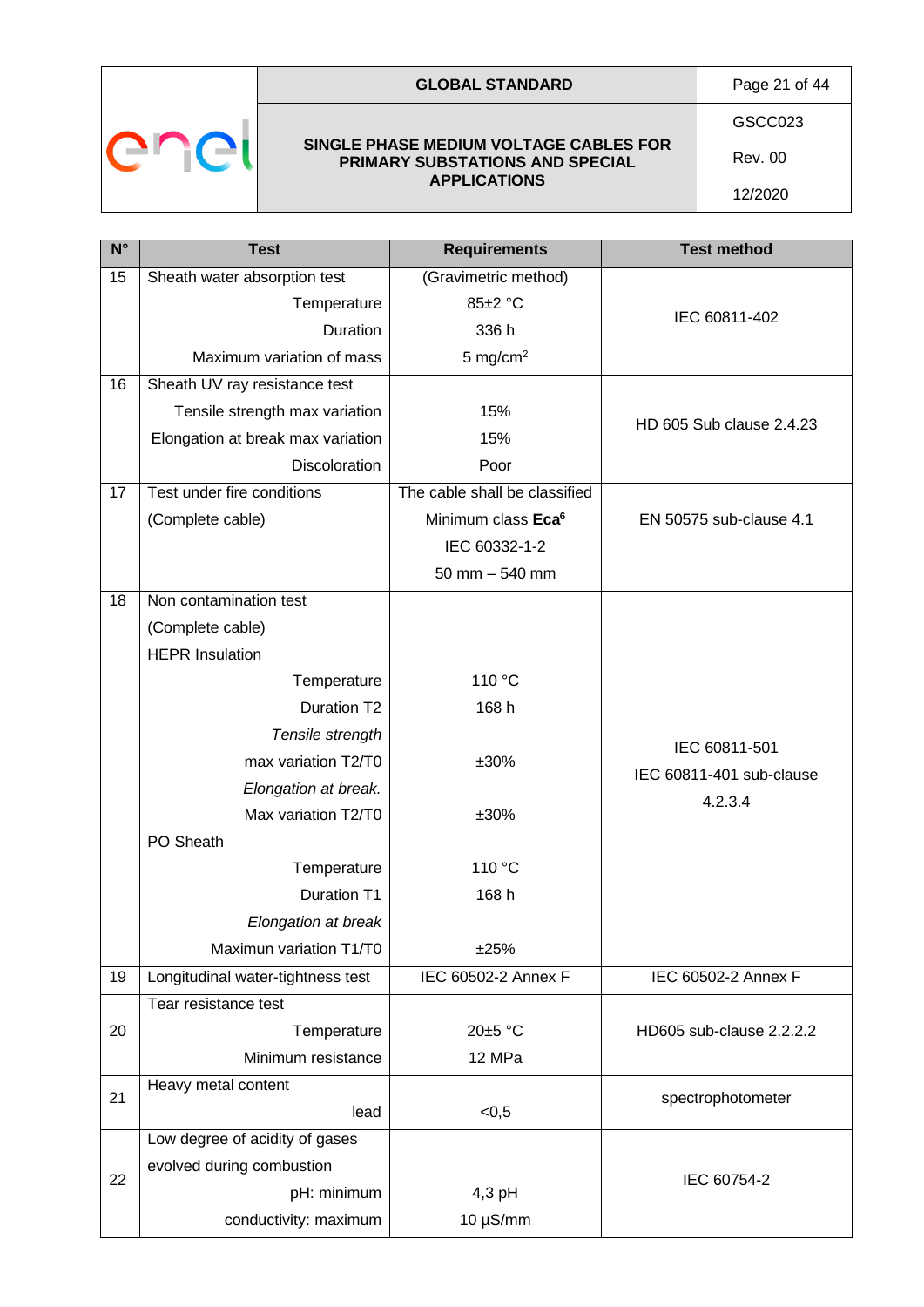|  | <b>GLOBAL STANDARD</b>                                                                           | Page 22 of 44 |
|--|--------------------------------------------------------------------------------------------------|---------------|
|  |                                                                                                  | GSCC023       |
|  | SINGLE PHASE MEDIUM VOLTAGE CABLES FOR<br>PRIMARY SUBSTATIONS AND SPECIAL<br><b>APPLICATIONS</b> | Rev. 00       |
|  |                                                                                                  | 12/2020       |

### <span id="page-21-0"></span>**7 GUARANTEE**

Requirement of warranty will be indicated in the request for bids, indicating periods and standards.

#### <span id="page-21-1"></span>**8 CONDITIONS OF SUPPLY**

See Local Section

<sup>&</sup>lt;sup>6</sup> For countries not belonging to the EU, the classified class is not required but the cable shall be compliant with: "Test for vertical flame propagation for a single insulated wire or cable - Procedure for 1 kW pre-mixed flame" (IEC 60332-1-2)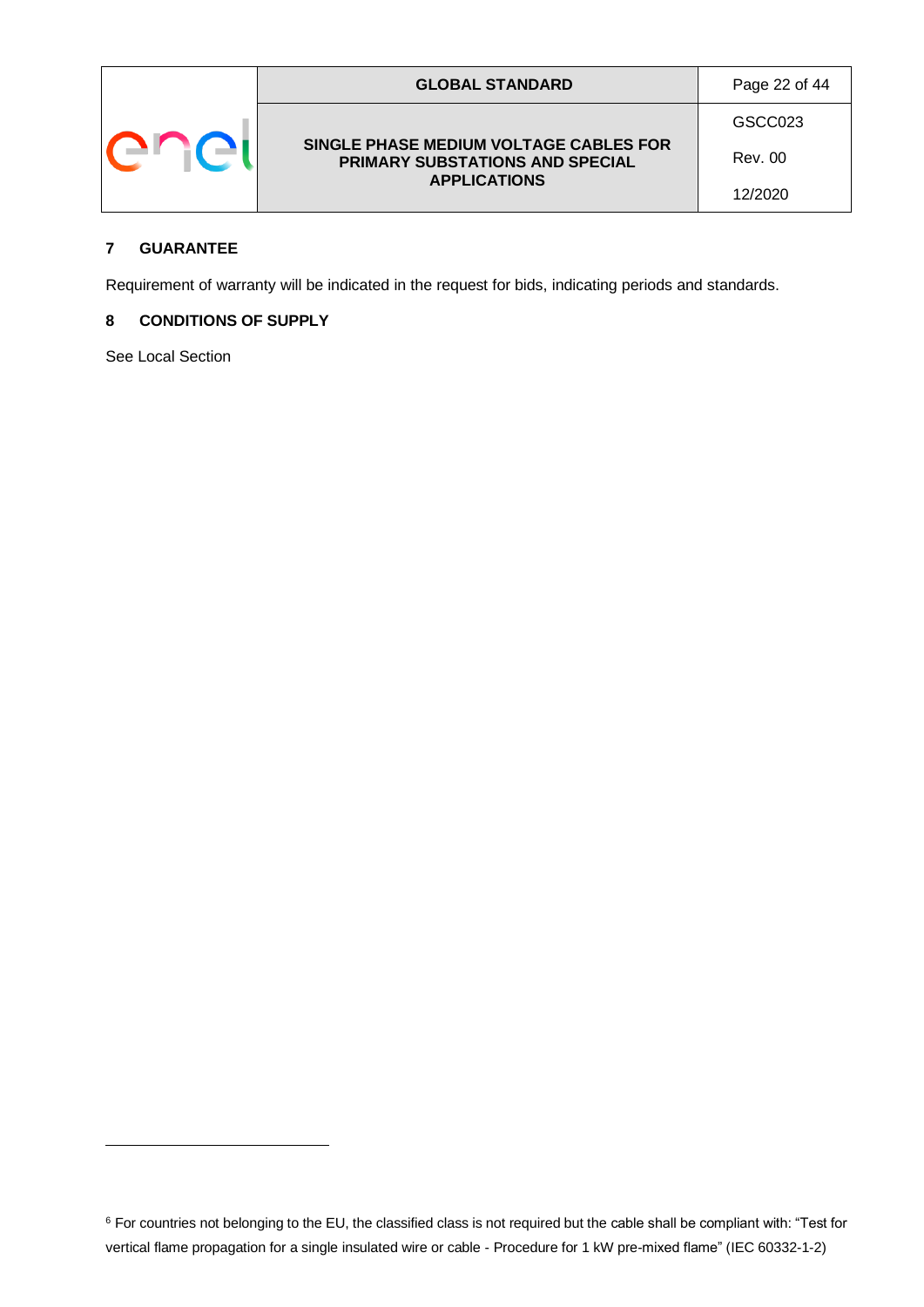

### **GLOBAL STANDARD** Page 23 of 44

GSCC023

Rev. 00 12/2020

### <span id="page-22-0"></span>**9 TECHNICAL CHECK-LIST**

The following chart indicates the minimum technical information that suppliers shall give in the tender.

| Item                    | <b>Description</b>                      | <b>Unit</b>                  | <b>Required</b> | <b>Offered</b> |
|-------------------------|-----------------------------------------|------------------------------|-----------------|----------------|
| 1                       | <b>GENERAL INFORMATION</b>              |                              |                 |                |
| 1.1                     | Supplier                                | $\overline{\phantom{a}}$     |                 |                |
| 1.2                     | Factory                                 |                              |                 |                |
| 1.3                     | <b>Supplier Product Designation</b>     | $\qquad \qquad \blacksquare$ |                 |                |
| $\mathbf{2}$            | <b>MAIN FEATURES</b>                    |                              |                 |                |
| 2.1                     | Distribution Company and Country        | $\overline{\phantom{a}}$     |                 |                |
| 2.2                     | <b>Country Code</b>                     | $\blacksquare$               |                 |                |
| 2.3                     | <b>GS Type Code</b>                     |                              |                 |                |
| 2.4                     | Rated Voltage Uo/U (Umax)               | [kV]                         |                 |                |
| 2.6                     | <b>Disposition</b>                      | $[n \times mm^2]$            |                 |                |
| 3                       | <b>CONDUCTOR</b>                        |                              |                 |                |
| 3.1                     | Material                                | $\overline{a}$               |                 |                |
| 3.2                     | Nominal cross-section                   | [mm <sup>2</sup> ]           |                 |                |
| 3.3                     | Minimum number of wires of conductor    |                              |                 |                |
| 3.4                     | Minimum diameter                        | [mm]                         |                 |                |
| 3.5                     | Maximum diameter                        | [mm]                         |                 |                |
| 3.6                     | Maximum resistance of conductor at 20°C | [Ω/ km]                      |                 |                |
| 3.7                     | <b>Stranding Type</b>                   |                              |                 |                |
| 4                       | <b>CONDUCTOR SCREEN</b>                 |                              |                 |                |
| 4.1                     | Material                                |                              |                 |                |
| 4.2                     | Nominal thickness                       | [mm]                         |                 |                |
| 4.3                     | Minimum thickness                       | [mm]                         |                 |                |
| 4.4                     | Maximum potential gradient at Uo        | [kV/mm]                      |                 |                |
| $\overline{5}$          | <b>INSULATION</b>                       |                              |                 |                |
| 5.1                     | Material                                |                              |                 |                |
| 5.2                     | Nominal thickness                       | [mm]                         |                 |                |
| 5.3                     | Minimum thickness                       | [mm]                         |                 |                |
| 5.4                     | Color                                   |                              |                 |                |
| $\overline{\mathbf{6}}$ | <b>INSULATION SCREEN</b>                |                              |                 |                |
| 6.1                     | Material                                |                              |                 |                |
| 6.2                     | Nominal thickness                       | [mm]                         |                 |                |
| 6.3                     | Minimum thickness                       | [mm]                         |                 |                |
| 6.4                     | Maximum potential gradient at Uo        | [kV/mm]                      |                 |                |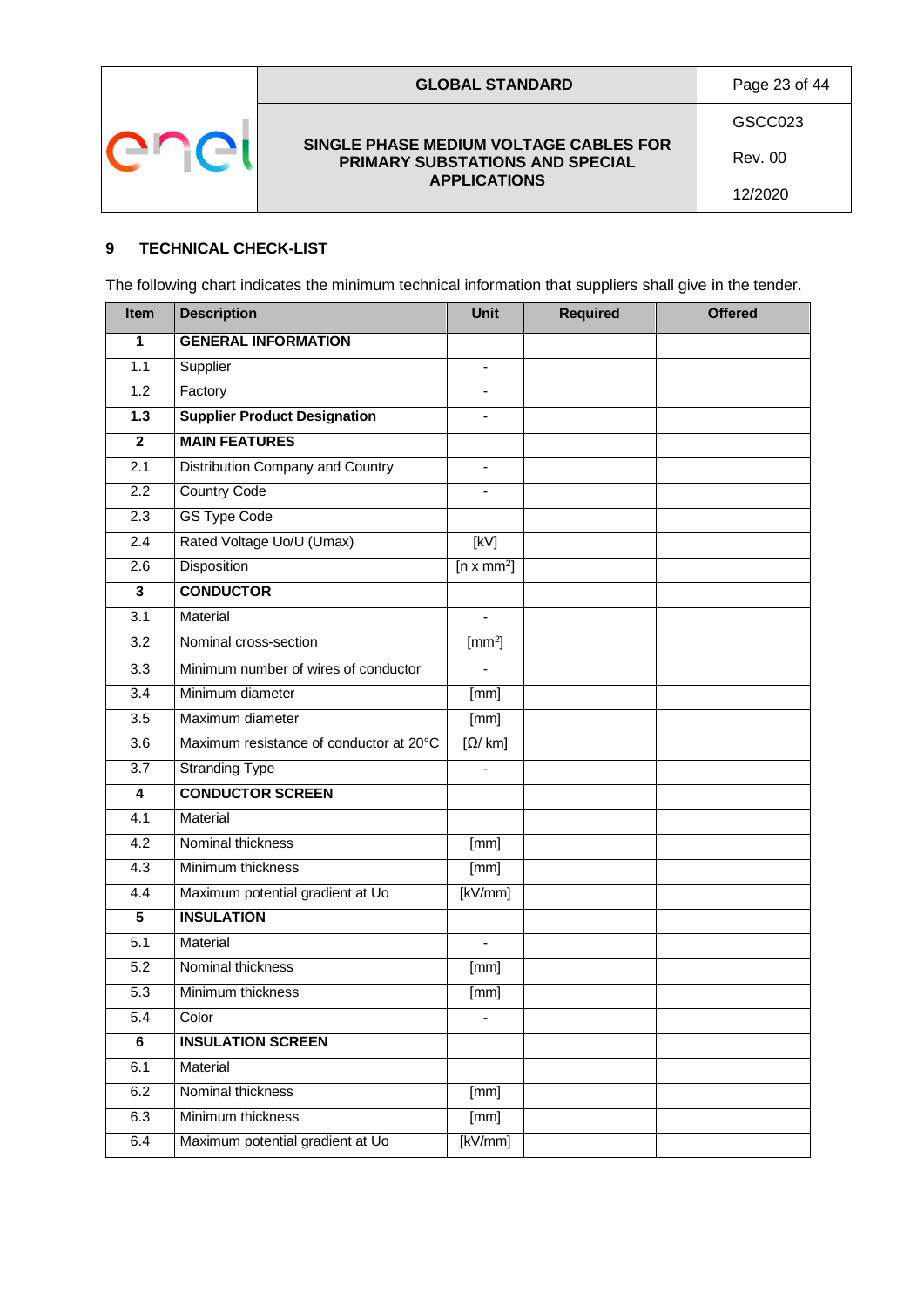

### **GLOBAL STANDARD** Page 24 of 44

#### **SINGLE PHASE MEDIUM VOLTAGE CABLES FOR PRIMARY SUBSTATIONS AND SPECIAL APPLICATIONS**

GSCC023

12/2020

Rev. 00

| Item            | <b>Description</b>                        | <b>Unit</b>                       | <b>Required</b> | <b>Offered</b> |
|-----------------|-------------------------------------------|-----------------------------------|-----------------|----------------|
| 7               | <b>LONGITUDINAL WATER-TIGHTNESS</b>       |                                   |                 |                |
| 7.1             | Material                                  |                                   |                 |                |
| 7.2             | Nominal thickness                         | [mm]                              |                 |                |
| 7.3             | Minimum overlap                           | $[\%]$                            |                 |                |
| 8               | <b>EARTH SCREEN</b>                       |                                   |                 |                |
| 8.1             | Copper wires screen cross-section nominal | [mm2]                             |                 |                |
| 8.2             | Maximum resistance at 20°C                | $[\Omega / km]$                   |                 |                |
| 8.3             | Wires diameter                            | [mm]                              |                 |                |
| 8.4             | Minimum Number of wires                   |                                   |                 |                |
| 9               | <b>OUTER SHEATH</b>                       |                                   |                 |                |
| 9.1             | Material                                  |                                   |                 |                |
| 9.2             | Nominal thickness                         | [mm]                              |                 |                |
| 9.3             | Minimum thickness                         | [mm]                              |                 |                |
| 9.4             | Color                                     |                                   |                 |                |
| $\overline{10}$ | <b>ADDITIONAL FEATURES</b>                |                                   |                 |                |
| 10.1            | Maximum total diameter                    | [mm]                              |                 |                |
| 10.2            | Drum Type                                 |                                   |                 |                |
| 10.3            | Total length in one drum                  | [m]                               |                 |                |
| 10.4            | One phase weight                          | [kg/km]                           |                 |                |
| 10.5            | Total weight                              | [kg/km]                           |                 |                |
| 10.6            | Ampacity (see clause 5.9 for conditions)  | [A]                               |                 |                |
| 10.7            | Conductor SC current (see clause 5.9)     | [KA]                              |                 |                |
| 10.8            | Earth screen SC current (see clause 5.9)  | [KA]                              |                 |                |
| 10.10           | Fire reaction Class (EN 50575 if apply)   |                                   |                 |                |
| 10.11           | Positive sequence reactance               | $[\Omega / km]$                   |                 |                |
| 10.12           | Positive sequence capacitance             | $[\mu$ F/km]                      |                 |                |
| 10.13           | Zero sequence resistance at 20 °C         | $\sqrt{\Omega/\mathrm{km}}$       |                 |                |
| 10.14           | Zero sequence reactance                   | $\overline{[\Omega/\mathrm{km}]}$ |                 |                |
| 10.15           | Zero sequene capacitance                  | $[\mu$ F/km]                      |                 |                |
| 10.16           | Minimum bending radius                    | [mm]                              |                 |                |
| 10.17           | Maximum pulling tension                   | [kg]                              |                 |                |
| 10.18           | Min. admissible installation temperature  | [C]                               |                 |                |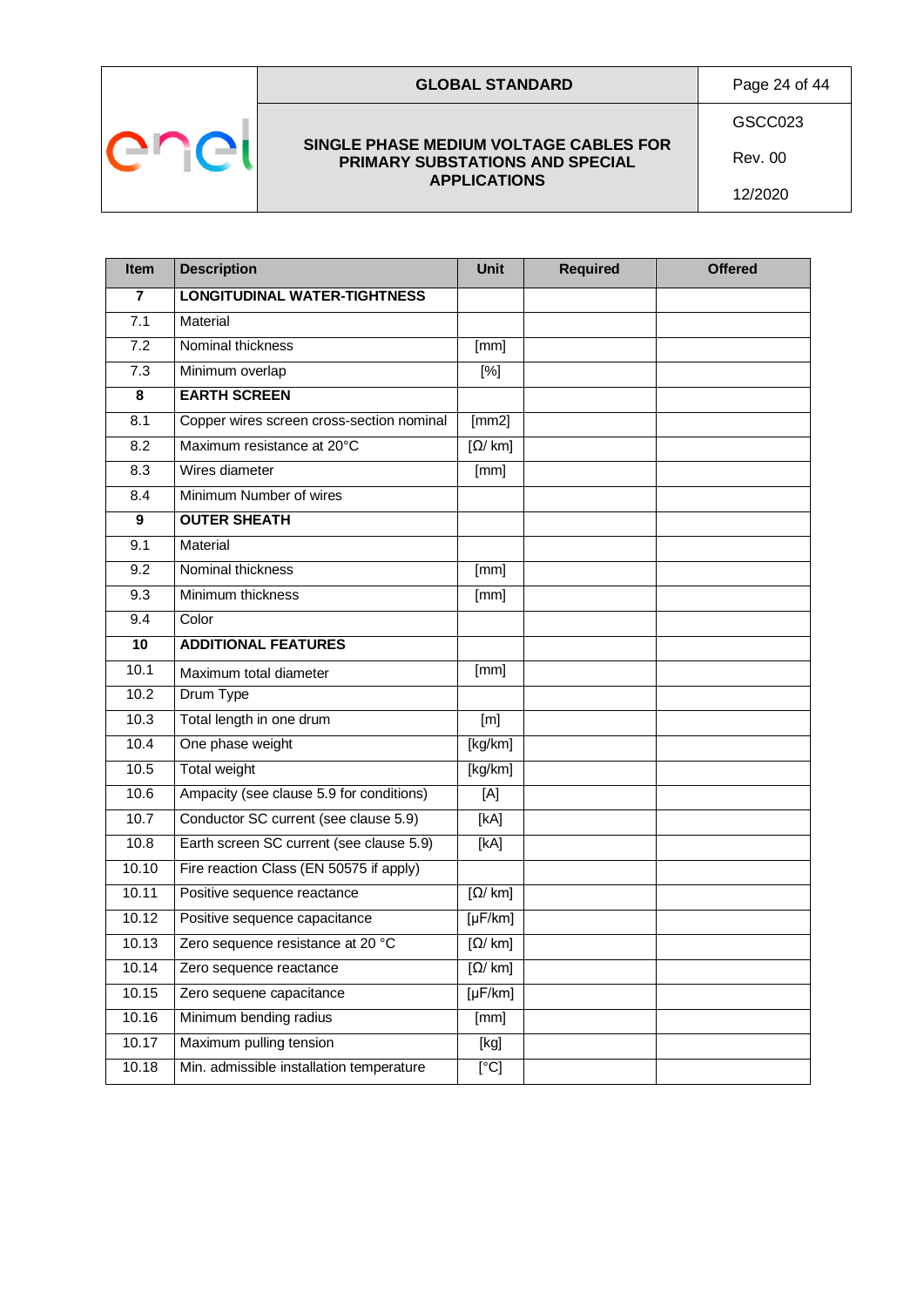

### <span id="page-24-0"></span>**9.1 Technical check-list examples**

### <span id="page-24-1"></span>**9.1.1 12/20(24) kV 1x630 mm<sup>2</sup>**

| <b>Item</b>             | <b>Description</b>                      | <b>Unit</b>                       | <b>Required</b>           | <b>Offered</b> |
|-------------------------|-----------------------------------------|-----------------------------------|---------------------------|----------------|
| 1                       | <b>GENERAL INFORMATION</b>              |                                   |                           |                |
| 1.1                     | Supplier                                | $\blacksquare$                    |                           |                |
| 1.2                     | Factory                                 | $\blacksquare$                    |                           |                |
| 1.3                     | <b>Supplier Product Designation</b>     |                                   |                           |                |
| $\mathbf{2}$            | <b>MAIN FEATURES</b>                    |                                   |                           |                |
| $\overline{2.1}$        | Distribution Company and Country        | $\frac{1}{2}$                     | ED-Peru                   |                |
| 2.2                     | <b>Country Code</b>                     |                                   | 330020                    |                |
| $\overline{2.3}$        | <b>GS Type Code</b>                     |                                   | GSCC023/04                |                |
| 2.4                     | Nominal Voltage Uo/U (Umax)             | [kV]                              | 12/20(24)                 |                |
| 2.5                     | Type I                                  |                                   | Type I                    |                |
| 2.6                     | Disposition                             | $[n \times mm^2]$                 | 1x630                     |                |
| 3                       | <b>CONDUCTOR</b>                        |                                   |                           |                |
| $\overline{3.1}$        | Material                                |                                   | Copper                    |                |
| 3.2                     | Nominal cross-section                   | $\text{[mm}^2\text{]}$            | 630                       |                |
| $\overline{3.3}$        | Minimum number of wires of conductor    |                                   | 53                        |                |
| 3.4                     | Minimum diameter                        | [mm]                              | 28,7                      |                |
| 3.5                     | Maximum diameter                        | [mm]                              | 32,5                      |                |
| 3.6                     | Maximum resistance of conductor at 20°C | $\overline{[\Omega/\mathrm{km}]}$ | 0,0283                    |                |
| 3.7                     | <b>Stranding Type</b>                   |                                   | <b>Circular Compacted</b> |                |
|                         |                                         |                                   | Class 2                   |                |
| $\overline{\mathbf{4}}$ | <b>CONDUCTOR SCREEN</b>                 |                                   |                           |                |
| 4.1                     | Material                                |                                   | Informative               |                |
| 4.2                     | Nominal thickness                       | [mm]                              | 0,5                       |                |
| 4.3                     | Minimum thickness                       | [mm]                              | 0,3                       |                |
| 4.4                     | Maximum potential gradient at Uo        | [kV/mm]                           | Informative               |                |
| $\overline{\mathbf{5}}$ | <b>INSULATION</b>                       |                                   |                           |                |
| 5.1                     | Material                                |                                   | <b>HEPR</b>               |                |
| 5.2                     | Nominal thickness                       | [mm]                              | 5,5                       |                |
| $\overline{5.3}$        | Minimum thickness                       | [mm]                              | 4,9                       |                |
| $\overline{5.4}$        | Color                                   | $\blacksquare$                    | Informative               |                |
| 6                       | <b>INSULATION SCREEN</b>                |                                   |                           |                |
| 6.1                     | Material                                |                                   | informative               |                |
| 6.2                     | Nominal thickness                       | [mm]                              | $\overline{0,5}$          |                |
| 6.3                     | Minimum thickness                       | [mm]                              | 0,3                       |                |
| 6.4                     | Maximum potential gradient at Uo (info) | [kV/mm]                           | Informative               |                |
| $\overline{7}$          | <b>LONGITUDINAL WATER-TIGHTNESS</b>     |                                   |                           |                |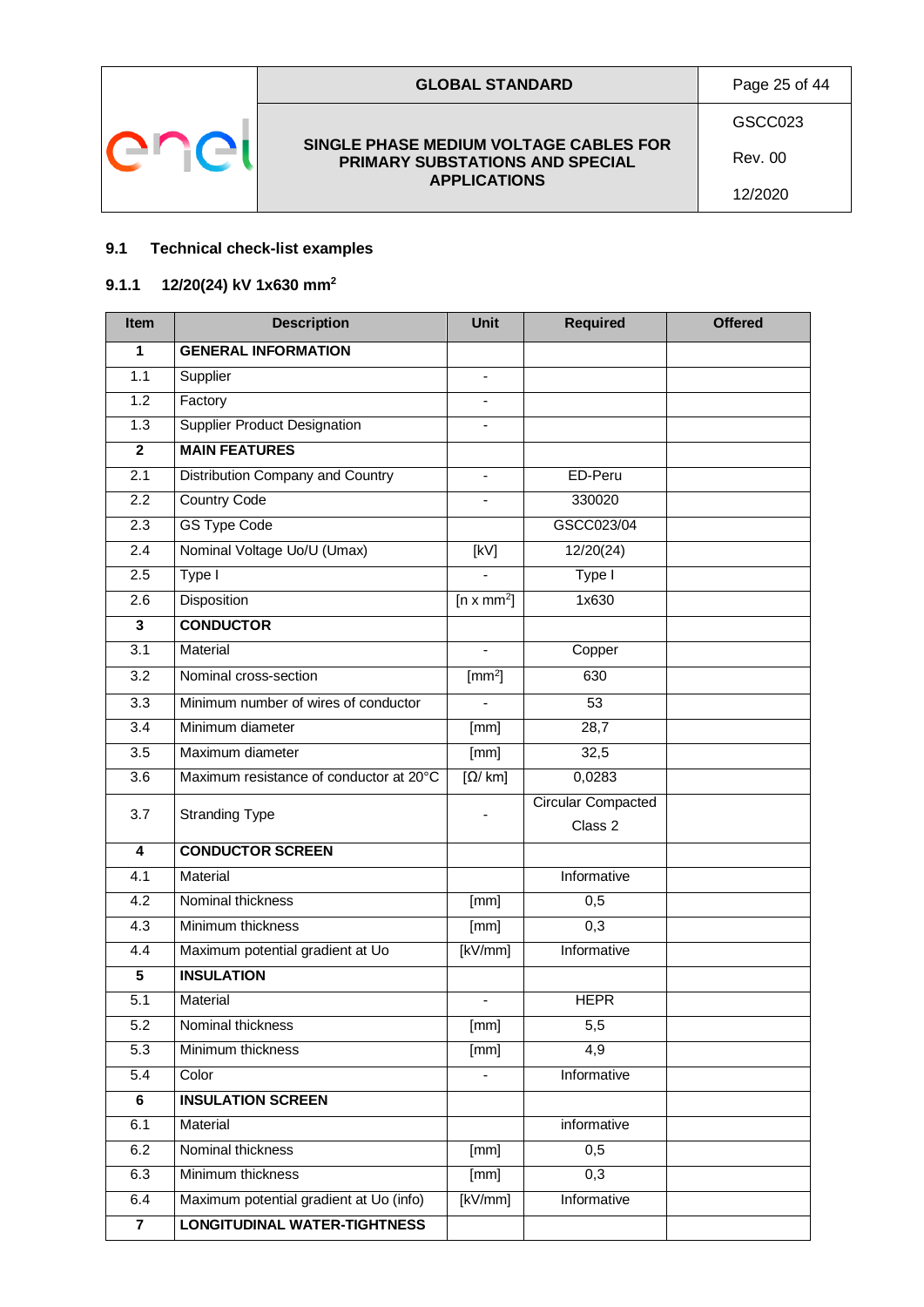



#### **SINGLE PHASE MEDIUM VOLTAGE CABLES FOR PRIMARY SUBSTATIONS AND SPECIAL APPLICATIONS**

Rev. 00 12/2020

| 7.1              | Material                                 |                                     | Informative          |                |
|------------------|------------------------------------------|-------------------------------------|----------------------|----------------|
| 7.2              | Nominal thickness                        | [mm]                                | <b>Informative</b>   |                |
| $\overline{7.3}$ | Minimum overlap                          | $\sqrt{8}$                          | $\overline{10}$      |                |
| Item             | <b>Description</b>                       | <b>Unit</b>                         | <b>Required</b>      | <b>Offered</b> |
| 8                | <b>EARTH SCREEN</b>                      |                                     |                      |                |
| 8.1              | Copper wires screen cross-section        | [mm2]                               | 16                   |                |
| 8.2              | Maximum resistance at 20°C               | $\sqrt{Q/\text{km}}$                | 1,15                 |                |
| 8.3              | Wires diameter                           | [mm]                                | $0, 5 - 1, 0$        |                |
| 8.4              | Minimum Number of wires                  |                                     | 30                   |                |
| 9                | <b>OUTER SHEATH</b>                      |                                     |                      |                |
| 9.1              | Material                                 |                                     | $\overline{PQ}$      |                |
| 9.2              | Nominal thickness                        | [mm]                                | 2,75                 |                |
| 9.3              | Minimum thickness                        | [mm]                                | 2,2                  |                |
| 9.4              | Color                                    |                                     | red with two grey    |                |
|                  |                                          |                                     | longitudinal stripes |                |
| 10               | <b>ADDITIONAL FEATURES</b>               |                                     |                      |                |
| 10.1             | Maximum total diameter                   | [mm]                                | Informative          |                |
| 10.2             | Drum Type                                |                                     | Informative          |                |
| 10.3             | Total length in one drum                 | [m]                                 | Informative          |                |
| 10.4             | One phase weight                         | [kg/km]                             | Informative          |                |
| 10.5             | <b>Total weight</b>                      | [kg/km]                             | Informative          |                |
| 10.6             | Ampacity (see clause 5.9 for conditions) | [A]                                 | Calculated           |                |
| 10.7             | Conductor SC current (see clause 5.9)    | [kA]                                | Informative          |                |
| 10.8             | Earth screen SC current (see clause 5.9) | [kA]                                | Informative          |                |
| 10.10            | Fire reaction Class (EN 50575 if apply)  |                                     | $\overline{N}$       |                |
| 10.11            | Positive sequence reactance              | $\lceil \Omega / \text{ km} \rceil$ | Informative          |                |
| 10.12            | Positive sequence capacitance            | $[\mu$ F/km]                        | Informative          |                |
| 10.13            | Zero sequence resistance at 20 °C        | $\lceil \Omega / \text{ km} \rceil$ | Informative          |                |
| 10.14            | Zero sequence reactance                  | $\lceil \Omega / \text{ km} \rceil$ | Informative          |                |
| 10.15            | Zero sequence capacitance                | $[\mu$ F/km]                        | Informative          |                |
| 10.16            | Minimum bending radius                   | [mm]                                | Informative          |                |
| 10.17            | Maximum pulling tension                  | [kg]                                | Informative          |                |
| 10.18            | Min. admissible installation temperature | $\overline{[°C]}$                   | Informative          |                |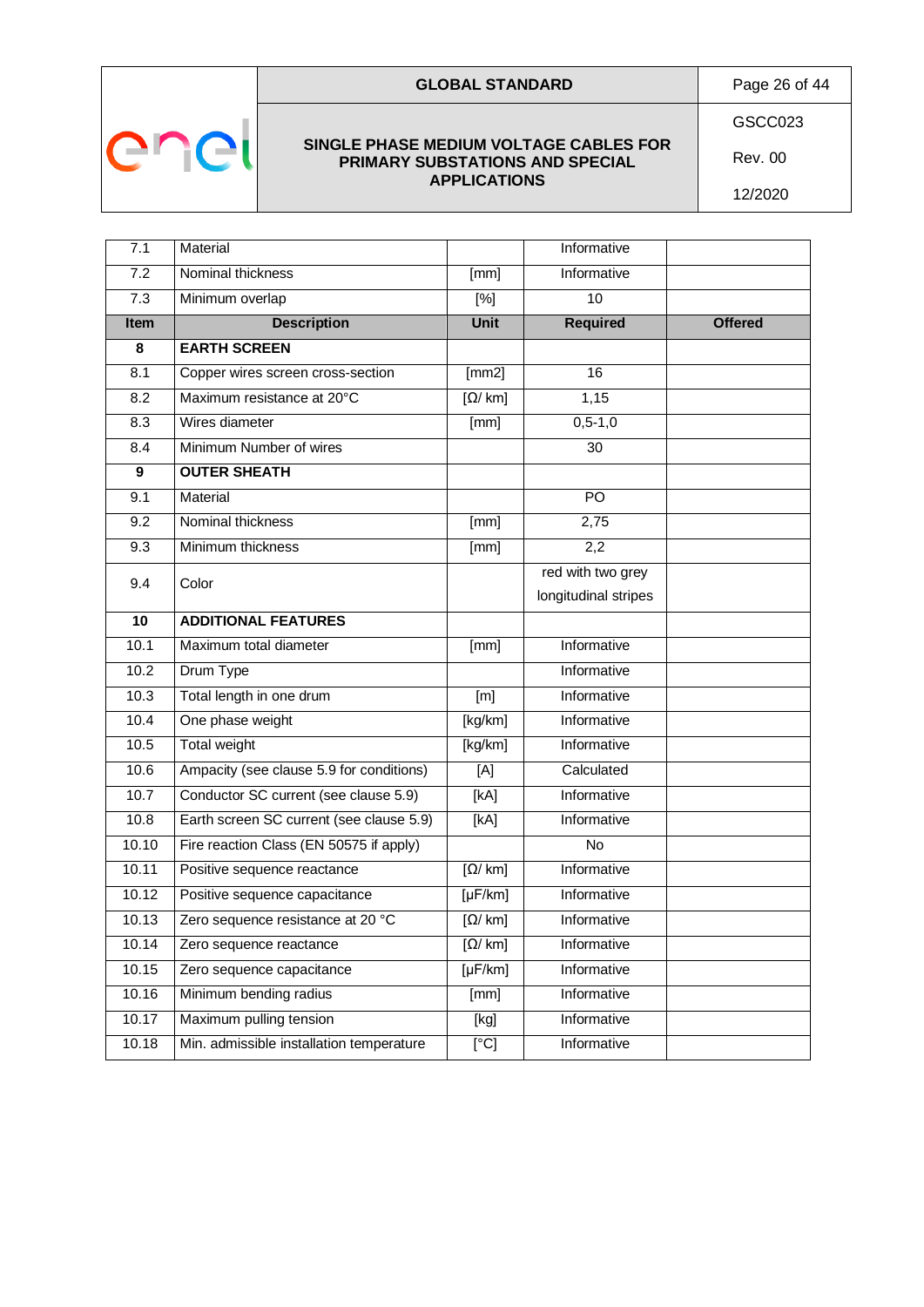

### **GLOBAL STANDARD** Page 27 of 44

**SINGLE PHASE MEDIUM VOLTAGE CABLES FOR PRIMARY SUBSTATIONS AND SPECIAL APPLICATIONS**

GSCC023

Rev. 00 12/2020

### <span id="page-26-0"></span>**LOCAL SECTION A – Codensa**

| $N^{\circ}$ | <b>TITLE</b>      | <b>DESCRIPTION</b>                                                                    |
|-------------|-------------------|---------------------------------------------------------------------------------------|
|             | Local             | RETIE- Reglamento técnico de instalaciones eléctricas.<br>$\bullet$                   |
|             |                   | Resolución CREG No.024 – Comisión de Regulación de Energía y Gas<br>٠                 |
| 3.3         | <b>Standards</b>  | Resolución CREG No.070 - Comisión de Regulación de Energía y Gas<br>٠                 |
|             |                   | NTC1340 Tensiones y frecuencia nominales en sistemas de energía<br>٠                  |
|             |                   | eléctrica en redes de servicio público. (20/34,5/(37,95) kV).                         |
|             |                   | R: Round Stranded copper conductor                                                    |
|             |                   | G7: HEPR                                                                              |
|             |                   | H1: Copper wires screen                                                               |
|             |                   | E: Polyolefin outer sheath                                                            |
| 5.10.1      | Cable             | $Uo/U$ (Umax) = Rated voltage in kV                                                   |
|             | designation       | Cross-section [mm2]                                                                   |
|             |                   | Example of designation code:                                                          |
|             |                   | RG7H1E 12/20 (24) kV 1x630 mm2                                                        |
|             |                   | Single core 630 mm <sup>2</sup> round compact copper conductors, insulated with HEPR, |
|             |                   | with a copper wires earth screen, and polyethylene outer sheath                       |
|             | Marking           | Markings shall be indelible spaced from each other 1 meter maximum.                   |
|             |                   | The following information shall be marked:                                            |
|             |                   | Manufacturer name or trademark (XXXX)Enel Condesa                                     |
|             |                   | Month and Year of manufacture                                                         |
|             |                   | Purchase Order N°                                                                     |
| 5.10.2      |                   | Rated Voltage Uo/U(Umax)                                                              |
|             |                   | Insulation material                                                                   |
|             |                   | Cable cross-section [mm <sup>2</sup> ]                                                |
|             |                   | Metric marking                                                                        |
|             |                   | Marking example:                                                                      |
|             |                   | ENEL CODENSA ORDEN NUMBER XXXXX RG7H1E 12/20 (24) kV 1x630                            |
|             |                   | mm2 09/2020 0000m                                                                     |
|             |                   | Packaging and Labelling                                                               |
|             |                   | Cables shall be delivered on spools made of wood or metal, such spool will not be     |
|             | <b>CONDITIONS</b> | returned. Characteristics are indicated in Figure A, dimensions are depicted in       |
| 8           | OF SUPPLY         | Table A. The total length of the supplied cable shall not be less than that requested |
|             |                   | in the purchase order and shall not be longer by any more than 5%.                    |
|             |                   | The maximum gross weight of the packaged spool shall not exceed 3500 kg.              |
|             |                   |                                                                                       |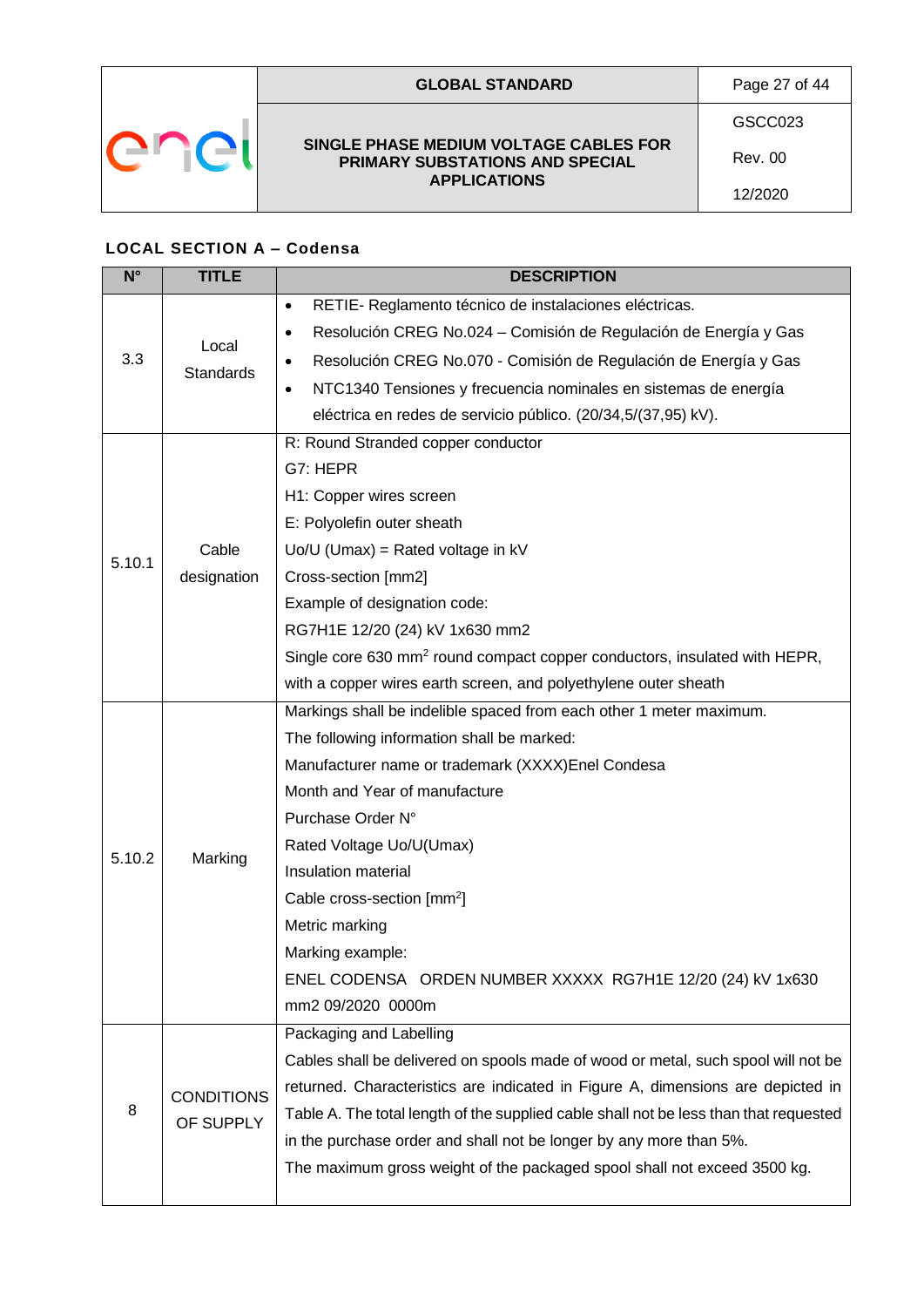|  | <b>GLOBAL STANDARD</b>                                                                           | Page 28 of 44 |
|--|--------------------------------------------------------------------------------------------------|---------------|
|  |                                                                                                  | GSCC023       |
|  | SINGLE PHASE MEDIUM VOLTAGE CABLES FOR<br>PRIMARY SUBSTATIONS AND SPECIAL<br><b>APPLICATIONS</b> | Rev. 00       |
|  |                                                                                                  | 12/2020       |

## **LOCAL SECTION A – Codensa**

| $N^{\circ}$ | <b>TITLE</b>      | <b>DESCRIPTION</b>                                                                            |  |  |  |  |  |  |
|-------------|-------------------|-----------------------------------------------------------------------------------------------|--|--|--|--|--|--|
|             |                   | The ends of the cables on each spool shall be protected with caps or hoods that prevent       |  |  |  |  |  |  |
|             |                   | the entry of moisture These ends internally secured to the spools, shall be mechanically      |  |  |  |  |  |  |
|             |                   | protected against possible damages resulting from handling and transportation of each         |  |  |  |  |  |  |
|             |                   | spool, leaving both ends accessible through the use of an internal helix or reel on each      |  |  |  |  |  |  |
|             |                   | spool. The distance between the outer layer of the cable and the spool shall be more than     |  |  |  |  |  |  |
|             |                   | 50 mm.                                                                                        |  |  |  |  |  |  |
|             |                   | When distance between manufacturing facilities and Enel Codensa storage center is less        |  |  |  |  |  |  |
|             |                   | than 200 km and is necessary only one mean of transportation,                                 |  |  |  |  |  |  |
|             |                   | It is mandatory to use internal helix for cables cross-section greater of equal to 120        |  |  |  |  |  |  |
|             |                   | mm <sup>2</sup> . However, moisture protection on both visible ends of the cables, mechanical |  |  |  |  |  |  |
|             |                   | protection, and careful handling shall be applied.                                            |  |  |  |  |  |  |
|             |                   | Some Purchase orders could request 2,000 m of maximum length per spool and/or pre-            |  |  |  |  |  |  |
|             |                   | joined cables.                                                                                |  |  |  |  |  |  |
|             |                   | The supplier shall process RETIE certification in order to deliverer the order.               |  |  |  |  |  |  |
|             |                   | The supplier shall process the RETIE Product Compliance Certificate with the follow-up        |  |  |  |  |  |  |
|             |                   | audits and expiration date in force after the estimated date of deliver."                     |  |  |  |  |  |  |
|             | <b>CONDITIONS</b> | Spools made of wood shall be treated according to the international requirements for the      |  |  |  |  |  |  |
| 8           |                   | control of plant disease, avoiding the compounds "Pentachlorophenol" and "Creosote".          |  |  |  |  |  |  |
|             | OF SUPPLY         | The treatment must include, at least: highly toxic to xylophagous organisms, high             |  |  |  |  |  |  |
|             |                   | penetration and holding power, chemical stability, non-corrosive substances to metals         |  |  |  |  |  |  |
|             |                   | that could affect the physical characteristics of wood.                                       |  |  |  |  |  |  |
|             |                   | C                                                                                             |  |  |  |  |  |  |
|             |                   |                                                                                               |  |  |  |  |  |  |
|             |                   |                                                                                               |  |  |  |  |  |  |
|             |                   |                                                                                               |  |  |  |  |  |  |
|             |                   |                                                                                               |  |  |  |  |  |  |
|             |                   |                                                                                               |  |  |  |  |  |  |
|             |                   |                                                                                               |  |  |  |  |  |  |
|             |                   |                                                                                               |  |  |  |  |  |  |
|             |                   | $\varnothing$ =50 mm for                                                                      |  |  |  |  |  |  |
|             |                   | stranding machine                                                                             |  |  |  |  |  |  |
|             |                   |                                                                                               |  |  |  |  |  |  |
|             |                   |                                                                                               |  |  |  |  |  |  |
|             |                   |                                                                                               |  |  |  |  |  |  |
|             |                   | Figure A                                                                                      |  |  |  |  |  |  |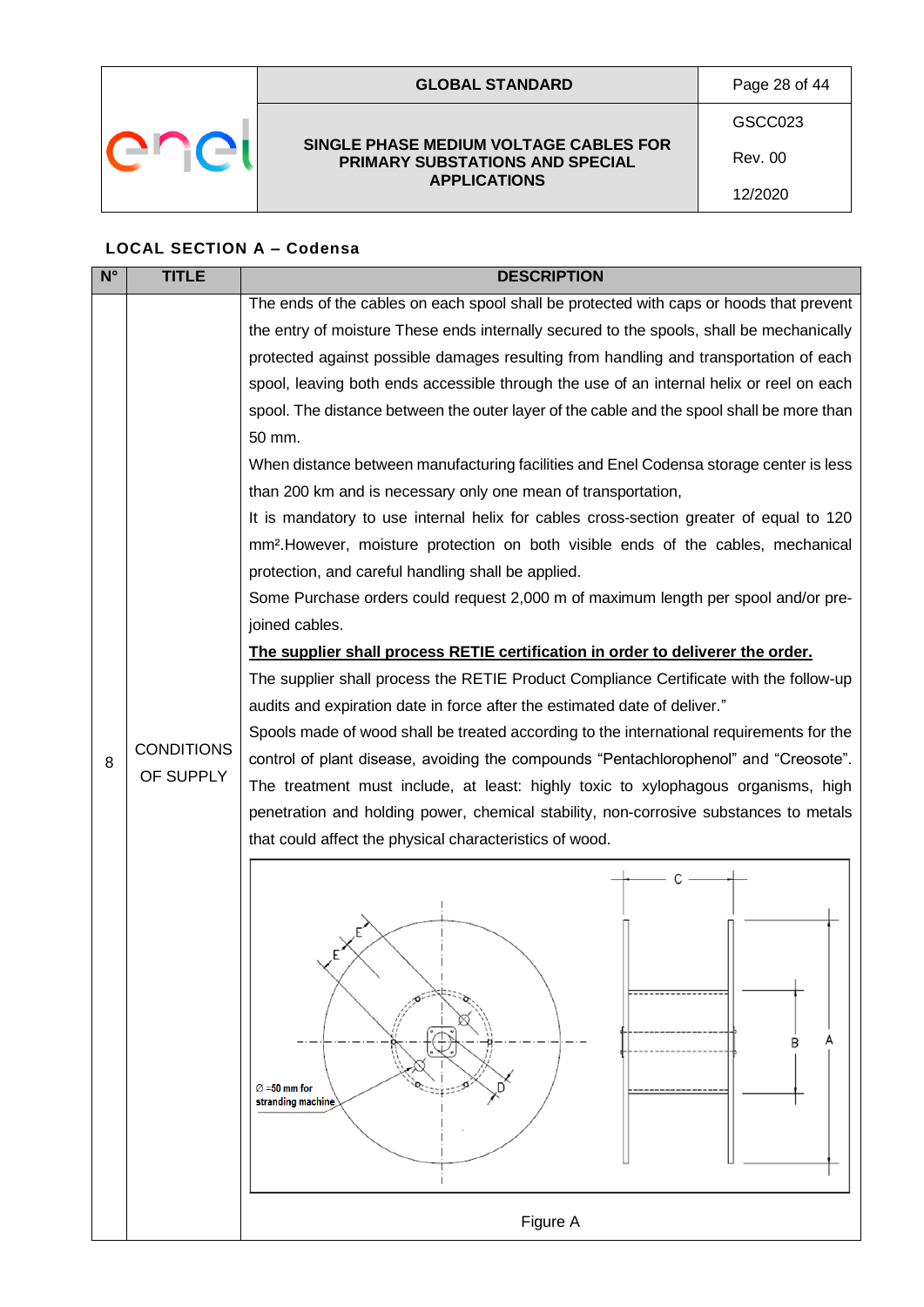| <b>GLOBAL STANDARD</b>                                                           | Page 29 of 44 |
|----------------------------------------------------------------------------------|---------------|
|                                                                                  | GSCC023       |
| SINGLE PHASE MEDIUM VOLTAGE CABLES FOR<br><b>PRIMARY SUBSTATIONS AND SPECIAL</b> | Rev. 00       |
| <b>APPLICATIONS</b>                                                              | 12/2020       |

# **LOCAL SECTION A – Codensa**

| $N^{\circ}$ | <b>TITLE</b>                   | <b>DESCRIPTION</b>                                                              |                                                                                                                                                                             |                                                                     |                                                                                                                                                                                                                                                                                                                                                                                                                                                                                                                                |                    |                 |  |  |  |
|-------------|--------------------------------|---------------------------------------------------------------------------------|-----------------------------------------------------------------------------------------------------------------------------------------------------------------------------|---------------------------------------------------------------------|--------------------------------------------------------------------------------------------------------------------------------------------------------------------------------------------------------------------------------------------------------------------------------------------------------------------------------------------------------------------------------------------------------------------------------------------------------------------------------------------------------------------------------|--------------------|-----------------|--|--|--|
|             |                                |                                                                                 | Dimensions:                                                                                                                                                                 |                                                                     |                                                                                                                                                                                                                                                                                                                                                                                                                                                                                                                                |                    |                 |  |  |  |
|             |                                |                                                                                 | $\mathbf{A}^{(1)}$                                                                                                                                                          | B                                                                   | $C^{(1)}$                                                                                                                                                                                                                                                                                                                                                                                                                                                                                                                      | $\mathbf{D}^{(2)}$ | Е               |  |  |  |
|             |                                |                                                                                 | $\text{mm}$                                                                                                                                                                 | mm                                                                  | mm                                                                                                                                                                                                                                                                                                                                                                                                                                                                                                                             | mm                 | $\,\mathrm{mm}$ |  |  |  |
|             |                                |                                                                                 | 2000                                                                                                                                                                        | (3)                                                                 | 1120                                                                                                                                                                                                                                                                                                                                                                                                                                                                                                                           | 80                 | (4)             |  |  |  |
|             |                                |                                                                                 |                                                                                                                                                                             |                                                                     | Table A                                                                                                                                                                                                                                                                                                                                                                                                                                                                                                                        |                    |                 |  |  |  |
| 8           | <b>CONDITIONS</b><br>OF SUPPLY | Notes:<br>$\bullet$<br>٠<br>$\bullet$<br>1)<br>2)<br>3)<br>4)<br>5)<br>6)<br>7) | (1) Maximum value.<br>(2) Minimum value.<br>The spools shall contain:<br>Manufacturer name<br>Country of origin<br>Enel Codensa<br>Purchase order N°<br>Insulation material | Rated Voltage Uo/U (Umax)<br>Cable cross-section [mm <sup>2</sup> ] | (3) Two times the minimum bending radius indicated by the supplier.<br>(4) 300 or 180 mm according to spool type (large or small, respectively)<br>An external protection built with wooden flanges fixed on the wooden spools or<br>some equivalent for metal spools, being secured with tapes or straps.<br>Indication with an arrow of the rolling direction.<br>A stainless steel plate for identification purposes. Such plate shall be applied in<br>both flanges and shall have the following information (in Spanish): |                    |                 |  |  |  |
|             |                                | 8)                                                                              |                                                                                                                                                                             |                                                                     | Spool number of the corresponding delivered batch                                                                                                                                                                                                                                                                                                                                                                                                                                                                              |                    |                 |  |  |  |
|             |                                |                                                                                 | 9) Net and gross weight [kg]                                                                                                                                                |                                                                     |                                                                                                                                                                                                                                                                                                                                                                                                                                                                                                                                |                    |                 |  |  |  |
|             |                                |                                                                                 |                                                                                                                                                                             |                                                                     | 10) Configuration type (unipolar, triplex, quadruplex).                                                                                                                                                                                                                                                                                                                                                                                                                                                                        |                    |                 |  |  |  |
|             |                                |                                                                                 | 11) Cable length [m]                                                                                                                                                        |                                                                     |                                                                                                                                                                                                                                                                                                                                                                                                                                                                                                                                |                    |                 |  |  |  |
| 9           | <b>TECHNICAL</b><br>CHECK-LIST |                                                                                 | certification shall be indicated.                                                                                                                                           |                                                                     | Besides all technical information provided according the common part, ISO<br>certifications, Certification of conformity with this Global Standard and RETIE                                                                                                                                                                                                                                                                                                                                                                   |                    |                 |  |  |  |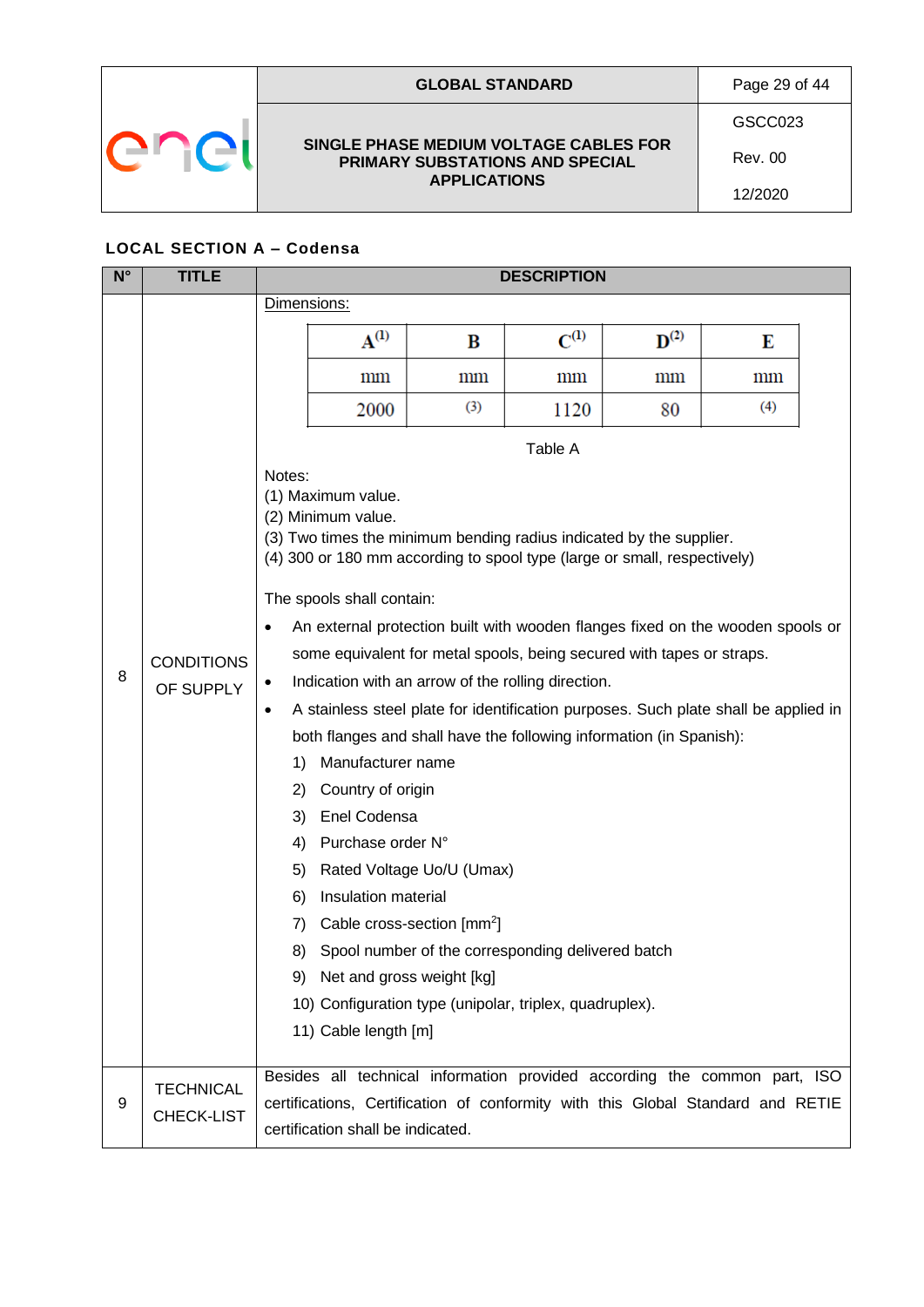| <b>GLOBAL STANDARD</b>                                                    | Page 30 of 44  |
|---------------------------------------------------------------------------|----------------|
|                                                                           | GSCC023        |
| SINGLE PHASE MEDIUM VOLTAGE CABLES FOR<br>PRIMARY SUBSTATIONS AND SPECIAL | <b>Rev. 00</b> |
| <b>APPLICATIONS</b>                                                       | 12/2020        |

## <span id="page-29-0"></span>**LOCAL SECTION B – Enel distribución Perú**

| $\overline{\mathsf{N}^{\circ}}$ | <b>TITLE</b>     | <b>DESCRIPTION</b>                                                                         |  |  |  |  |  |  |
|---------------------------------|------------------|--------------------------------------------------------------------------------------------|--|--|--|--|--|--|
|                                 | Local            | CÓDIGO NACIONAL DE ELECTRICIDAD (CNE) - SIMINISTRO - 2011<br>$\bullet$                     |  |  |  |  |  |  |
| 3.3                             | <b>Standards</b> | NORMA TÉCNICA DE CALIDAD DE LOS SERVICIOS ELECTRICOS                                       |  |  |  |  |  |  |
|                                 | Replaced         | MAT-OYM-NDS-20-024-ESP_0<br>$\bullet$                                                      |  |  |  |  |  |  |
| 3.4                             | Local            |                                                                                            |  |  |  |  |  |  |
|                                 | <b>Standards</b> |                                                                                            |  |  |  |  |  |  |
|                                 |                  | R: Round Stranded                                                                          |  |  |  |  |  |  |
|                                 |                  | G7: HEPR (high modulus ethylene propylene rubber)                                          |  |  |  |  |  |  |
|                                 |                  | H1: Copper wires screen                                                                    |  |  |  |  |  |  |
|                                 |                  | E: Polyolefin outer sheath                                                                 |  |  |  |  |  |  |
| 5.10.1                          | Cable            | $Uo/U$ (Umax) = Rated voltage in $kV$                                                      |  |  |  |  |  |  |
|                                 | designation      | Corss-section [mm2]                                                                        |  |  |  |  |  |  |
|                                 |                  | Example of designation code:                                                               |  |  |  |  |  |  |
|                                 |                  | RG7H1E 12/20 (24) kV 1x630 mm2                                                             |  |  |  |  |  |  |
|                                 |                  | Single core 630 mm <sup>2</sup> round compact copper conductors, insulated with HEPR, with |  |  |  |  |  |  |
|                                 |                  | a copper wires earth screen, and polyethylene outer sheath.                                |  |  |  |  |  |  |
|                                 |                  | The outer sheath should be marked with high aligned characters.                            |  |  |  |  |  |  |
|                                 |                  | The distance between the end of a mark and the beginning of the next one will be           |  |  |  |  |  |  |
|                                 |                  | less than or equal to 1 m and shall contain, in the order listed the following             |  |  |  |  |  |  |
|                                 |                  | inscriptions:                                                                              |  |  |  |  |  |  |
|                                 |                  | Name of Distribution Company<br>$\bullet$                                                  |  |  |  |  |  |  |
|                                 |                  | Name of the Manufacturer (XXXXXX)<br>$\bullet$                                             |  |  |  |  |  |  |
| 5.10.2                          | Marking          | Cable designation<br>$\bullet$                                                             |  |  |  |  |  |  |
|                                 |                  | The year and month of manufacture<br>$\bullet$                                             |  |  |  |  |  |  |
|                                 |                  | The metric could be indicated at a distance less than 1 meter.                             |  |  |  |  |  |  |
|                                 |                  | Marking example:                                                                           |  |  |  |  |  |  |
|                                 |                  | ENEL DISTRIBUCIÓN PERU XXXX RG7H1E 12/20 (24) kV 1x630 mm2 2020 09                         |  |  |  |  |  |  |
|                                 |                  | 0000                                                                                       |  |  |  |  |  |  |
|                                 |                  |                                                                                            |  |  |  |  |  |  |
|                                 |                  |                                                                                            |  |  |  |  |  |  |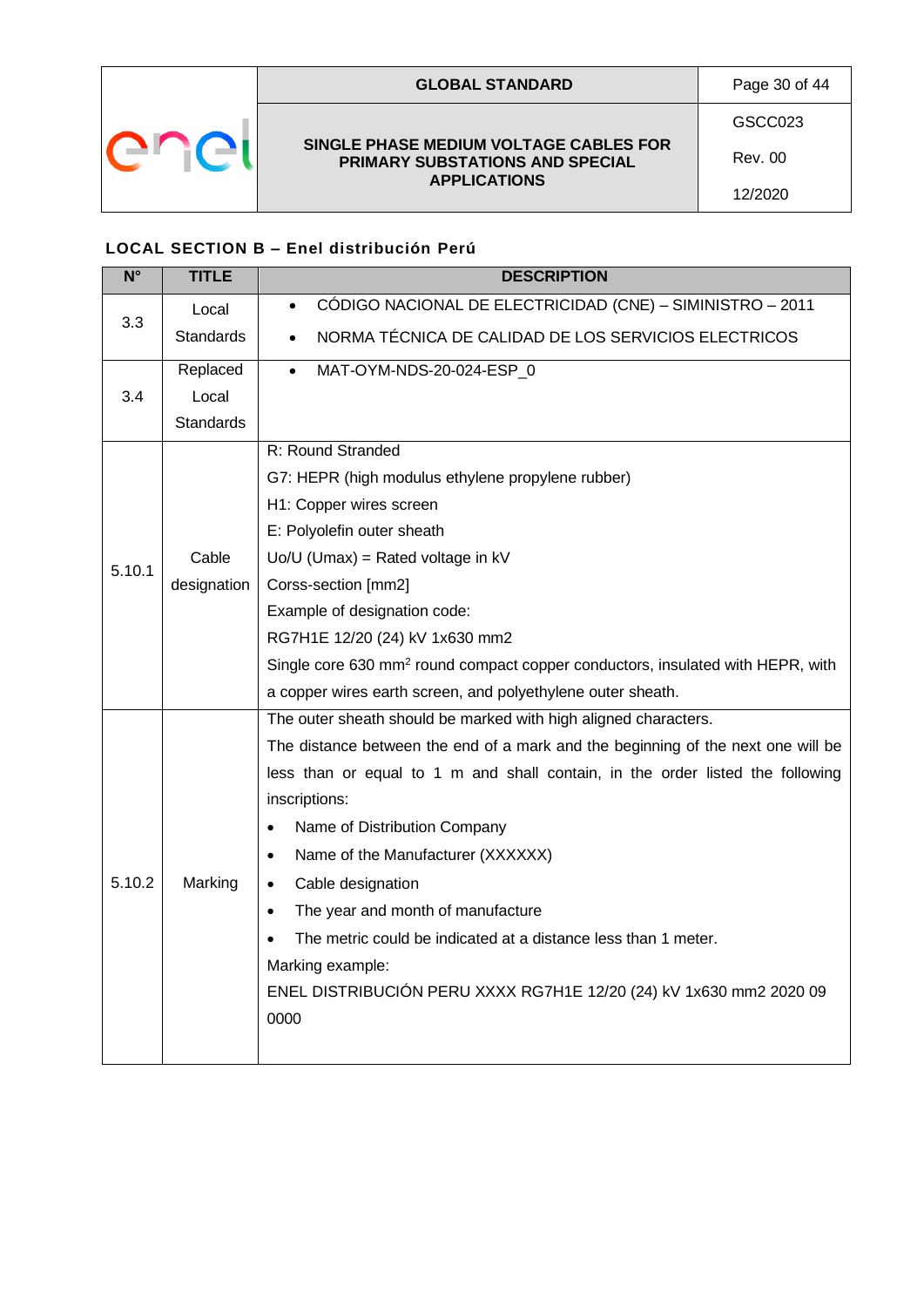| <b>GLOBAL STANDARD</b>                                                    | Page 31 of 44 |
|---------------------------------------------------------------------------|---------------|
|                                                                           | GSCC023       |
| SINGLE PHASE MEDIUM VOLTAGE CABLES FOR<br>PRIMARY SUBSTATIONS AND SPECIAL | Rev. 00       |
| <b>APPLICATIONS</b>                                                       | 12/2020       |

## **LOCAL SECTION B – Enel distribución Perú**

| $N^{\circ}$ | <b>TITLE</b>                   | <b>DESCRIPTION</b>                                                                                 |  |  |  |  |  |  |
|-------------|--------------------------------|----------------------------------------------------------------------------------------------------|--|--|--|--|--|--|
|             |                                | Packaging and Labelling                                                                            |  |  |  |  |  |  |
|             |                                | Cables shall be delivered on spools made of wood or metal, such spool will not be                  |  |  |  |  |  |  |
|             |                                | returned. Characteristics are indicated in Figure A, dimensions are depicted in Table              |  |  |  |  |  |  |
|             |                                | Α.                                                                                                 |  |  |  |  |  |  |
|             |                                | The total length of the supplied cable shall not be less than that requested in the                |  |  |  |  |  |  |
|             |                                | purchase order and shall not be longer by any more than 5%.                                        |  |  |  |  |  |  |
|             |                                | The maximum gross weight of the packaged spool shall not exceed 2000 kg.                           |  |  |  |  |  |  |
|             |                                | The ends of the cables on each spool shall be protected with caps or hoods that                    |  |  |  |  |  |  |
|             |                                | prevent the entry of moisture. These ends internally secured to the spools, must be                |  |  |  |  |  |  |
|             |                                | mechanically protected against possible damages resulting from handling and                        |  |  |  |  |  |  |
|             |                                | transportation of each spool, leaving both ends accessible through the use of an                   |  |  |  |  |  |  |
|             |                                | internal helix or reel on each spool.                                                              |  |  |  |  |  |  |
|             |                                | When distance between manufacturing facilities and Enel Distribución Perú storage                  |  |  |  |  |  |  |
|             |                                | center is less than 200 km and is necessary only one mean of transportation, It is                 |  |  |  |  |  |  |
|             |                                | mandatory to use internal helix for cables cross-section greater of equal to 120 mm <sup>2</sup> . |  |  |  |  |  |  |
| 8           | <b>CONDITIONS</b><br>OF SUPPLY | However, moisture protection on both visible ends of the cables, mechanical                        |  |  |  |  |  |  |
|             |                                | protection, and careful handling shall be applied.                                                 |  |  |  |  |  |  |
|             |                                | Spools made of wood shall be treated according to the international requirements for               |  |  |  |  |  |  |
|             |                                | the control of plant disease, avoiding the compounds "Pentachlorophenol" and                       |  |  |  |  |  |  |
|             |                                | "Creosote". The treatment shall include, at least: highly toxic to xylophagous                     |  |  |  |  |  |  |
|             |                                | organisms, high penetration and holding power, chemical stability, non-corrosive                   |  |  |  |  |  |  |
|             |                                | substances to metals that could affect the physical characteristics of wood.                       |  |  |  |  |  |  |
|             |                                | C                                                                                                  |  |  |  |  |  |  |
|             |                                |                                                                                                    |  |  |  |  |  |  |
|             |                                |                                                                                                    |  |  |  |  |  |  |
|             |                                |                                                                                                    |  |  |  |  |  |  |
|             |                                | В                                                                                                  |  |  |  |  |  |  |
|             |                                | $\oslash$ =50 mm for<br>stranding machine                                                          |  |  |  |  |  |  |
|             |                                |                                                                                                    |  |  |  |  |  |  |
|             |                                |                                                                                                    |  |  |  |  |  |  |
|             |                                | Figure A                                                                                           |  |  |  |  |  |  |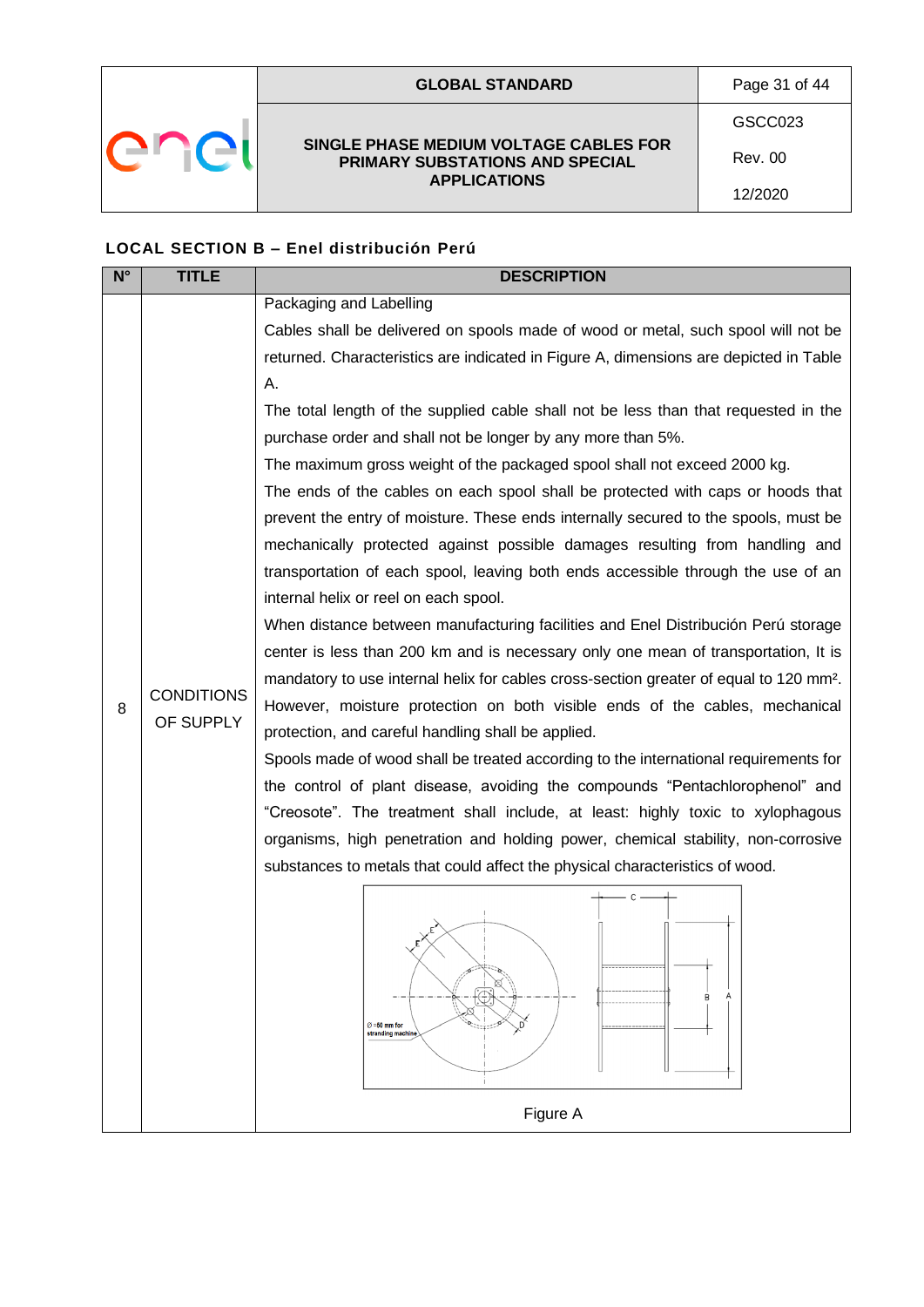| <b>GLOBAL STANDARD</b>                                                    | Page 32 of 44  |
|---------------------------------------------------------------------------|----------------|
|                                                                           | GSCC023        |
| SINGLE PHASE MEDIUM VOLTAGE CABLES FOR<br>PRIMARY SUBSTATIONS AND SPECIAL | <b>Rev. 00</b> |
| <b>APPLICATIONS</b>                                                       | 12/2020        |

## **LOCAL SECTION B – Enel distribución Perú**

| $N^{\circ}$ | <b>TITLE</b>                   | <b>DESCRIPTION</b>                                                                                    |           |     |           |                    |                |                                                                                      |  |
|-------------|--------------------------------|-------------------------------------------------------------------------------------------------------|-----------|-----|-----------|--------------------|----------------|--------------------------------------------------------------------------------------|--|
|             |                                | Dimensions:                                                                                           |           |     |           |                    |                |                                                                                      |  |
|             |                                |                                                                                                       | $A^{(1)}$ | B   | $C^{(1)}$ | $\mathbf{D}^{(2)}$ | Е              |                                                                                      |  |
|             |                                |                                                                                                       | mm        | mm  | mm        | mm                 | $_{\text{mm}}$ |                                                                                      |  |
|             |                                |                                                                                                       | 2000      | (3) | 1120      | 80                 | (4)            |                                                                                      |  |
|             |                                | Notes:                                                                                                |           |     | Table A   |                    |                |                                                                                      |  |
|             |                                | (1) Maximum value.                                                                                    |           |     |           |                    |                |                                                                                      |  |
|             |                                | (2) Minimum value.<br>(3) Two times the minimum bending radius indicated by the supplier.             |           |     |           |                    |                |                                                                                      |  |
|             |                                | (4) 300 or 180 mm according to spool type (large or small, respectively)<br>The spools shall contain: |           |     |           |                    |                |                                                                                      |  |
|             |                                | $\bullet$                                                                                             |           |     |           |                    |                | An external protection built with wooden flanges fixed on the wooden spools or       |  |
|             |                                | some equivalent for metal spools, being secured with tapes or straps.                                 |           |     |           |                    |                |                                                                                      |  |
|             |                                | Indication with an arrow of the rolling direction.<br>$\bullet$                                       |           |     |           |                    |                |                                                                                      |  |
|             |                                | $\bullet$<br>have the following information (in Spanish):                                             |           |     |           |                    |                | A plate/label (stainless or polyethylene) shall be applied in both flanges and shall |  |
|             |                                | 1) Enel Distribución Peru                                                                             |           |     |           |                    |                |                                                                                      |  |
|             |                                | Name of the manufacturer<br>2)                                                                        |           |     |           |                    |                |                                                                                      |  |
|             | <b>CONDITIONS</b><br>OF SUPPLY | 3)<br>Country of origin of the item                                                                   |           |     |           |                    |                |                                                                                      |  |
| 8           |                                | Country code<br>4)                                                                                    |           |     |           |                    |                |                                                                                      |  |
|             |                                | Description of item<br>5)                                                                             |           |     |           |                    |                |                                                                                      |  |
|             |                                | Year and month of manufacture<br>6)                                                                   |           |     |           |                    |                |                                                                                      |  |
|             |                                | 7)<br>Number of the spool within the delivered batch.                                                 |           |     |           |                    |                |                                                                                      |  |
|             |                                | the metric initial (m)<br>8)                                                                          |           |     |           |                    |                |                                                                                      |  |
|             |                                | the metric final (m)<br>9)                                                                            |           |     |           |                    |                |                                                                                      |  |
|             |                                | 10) Cable length, in meters                                                                           |           |     |           |                    |                |                                                                                      |  |
|             |                                | 11) Cross-section (mm2)                                                                               |           |     |           |                    |                |                                                                                      |  |
|             |                                | 12) Cable type / insulation material                                                                  |           |     |           |                    |                |                                                                                      |  |
|             |                                | 13) Manufacture standard                                                                              |           |     |           |                    |                |                                                                                      |  |
|             |                                | 14) Rated Voltage 12/20(24) kV                                                                        |           |     |           |                    |                |                                                                                      |  |
|             |                                | 15) Purchase Order N°                                                                                 |           |     |           |                    |                |                                                                                      |  |
|             |                                | 16) Net weight and gross weight in kg.                                                                |           |     |           |                    |                |                                                                                      |  |
|             |                                | 17) Weight of the coil in kg                                                                          |           |     |           |                    |                |                                                                                      |  |
|             |                                | 18) Weight of one meter of cable in kg                                                                |           |     |           |                    |                |                                                                                      |  |
|             |                                | 19) Coil dimension in mm                                                                              |           |     |           |                    |                |                                                                                      |  |
|             |                                | 20) Gross weight (kg)                                                                                 |           |     |           |                    |                |                                                                                      |  |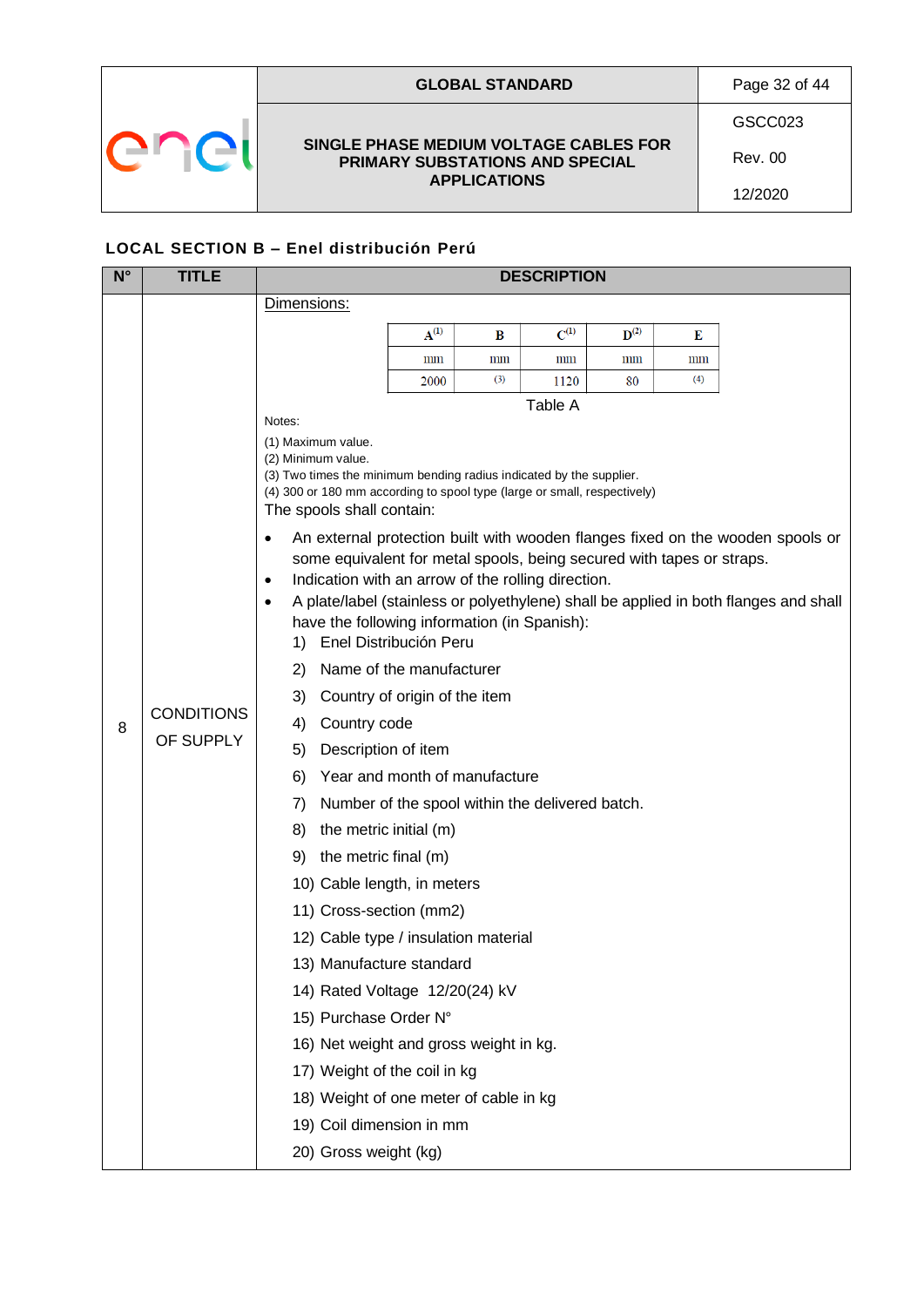| $\cdot$ | $\mathcal{N}$ | - 7<br>ı |
|---------|---------------|----------|
|         |               |          |

 $\sqrt{ }$ 

### **GLOBAL STANDARD** Page 33 of 44

#### **SINGLE PHASE MEDIUM VOLTAGE CABLES FOR PRIMARY SUBSTATIONS AND SPECIAL APPLICATIONS**

GSCC023

12/2020

Rev. 00

| $N^{\circ}$ | <b>TITLE</b>                   | <b>DESCRIPTION</b>                                                                                                                                                                                                                                                                                                                                                                                                                                                                                        |  |  |  |  |
|-------------|--------------------------------|-----------------------------------------------------------------------------------------------------------------------------------------------------------------------------------------------------------------------------------------------------------------------------------------------------------------------------------------------------------------------------------------------------------------------------------------------------------------------------------------------------------|--|--|--|--|
|             |                                | Note: The plate/label used shall be resistant to UV ray, tearing, chemical substances.<br>The dimension will be at least:<br>Height: 230 mm<br>Width: 140 mm.<br>The size of the letters should be: Width: 4.5 mm; Height: 10 mm.<br>An example is given in the following figure.                                                                                                                                                                                                                         |  |  |  |  |
| 8           | <b>CONDITIONS</b><br>OF SUPPLY | <b>NOMBRE DEL PROVEEDOR</b><br><b>Cliente</b><br><b>Fabricante</b><br>País de Origen<br>Código de País<br><b>Descripción</b><br>Mes/Año<br>de<br><b>Matricula de Carrete</b><br><b>Punta Inicial</b><br><b>Punta Final</b><br>Cantidad (m)<br>Sección del<br>Fase:<br>Conductor (mm2)<br>Tipo de Cable /<br>Aislamiento<br>Norma de Fabricación<br>Tensión Uo/U (Umax)<br>Orden de Compra<br>Peso Neto (kg)<br>Peso metro de cable<br>Peso de carrete (kg)<br><b>Dimensiones</b><br>de<br>Peso Bruto (kg) |  |  |  |  |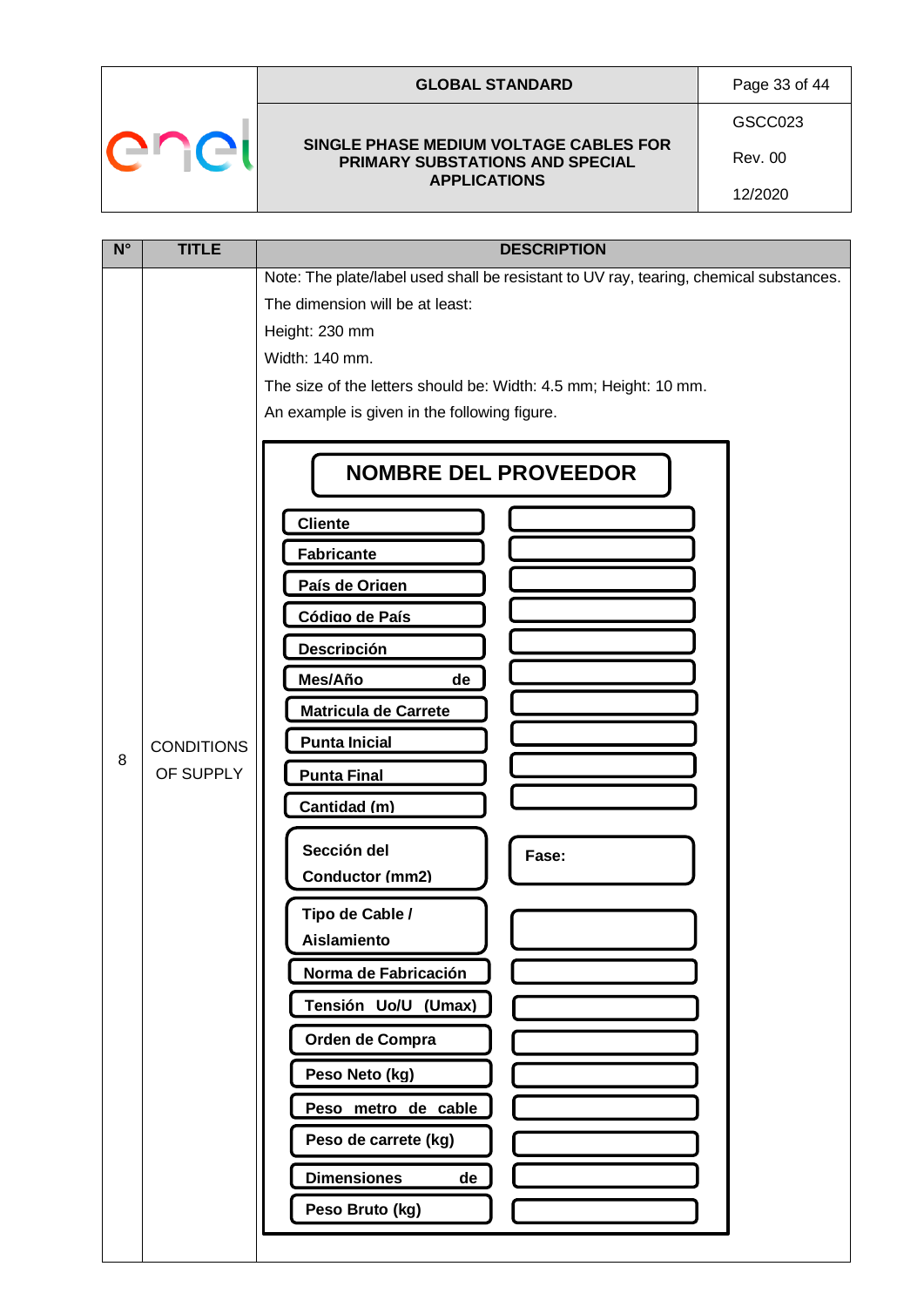|  | <b>GLOBAL STANDARD</b>                                                                           | Page 34 of 44 |
|--|--------------------------------------------------------------------------------------------------|---------------|
|  | SINGLE PHASE MEDIUM VOLTAGE CABLES FOR<br>PRIMARY SUBSTATIONS AND SPECIAL<br><b>APPLICATIONS</b> | GSCC023       |
|  |                                                                                                  | Rev. 00       |
|  |                                                                                                  | 12/2020       |

## <span id="page-33-0"></span>**LOCAL SECTION C – Enel distribución Chile**

| $N^{\circ}$ | <b>TITLE</b>     | <b>DESCRIPTION</b>                                                                         |  |  |  |  |
|-------------|------------------|--------------------------------------------------------------------------------------------|--|--|--|--|
|             | Local            | PLIEGO TÉCNICO NORMATIVO: RPTD N° 01.<br>TENSIONES Y<br>$\bullet$                          |  |  |  |  |
| 3.3         | <b>Standards</b> | <b>FRECUENCIAS NOMINALES</b>                                                               |  |  |  |  |
|             |                  | PLIEGO TÉCNICO NORMATIVO: RPTD Nº 04. CONDUCTORES                                          |  |  |  |  |
|             |                  | R: Round Stranded                                                                          |  |  |  |  |
|             |                  | G7: HEPR                                                                                   |  |  |  |  |
|             |                  | H1: Copper wires screen                                                                    |  |  |  |  |
|             |                  | E: Polyolefin outer sheath                                                                 |  |  |  |  |
| 5.10.21     | Cable            | $Uo/U$ (Umax) = Rated voltage in $kV$                                                      |  |  |  |  |
|             | designation      | Corss-section [mm2]                                                                        |  |  |  |  |
|             |                  | Example of designation code:                                                               |  |  |  |  |
|             |                  | RG7H1E 18/30 (36) kV 1x630 mm2                                                             |  |  |  |  |
|             |                  | Single core 630 mm <sup>2</sup> round compact copper conductors, insulated with HEPR, with |  |  |  |  |
|             |                  | a copper wires earth screen, and polyethylene outer sheath                                 |  |  |  |  |
|             |                  | The outer sheath should be marked with high aligned characters.                            |  |  |  |  |
|             |                  | The distance between the end of a mark and the beginning of the next one will be           |  |  |  |  |
|             |                  | less than or equal to 1 m and shall contain, in the order listed the following             |  |  |  |  |
|             |                  | inscriptions:                                                                              |  |  |  |  |
|             |                  | <b>Property Name</b>                                                                       |  |  |  |  |
|             |                  | Manufacturer name or trademark (NNN)                                                       |  |  |  |  |
|             |                  | Cable designation                                                                          |  |  |  |  |
|             |                  | Cross-section [mm <sup>2</sup> ]                                                           |  |  |  |  |
| 5.10.2      | Marking          | Rated Voltage Uo/U(Umax)                                                                   |  |  |  |  |
|             |                  | Year of manufacture                                                                        |  |  |  |  |
|             |                  | Metric marking                                                                             |  |  |  |  |
|             |                  | Phase identification with numbers, veins or stripes of color.                              |  |  |  |  |
|             |                  | Marking Example:                                                                           |  |  |  |  |
|             |                  | Enel distribucion Chile NNN RG7H1E 1x630 mm2 18/30 (36) kV 2020-09 0000                    |  |  |  |  |
|             |                  | Single-core cable stranded compact Class 2 copper conductor, HEPR insulation,              |  |  |  |  |
|             |                  | copper wires screen and polyolefin outer sheath 630 mm2, Uo/U 18/30 kV,                    |  |  |  |  |
|             |                  | manufactured in 2020, month 09.                                                            |  |  |  |  |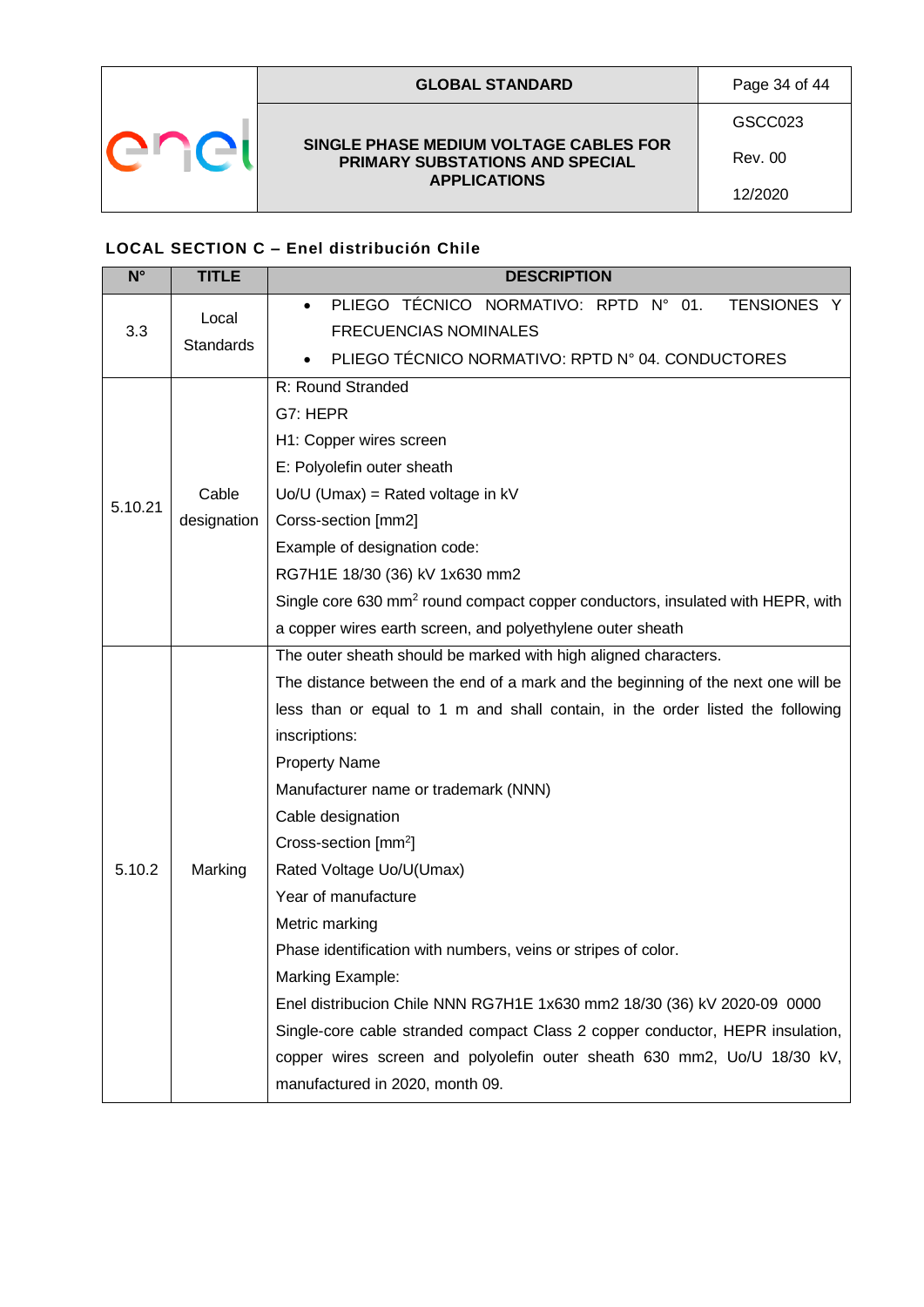|  | <b>GLOBAL STANDARD</b>                                                                           | Page 35 of 44  |
|--|--------------------------------------------------------------------------------------------------|----------------|
|  |                                                                                                  | GSCC023        |
|  | SINGLE PHASE MEDIUM VOLTAGE CABLES FOR<br>PRIMARY SUBSTATIONS AND SPECIAL<br><b>APPLICATIONS</b> | <b>Rev. 00</b> |
|  |                                                                                                  | 12/2020        |

## **LOCAL SECTION C – Enel distribución Chile**

| $N^{\circ}$ | <b>TITLE</b>      | <b>DESCRIPTION</b>                                                                            |  |  |  |  |
|-------------|-------------------|-----------------------------------------------------------------------------------------------|--|--|--|--|
|             |                   | Packaging and Labelling                                                                       |  |  |  |  |
|             |                   | Cables shall be delivered on spools made of wood or metal, such spool will not be             |  |  |  |  |
|             |                   | returned. Characteristics are indicated in Figure A, dimensions are depicted in Table         |  |  |  |  |
|             |                   | Α.                                                                                            |  |  |  |  |
|             |                   | The total length of the supplied cable shall not be less than that requested in the           |  |  |  |  |
|             |                   | purchase order and shall not be longer by any more than 5%.                                   |  |  |  |  |
|             |                   | The maximum gross weight of the packaged spool shall not exceed 3500 kg.                      |  |  |  |  |
|             |                   | The ends of the cables on each spool shall be protected with caps or hoods that               |  |  |  |  |
|             |                   | prevent the entry of moisture. These ends internally secured to the spools, shall be          |  |  |  |  |
|             |                   | mechanically protected against possible damages resulting from handling and                   |  |  |  |  |
|             |                   | transportation of each spool, leaving both ends accessible through the use of an              |  |  |  |  |
|             |                   | internal helix or reel on each spool.                                                         |  |  |  |  |
|             |                   | When distance between manufacturing facilities and Enel Distribución Chile storage            |  |  |  |  |
|             |                   | center is less than 200 km and is necessary only one mean of transportation,                  |  |  |  |  |
|             |                   | It is mandatory to use internal helix for cables cross-section greater of equal to 120        |  |  |  |  |
| 8           | <b>CONDITIONS</b> | mm <sup>2</sup> . However, moisture protection on both visible ends of the cables, mechanical |  |  |  |  |
|             | OF SUPPLY         | protection, and careful handling shall be applied.                                            |  |  |  |  |
|             |                   | Spools made of wood shall be treated according to the international requirements for          |  |  |  |  |
|             |                   | the control of plant disease, avoiding the compounds "Pentachlorophenol" and                  |  |  |  |  |
|             |                   | "Creosote". The treatment shall include, at least: highly toxic to xylophagous                |  |  |  |  |
|             |                   | organisms, high penetration and holding power, chemical stability, non-corrosive              |  |  |  |  |
|             |                   | substances to metals that could affect the physical characteristics of wood.                  |  |  |  |  |
|             |                   | C                                                                                             |  |  |  |  |
|             |                   |                                                                                               |  |  |  |  |
|             |                   |                                                                                               |  |  |  |  |
|             |                   |                                                                                               |  |  |  |  |
|             |                   | R                                                                                             |  |  |  |  |
|             |                   | $\oslash$ =50 mm for<br>stranding machine                                                     |  |  |  |  |
|             |                   |                                                                                               |  |  |  |  |
|             |                   |                                                                                               |  |  |  |  |
|             |                   | Figure A                                                                                      |  |  |  |  |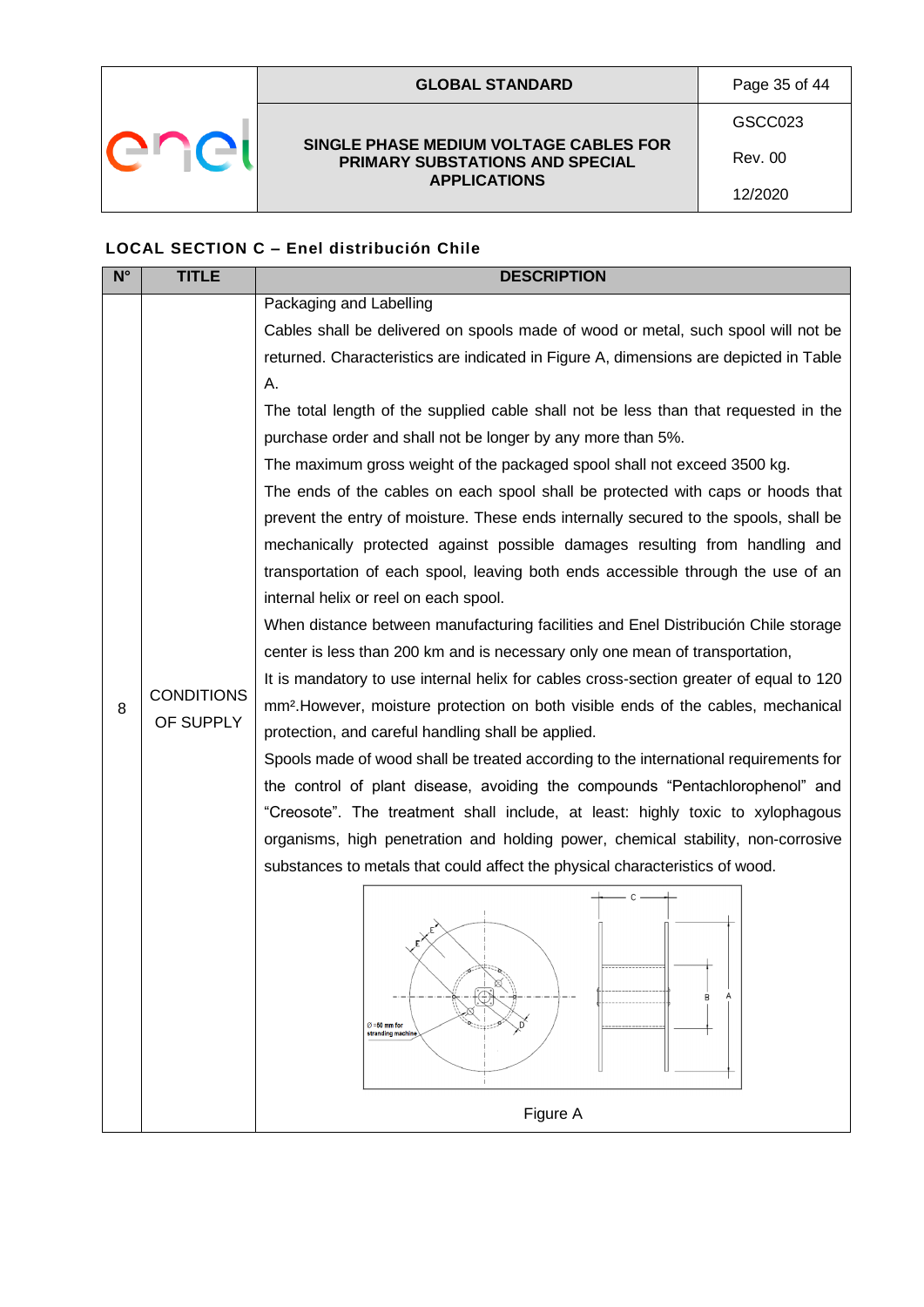| <b>GLOBAL STANDARD</b>                                                                           | Page 36 of 44  |
|--------------------------------------------------------------------------------------------------|----------------|
| SINGLE PHASE MEDIUM VOLTAGE CABLES FOR<br>PRIMARY SUBSTATIONS AND SPECIAL<br><b>APPLICATIONS</b> | GSCC023        |
|                                                                                                  | <b>Rev. 00</b> |
|                                                                                                  | 12/2020        |
|                                                                                                  |                |

## **LOCAL SECTION C – Enel distribución Chile**

| N° | <b>TITLE</b>                   | <b>DESCRIPTION</b>                                                                                                                                                                                                                                                                                                                                                                                                                                                                                                                                                                                                                         |                                                                                                                                                                                                                 |                                                                                                                                                   |                 |                    |                 |                                                                                                                                                                       |
|----|--------------------------------|--------------------------------------------------------------------------------------------------------------------------------------------------------------------------------------------------------------------------------------------------------------------------------------------------------------------------------------------------------------------------------------------------------------------------------------------------------------------------------------------------------------------------------------------------------------------------------------------------------------------------------------------|-----------------------------------------------------------------------------------------------------------------------------------------------------------------------------------------------------------------|---------------------------------------------------------------------------------------------------------------------------------------------------|-----------------|--------------------|-----------------|-----------------------------------------------------------------------------------------------------------------------------------------------------------------------|
|    |                                | Dimensions:                                                                                                                                                                                                                                                                                                                                                                                                                                                                                                                                                                                                                                |                                                                                                                                                                                                                 |                                                                                                                                                   |                 |                    |                 |                                                                                                                                                                       |
|    |                                |                                                                                                                                                                                                                                                                                                                                                                                                                                                                                                                                                                                                                                            | $A^{(1)}$                                                                                                                                                                                                       | B                                                                                                                                                 | $C^{(1)}$       | $\mathbf{D}^{(2)}$ | Е               |                                                                                                                                                                       |
|    |                                |                                                                                                                                                                                                                                                                                                                                                                                                                                                                                                                                                                                                                                            | $\,\mathrm{mm}$                                                                                                                                                                                                 | mm                                                                                                                                                | $\,\mathrm{mm}$ | $\,\mathrm{mm}$    | $\,\mathrm{mm}$ |                                                                                                                                                                       |
|    |                                |                                                                                                                                                                                                                                                                                                                                                                                                                                                                                                                                                                                                                                            | 2000                                                                                                                                                                                                            | (3)                                                                                                                                               | 1120            | 80                 | (4)             |                                                                                                                                                                       |
|    |                                |                                                                                                                                                                                                                                                                                                                                                                                                                                                                                                                                                                                                                                            |                                                                                                                                                                                                                 |                                                                                                                                                   | Table A         |                    |                 |                                                                                                                                                                       |
| 8  | <b>CONDITIONS</b><br>OF SUPPLY | Notes:<br>(1) Maximum value.<br>(2) Minimum value.<br>(3) Two times the minimum bending radius indicated by the supplier.<br>(4) 300 or 180 mm according to spool type (large or small, respectively)<br>The spools shall contain:<br>$\bullet$<br>some equivalent for metal spools, being secured with tapes or straps.<br>Indication with an arrow of the rolling direction.<br>$\bullet$<br>$\bullet$<br>both flanges and shall have the following information (in Spanish):<br>1)<br>2)<br>3)<br>4)<br>5)<br>6)<br>7)<br>8)<br>9)<br>11) Cable length [m]<br>13) Weight of the coil [kg]<br>14) Cable type<br>15) Coil dimensions [mm] | Manufacturer name<br>Country of origin<br>Enel distribucion Chile<br>Purchase order N°<br>Rated Voltage Uo/U (Umax)<br>Cable designation<br>Cable cross-section [mm <sup>2</sup> ]<br>Net and gross weight [kg] | Spool number of the corresponding delivered batch<br>10) Configuration type (unipolar, triplex, quadruplex).<br>12) Year and month of manufacture |                 |                    |                 | An external protection built with wooden flanges fixed on the wooden spools or<br>A stainless steel plate for identification purposes. Such plate shall be applied in |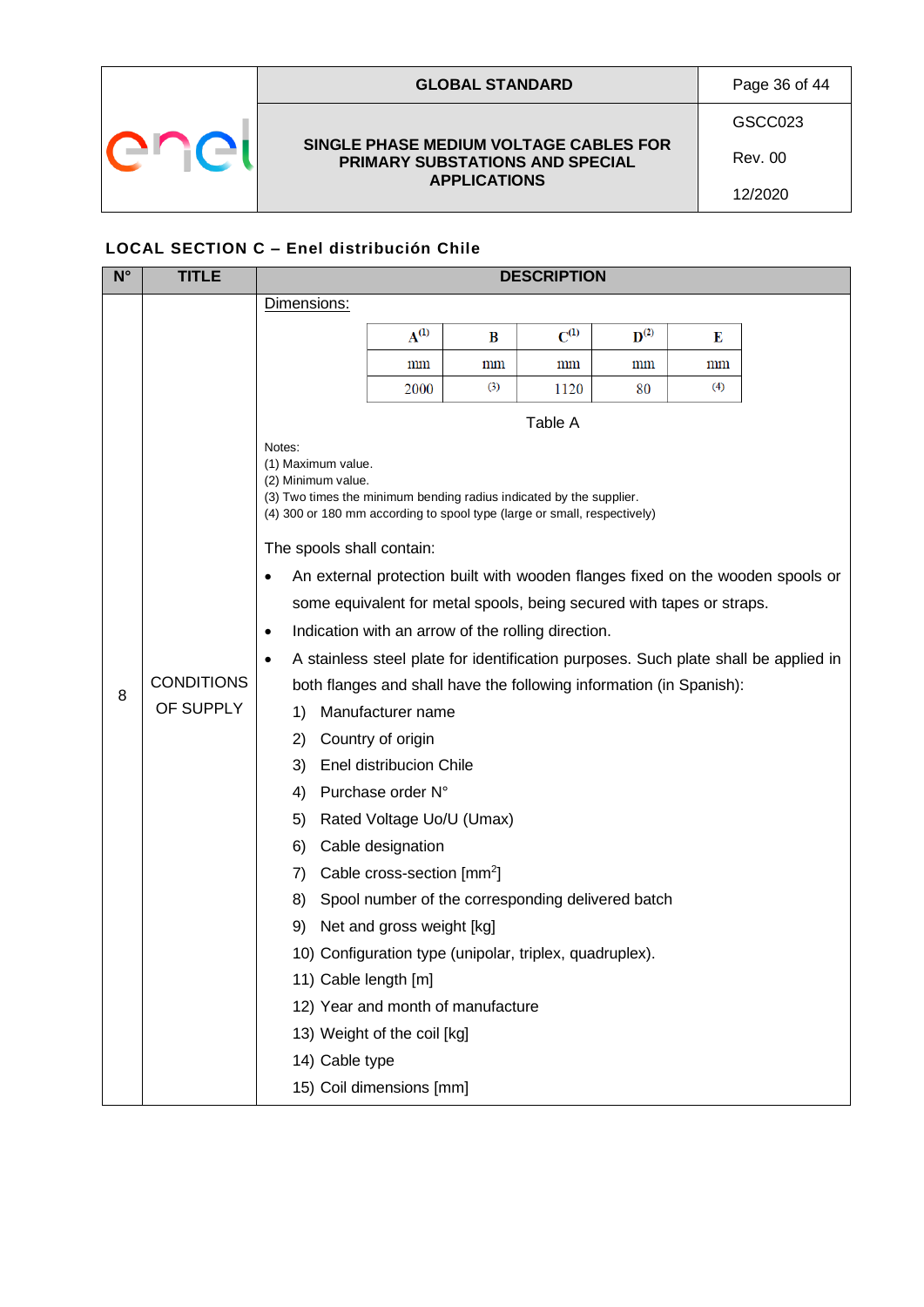

### <span id="page-36-0"></span>**LOCAL SECTION D – Enel Distribuição Ceará, Goiás, Rio and São Paolo**

| $\overline{\mathsf{N}^{\circ}}$ | <b>TITLE</b> | <b>DESCRIPTION</b>                                                                            |  |  |  |
|---------------------------------|--------------|-----------------------------------------------------------------------------------------------|--|--|--|
| 3.1                             | Laws         | NR10 - Safety in Electrical Installations and Services                                        |  |  |  |
|                                 |              | R: Round Stranded                                                                             |  |  |  |
|                                 |              | G7: HEPR                                                                                      |  |  |  |
|                                 |              | H1: Copper wires screen                                                                       |  |  |  |
|                                 |              | E: Polyolefin outer sheath                                                                    |  |  |  |
| 5.10.1                          | Cable        | $Uo/U$ (Umax) = Rated voltage in $kV$                                                         |  |  |  |
|                                 | designation  | Corss-section [mm2]                                                                           |  |  |  |
|                                 |              | Example of designation code:                                                                  |  |  |  |
|                                 |              | RG7H1E 12/20 (24) kV 1x630 mm2                                                                |  |  |  |
|                                 |              | Single core 630 mm <sup>2</sup> round compact copper conductors, insulated with HEPR, with    |  |  |  |
|                                 |              | a copper wires earth screen, and polyethylene outer sheath                                    |  |  |  |
|                                 |              | The distance between the end of a mark and the beginning of the next one will be              |  |  |  |
|                                 |              | less than or equal to 1 m and shall contain, in the order listed the following                |  |  |  |
|                                 |              | inscriptions:                                                                                 |  |  |  |
|                                 |              | The property stands                                                                           |  |  |  |
|                                 |              | Cable designation<br>$\bullet$                                                                |  |  |  |
|                                 | Marking      | The name or trademark of the manufacturer                                                     |  |  |  |
| 5.10.2                          |              | The identification letter of the manufacturing<br>$\bullet$                                   |  |  |  |
|                                 |              | The year and month of manufacture<br>$\bullet$                                                |  |  |  |
|                                 |              | The metric also supports sealed ink. Alternatively to the aforementioned method,<br>$\bullet$ |  |  |  |
|                                 |              | it could be stamped at a distance less than 1 meter.                                          |  |  |  |
|                                 |              | Example:                                                                                      |  |  |  |
|                                 |              | Enel Distribuição Rio RG7H1E 12/20 (24) kV 1x630 mm2 XXXXXX 2017 12 0000                      |  |  |  |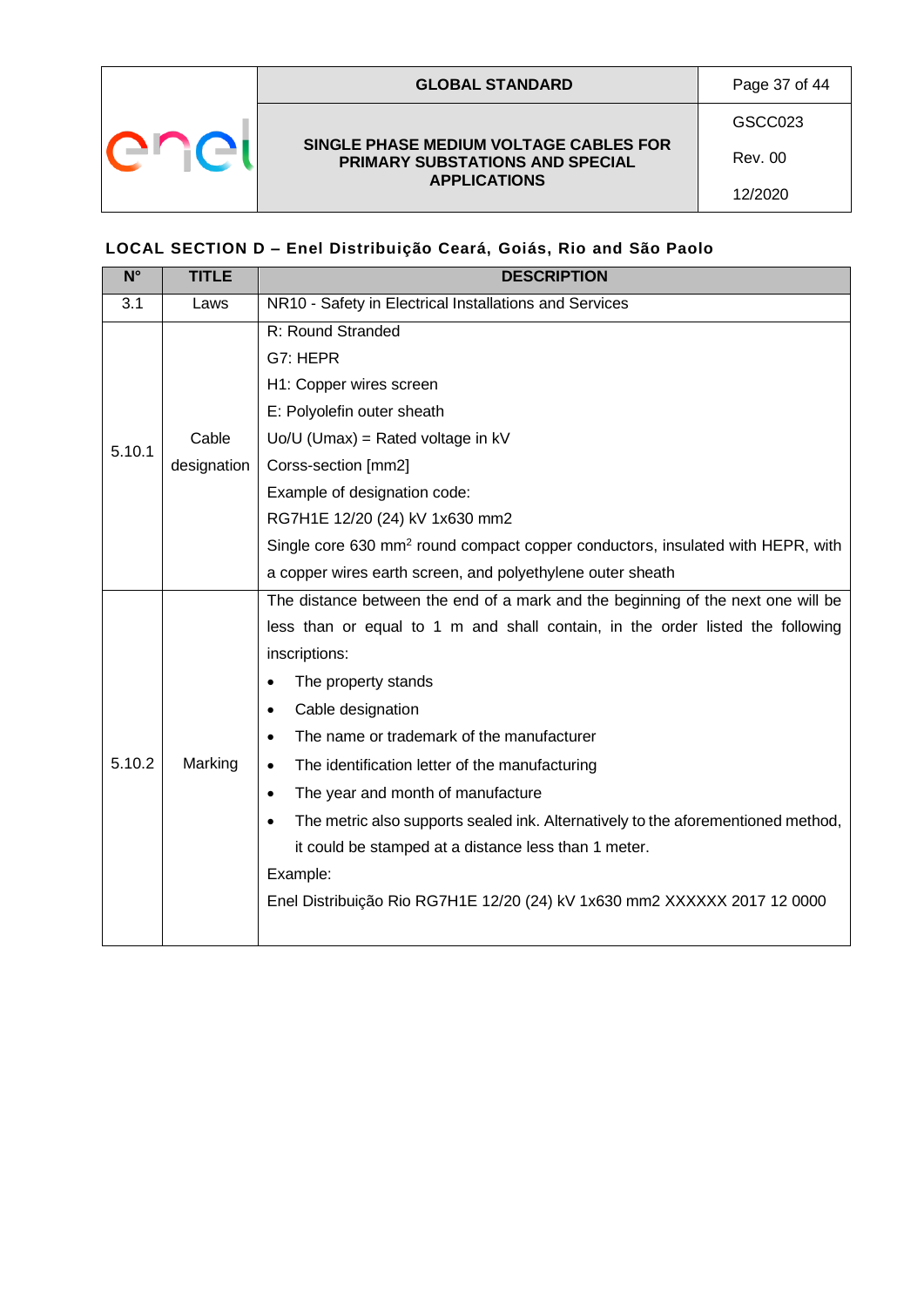|  | <b>GLOBAL STANDARD</b>                                                                           | Page 38 of 44 |
|--|--------------------------------------------------------------------------------------------------|---------------|
|  |                                                                                                  | GSCC023       |
|  | SINGLE PHASE MEDIUM VOLTAGE CABLES FOR<br>PRIMARY SUBSTATIONS AND SPECIAL<br><b>APPLICATIONS</b> | Rev. 00       |
|  |                                                                                                  | 12/2020       |

## **LOCAL SECTION D – Enel Distribuição Ceará, Goiás, Rio and São Paolo**

| $N^{\circ}$ | <b>TITLE</b>      | <b>DESCRIPTION</b>                                                                            |  |  |  |  |
|-------------|-------------------|-----------------------------------------------------------------------------------------------|--|--|--|--|
|             |                   | Packaging and Labelling                                                                       |  |  |  |  |
|             |                   | Cables shall be delivered on spools made of wood or metal, such spool will not be             |  |  |  |  |
|             |                   | returned. Characteristics are indicated in Figure A, dimensions are depicted in Table         |  |  |  |  |
|             |                   | А.                                                                                            |  |  |  |  |
|             |                   | The total length of the supplied cable shall not be less than that requested in the           |  |  |  |  |
|             |                   | purchase order and shall not be longer by any more than 5%.                                   |  |  |  |  |
|             |                   | The maximum gross weight of the packaged spool shall not exceed 3500 kg.                      |  |  |  |  |
|             |                   | The ends of the cables on each spool shall be protected with caps or hoods that               |  |  |  |  |
|             |                   | prevent the entry of moisture. These ends internally secured to the spools, shall be          |  |  |  |  |
|             |                   | mechanically protected against possible damages resulting from handling and                   |  |  |  |  |
|             |                   | transportation of each spool, leaving both ends accessible through the use of an              |  |  |  |  |
|             |                   | internal helix or reel on each spool.                                                         |  |  |  |  |
|             |                   | When distance between manufacturing facilities and distribution company storage               |  |  |  |  |
|             |                   | center is less than 200 km and is necessary only one mean of transportation,                  |  |  |  |  |
|             | <b>CONDITIONS</b> | It is mandatory to use internal helix for cables cross-section greater of equal to 120        |  |  |  |  |
| 8           | OF SUPPLY         | mm <sup>2</sup> . However, moisture protection on both visible ends of the cables, mechanical |  |  |  |  |
|             |                   | protection, and careful handling shall be applied.                                            |  |  |  |  |
|             |                   | Spools made of wood shall be treated according to the international requirements for          |  |  |  |  |
|             |                   | the control of plant disease, avoiding the compounds "Pentachlorophenol" and                  |  |  |  |  |
|             |                   | "Creosote". The treatment shall include, at least: highly toxic to xylophagous                |  |  |  |  |
|             |                   | organisms, high penetration and holding power, chemical stability, non-corrosive              |  |  |  |  |
|             |                   | substances to metals that could affect the physical characteristics of wood.                  |  |  |  |  |
|             |                   |                                                                                               |  |  |  |  |
|             |                   |                                                                                               |  |  |  |  |
|             |                   |                                                                                               |  |  |  |  |
|             |                   | R                                                                                             |  |  |  |  |
|             |                   | $\varnothing$ =50 mm for                                                                      |  |  |  |  |
|             |                   | stranding machine                                                                             |  |  |  |  |
|             |                   |                                                                                               |  |  |  |  |
|             |                   | Figure A                                                                                      |  |  |  |  |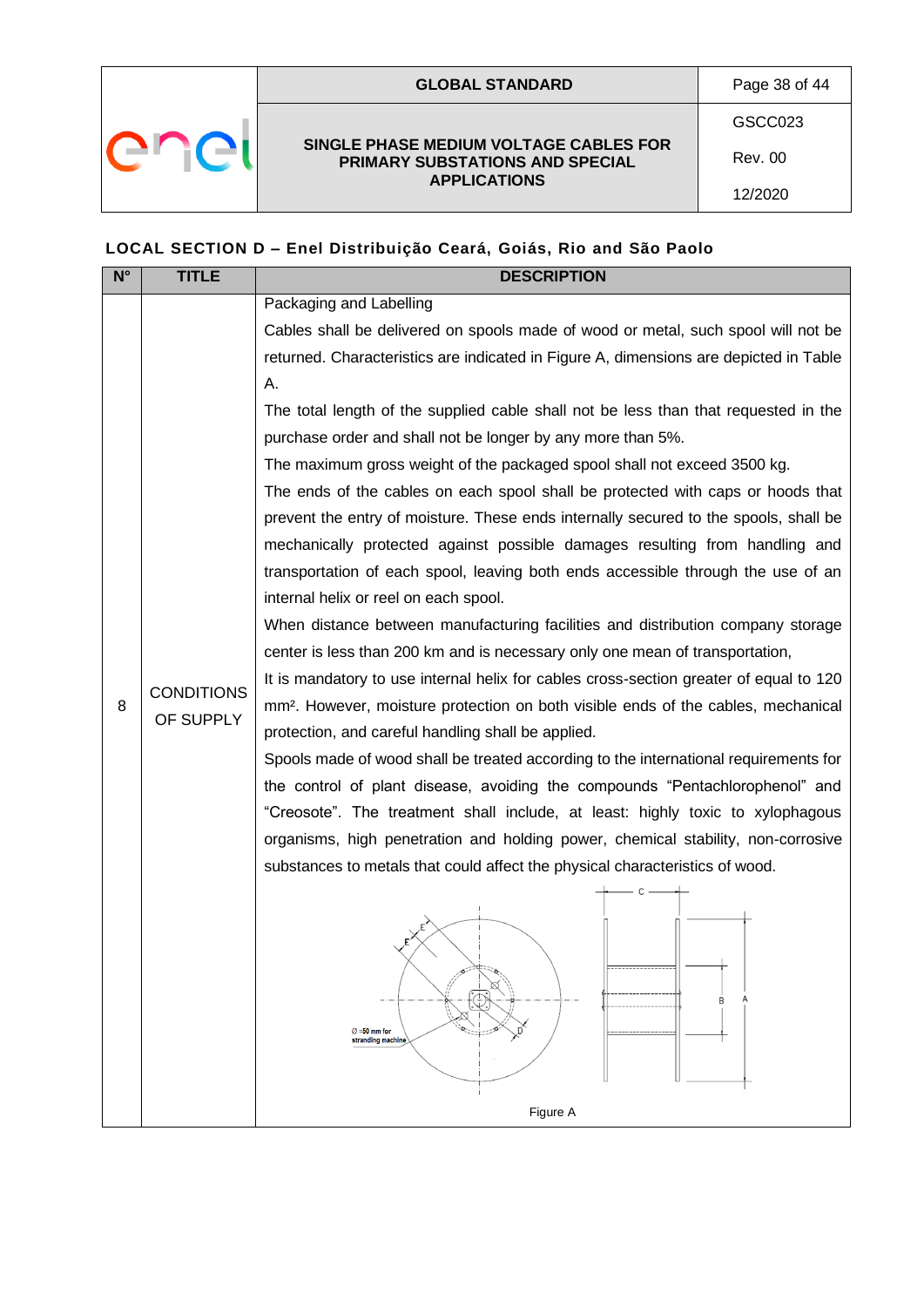|  | <b>GLOBAL STANDARD</b>                                                                           | Page 39 of 44 |
|--|--------------------------------------------------------------------------------------------------|---------------|
|  |                                                                                                  | GSCC023       |
|  | SINGLE PHASE MEDIUM VOLTAGE CABLES FOR<br>PRIMARY SUBSTATIONS AND SPECIAL<br><b>APPLICATIONS</b> | Rev. 00       |
|  |                                                                                                  | 12/2020       |

## **LOCAL SECTION D – Enel Distribuição Ceará, Goiás, Rio and São Paolo**

| <b>TITLE</b>                   | <b>DESCRIPTION</b>                            |           |                                                                                                                                     |                                                                                                                                                                                                                                |                    |                                                                                                                                                                                                       |                                                                                                                                                                                                                                                                                                                                                                                                                                   |  |  |  |  |  |
|--------------------------------|-----------------------------------------------|-----------|-------------------------------------------------------------------------------------------------------------------------------------|--------------------------------------------------------------------------------------------------------------------------------------------------------------------------------------------------------------------------------|--------------------|-------------------------------------------------------------------------------------------------------------------------------------------------------------------------------------------------------|-----------------------------------------------------------------------------------------------------------------------------------------------------------------------------------------------------------------------------------------------------------------------------------------------------------------------------------------------------------------------------------------------------------------------------------|--|--|--|--|--|
|                                | Dimensions:                                   |           |                                                                                                                                     |                                                                                                                                                                                                                                |                    |                                                                                                                                                                                                       |                                                                                                                                                                                                                                                                                                                                                                                                                                   |  |  |  |  |  |
|                                |                                               | $A^{(1)}$ | B                                                                                                                                   | $C^{(1)}$                                                                                                                                                                                                                      | $\mathbf{D}^{(2)}$ | Е                                                                                                                                                                                                     |                                                                                                                                                                                                                                                                                                                                                                                                                                   |  |  |  |  |  |
|                                |                                               | mm        | mm                                                                                                                                  | mm                                                                                                                                                                                                                             | mm                 | $\text{mm}$                                                                                                                                                                                           |                                                                                                                                                                                                                                                                                                                                                                                                                                   |  |  |  |  |  |
|                                |                                               | 2000      | (3)                                                                                                                                 | 1120                                                                                                                                                                                                                           | 80                 | (4)                                                                                                                                                                                                   |                                                                                                                                                                                                                                                                                                                                                                                                                                   |  |  |  |  |  |
|                                |                                               |           |                                                                                                                                     |                                                                                                                                                                                                                                |                    |                                                                                                                                                                                                       |                                                                                                                                                                                                                                                                                                                                                                                                                                   |  |  |  |  |  |
| <b>CONDITIONS</b><br>OF SUPPLY | Notes:<br>$\bullet$<br>$\bullet$<br>$\bullet$ |           |                                                                                                                                     |                                                                                                                                                                                                                                |                    |                                                                                                                                                                                                       | (according to                                                                                                                                                                                                                                                                                                                                                                                                                     |  |  |  |  |  |
|                                |                                               |           | (1) Maximum value.<br>(2) Minimum value.<br>The spools shall contain:<br>17) Country of origin<br>purchase)<br>26) Cable length [m] | 16) Manufacturer name<br>19) Purchase order N°<br>20) Rated Voltage Uo/U (Umax)<br>21) Insulation material<br>22) Cable cross-section [mm <sup>2</sup> ]<br>24) Net and gross weight [kg]<br>25) Configuration type (unipolar) | Table A            | (3) Two times the minimum bending radius indicated by the supplier.<br>(4) 300 or 180 mm according to spool type (large or small, respectively)<br>Indication with an arrow of the rolling direction. | An external protection built with wooden flanges fixed on the wooden spools or<br>some equivalent for metal spools, being secured with tapes or straps.<br>A stainless steel plate for identification purposes. Such plate shall be applied in<br>both flanges and shall have the following information (in Portuguese):<br>18) ENEL RIO/ENEL CEARÁ/ENEL SÃO PAOLO/GOIAS<br>23) Spool number of the corresponding delivered batch |  |  |  |  |  |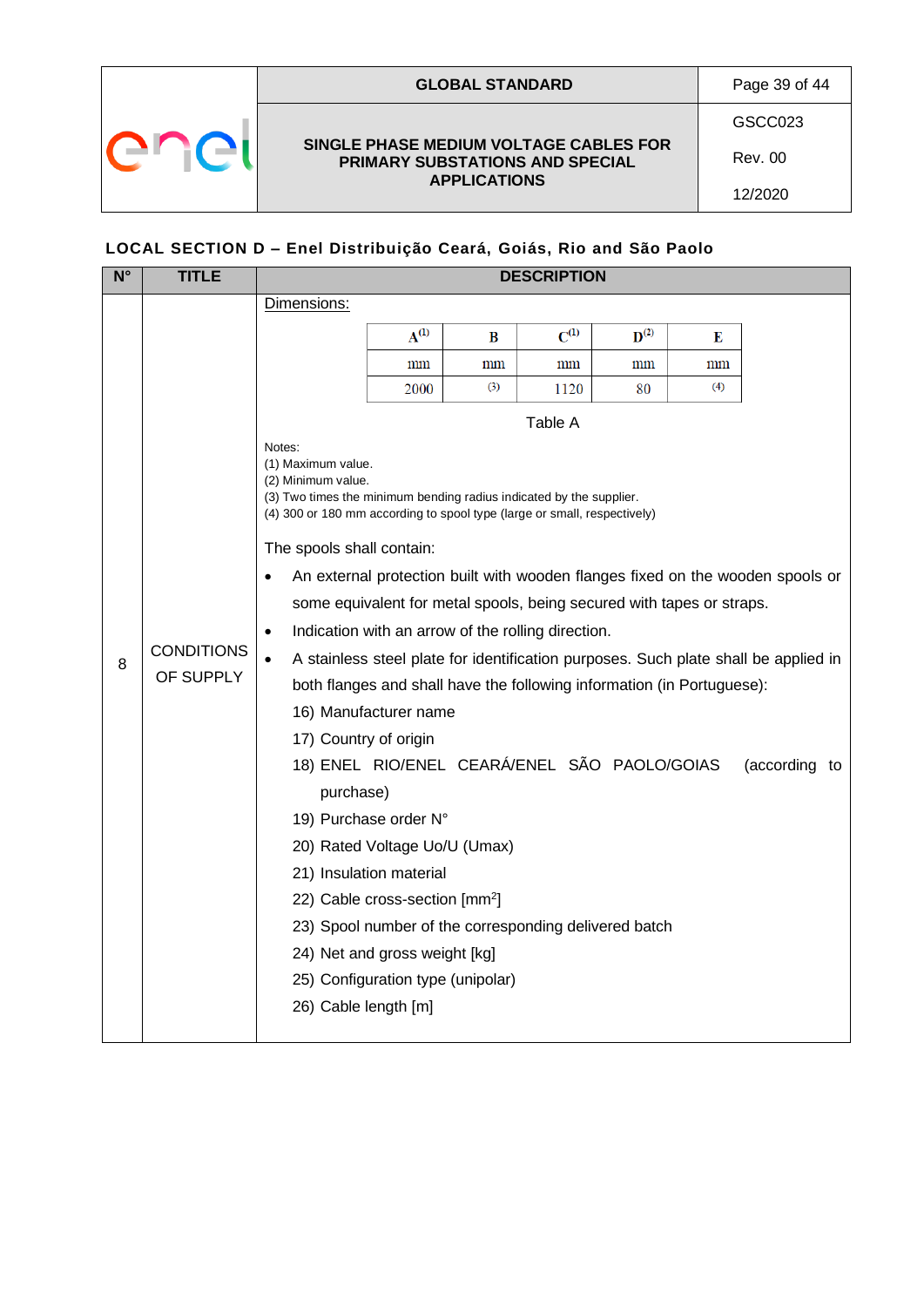

### **GLOBAL STANDARD** Page 40 of 44

**SINGLE PHASE MEDIUM VOLTAGE CABLES FOR PRIMARY SUBSTATIONS AND SPECIAL APPLICATIONS**

GSCC023

Rev. 00

12/2020

## <span id="page-39-0"></span>**LOCAL SECTION E – e-distribuzione**

| $N^{\circ}$ | <b>TITLE</b> | <b>DESCRIPTION</b>                                                                                                                                                                  |  |  |  |  |  |  |
|-------------|--------------|-------------------------------------------------------------------------------------------------------------------------------------------------------------------------------------|--|--|--|--|--|--|
|             |              | GUI 102/GUI 120 RO "Bobine per il trasporto di cavi elettrici, cavi<br>$\bullet$                                                                                                    |  |  |  |  |  |  |
|             | Local        | ottici e conduttori per linee elettriche di media e bassa tensione"                                                                                                                 |  |  |  |  |  |  |
| 3.3         | Standards    | PVR 006 "Operational Note Vendor Rating Control: BARCODES<br>$\bullet$                                                                                                              |  |  |  |  |  |  |
|             |              | Warranty and Traceability of Enel Distribution Materials".                                                                                                                          |  |  |  |  |  |  |
|             |              | R: Round Stranded                                                                                                                                                                   |  |  |  |  |  |  |
|             |              | G7: HEPR                                                                                                                                                                            |  |  |  |  |  |  |
| 5.10.1      |              | H1: Copper wires screen                                                                                                                                                             |  |  |  |  |  |  |
|             |              | E: Polyolefin outer sheath                                                                                                                                                          |  |  |  |  |  |  |
|             | Cable        | $Uo/U$ (Umax) = Rated voltage in kV                                                                                                                                                 |  |  |  |  |  |  |
|             | designation  | Cross-section [mm2]                                                                                                                                                                 |  |  |  |  |  |  |
|             |              | Example of designation code:                                                                                                                                                        |  |  |  |  |  |  |
|             |              | RG7H1E 12/20 (24) kV 1x630 mm2                                                                                                                                                      |  |  |  |  |  |  |
|             |              | Single core 630 mm <sup>2</sup> round compact copper conductors, insulated with                                                                                                     |  |  |  |  |  |  |
|             |              | HEPR, with a copper wires earth screen, and polyethylene outer sheath                                                                                                               |  |  |  |  |  |  |
|             |              | The distance between the end of a mark and the beginning of the next one<br>will be less than or equal to 1 m and shall contain, in the order listed the<br>following inscriptions: |  |  |  |  |  |  |
|             |              | The property stands: e-distribuzione,<br>$\bullet$                                                                                                                                  |  |  |  |  |  |  |
|             |              | Cable designation (see 5.11.2)<br>$\bullet$                                                                                                                                         |  |  |  |  |  |  |
|             |              | Rated voltage Uo/U [kV] (12/20 Kv)<br>$\bullet$                                                                                                                                     |  |  |  |  |  |  |
|             |              | Cross-section. (185)<br>$\bullet$                                                                                                                                                   |  |  |  |  |  |  |
|             |              | Reaction to fire class (CPR)<br>٠                                                                                                                                                   |  |  |  |  |  |  |
|             |              | The name or trademark of the manufacturer (XXXXXX)<br>٠                                                                                                                             |  |  |  |  |  |  |
| 5.10.2      | Marking      | The identification letter of the manufacturing (B)<br>٠                                                                                                                             |  |  |  |  |  |  |
|             |              | The index of the project: to choose exponentially (01, 02, 03) this index<br>٠<br>shall be modified with every construction variation of the single core<br>(phase or neutral)      |  |  |  |  |  |  |
|             |              | The year and month of manufacture (2017 12)<br>٠                                                                                                                                    |  |  |  |  |  |  |
|             |              | The metric indicated only in phase 1; also supports sealed ink.<br>٠<br>Alternatively to the aforementioned method, it could be stamped at a<br>distance less than 1 meter.         |  |  |  |  |  |  |
|             |              | Marking example                                                                                                                                                                     |  |  |  |  |  |  |
|             |              | e-distribuzione RG7H1E 12/20 (24) kV 1x630 mm2 CPR XXXXXX B 01 2020<br>09 0000                                                                                                      |  |  |  |  |  |  |
|             |              |                                                                                                                                                                                     |  |  |  |  |  |  |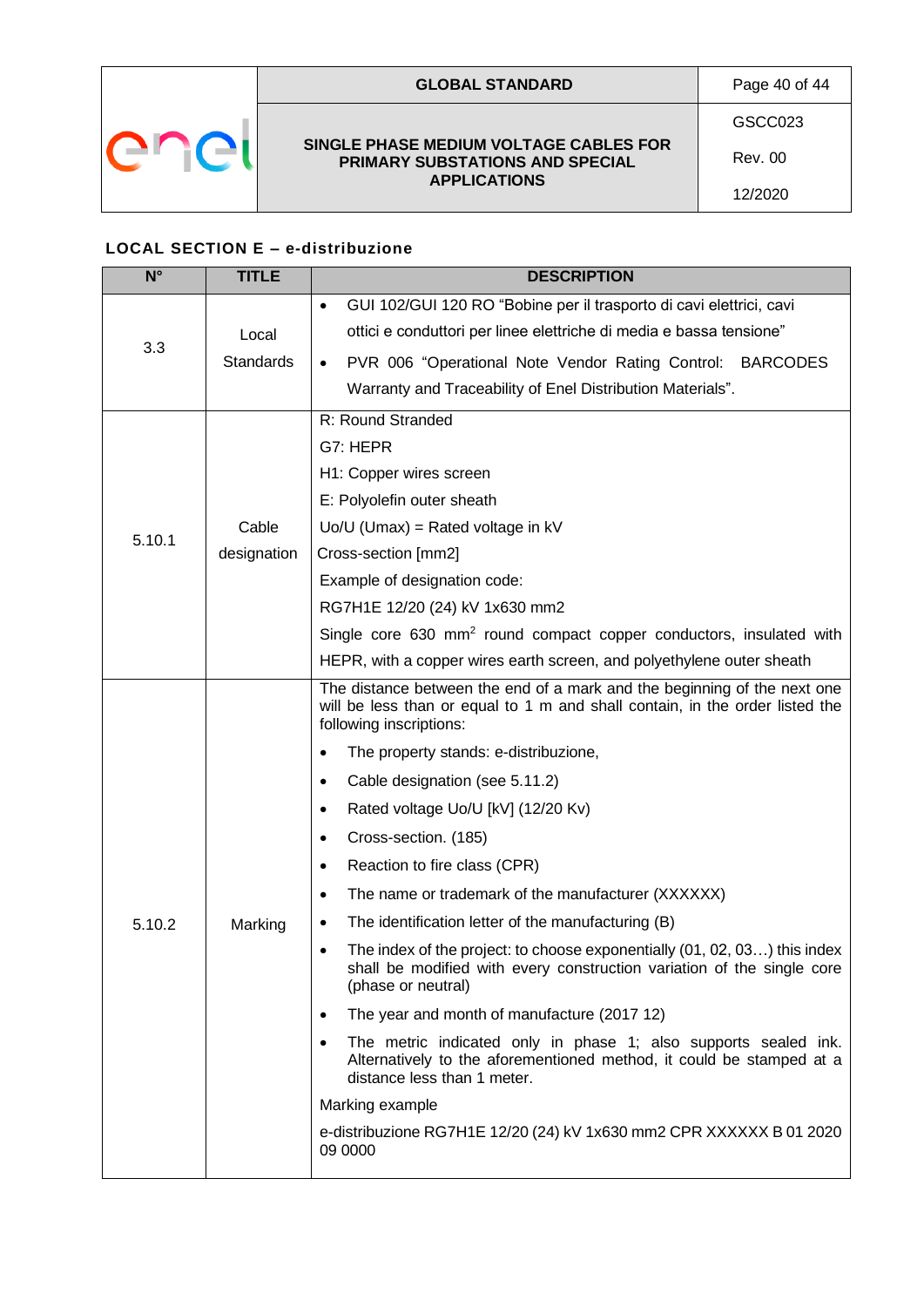|  | <b>GLOBAL STANDARD</b>                                                    | Page 41 of 44  |
|--|---------------------------------------------------------------------------|----------------|
|  |                                                                           | GSCC023        |
|  | SINGLE PHASE MEDIUM VOLTAGE CABLES FOR<br>PRIMARY SUBSTATIONS AND SPECIAL | <b>Rev. 00</b> |
|  | <b>APPLICATIONS</b>                                                       | 12/2020        |

## **LOCAL SECTION E – e-distribuzione**

| $N^{\circ}$ | <b>TITLE</b>                   |                                          |                                 | <b>DESCRIPTION</b>                                   |                                                                                                                                                                                                                                                                                                                                                                                                                                                                                                                                                                                                                                                                                                                                                                                                                                                                  |
|-------------|--------------------------------|------------------------------------------|---------------------------------|------------------------------------------------------|------------------------------------------------------------------------------------------------------------------------------------------------------------------------------------------------------------------------------------------------------------------------------------------------------------------------------------------------------------------------------------------------------------------------------------------------------------------------------------------------------------------------------------------------------------------------------------------------------------------------------------------------------------------------------------------------------------------------------------------------------------------------------------------------------------------------------------------------------------------|
|             |                                | Cable length and type of coil.           |                                 |                                                      |                                                                                                                                                                                                                                                                                                                                                                                                                                                                                                                                                                                                                                                                                                                                                                                                                                                                  |
|             |                                | <b>Formation</b><br>$[n^{\circ} x mm^2]$ | <b>Maximum</b><br>Length<br>[m] | <b>Coil Type</b><br>(GUI 102)                        |                                                                                                                                                                                                                                                                                                                                                                                                                                                                                                                                                                                                                                                                                                                                                                                                                                                                  |
|             |                                | 1x150                                    | 500                             | 20                                                   |                                                                                                                                                                                                                                                                                                                                                                                                                                                                                                                                                                                                                                                                                                                                                                                                                                                                  |
|             |                                | 1x240                                    | 500                             | 20                                                   |                                                                                                                                                                                                                                                                                                                                                                                                                                                                                                                                                                                                                                                                                                                                                                                                                                                                  |
|             |                                | 1x400                                    | 500                             | 20                                                   |                                                                                                                                                                                                                                                                                                                                                                                                                                                                                                                                                                                                                                                                                                                                                                                                                                                                  |
|             |                                | 1x630                                    | 350                             | 20                                                   |                                                                                                                                                                                                                                                                                                                                                                                                                                                                                                                                                                                                                                                                                                                                                                                                                                                                  |
| 8           | <b>CONDITIONS</b><br>OF SUPPLY | coils or drums.                          |                                 | and verification of constancy of performance (AVCP). | The far end of the cables shall be protected against the moisture.<br>Due to traceability in the network a bar code shall be applied on the flanges of the<br>drum. Such bar code shall be in compliance with technical specification PVR006.<br>Drum characteristics shall be in compliance with the standard GUI102.<br>Following standard EN 50575, the CE marking and labelling shall be in accordance<br>with the general principles set out in Article 30 of regulation (EC) No. 765/2008 and<br>shall be affixed visibly, legibly and indelibly to the product labels affixed to the reels,<br>In compliance with standard EN 50575 in particular annex V of the EU Construction<br>Products Regulation n° 305/2011 (CPR) the supplier shall elaborate a Declaration of<br>performance (DoP) and shall dispose a CE marking in function of the assessment |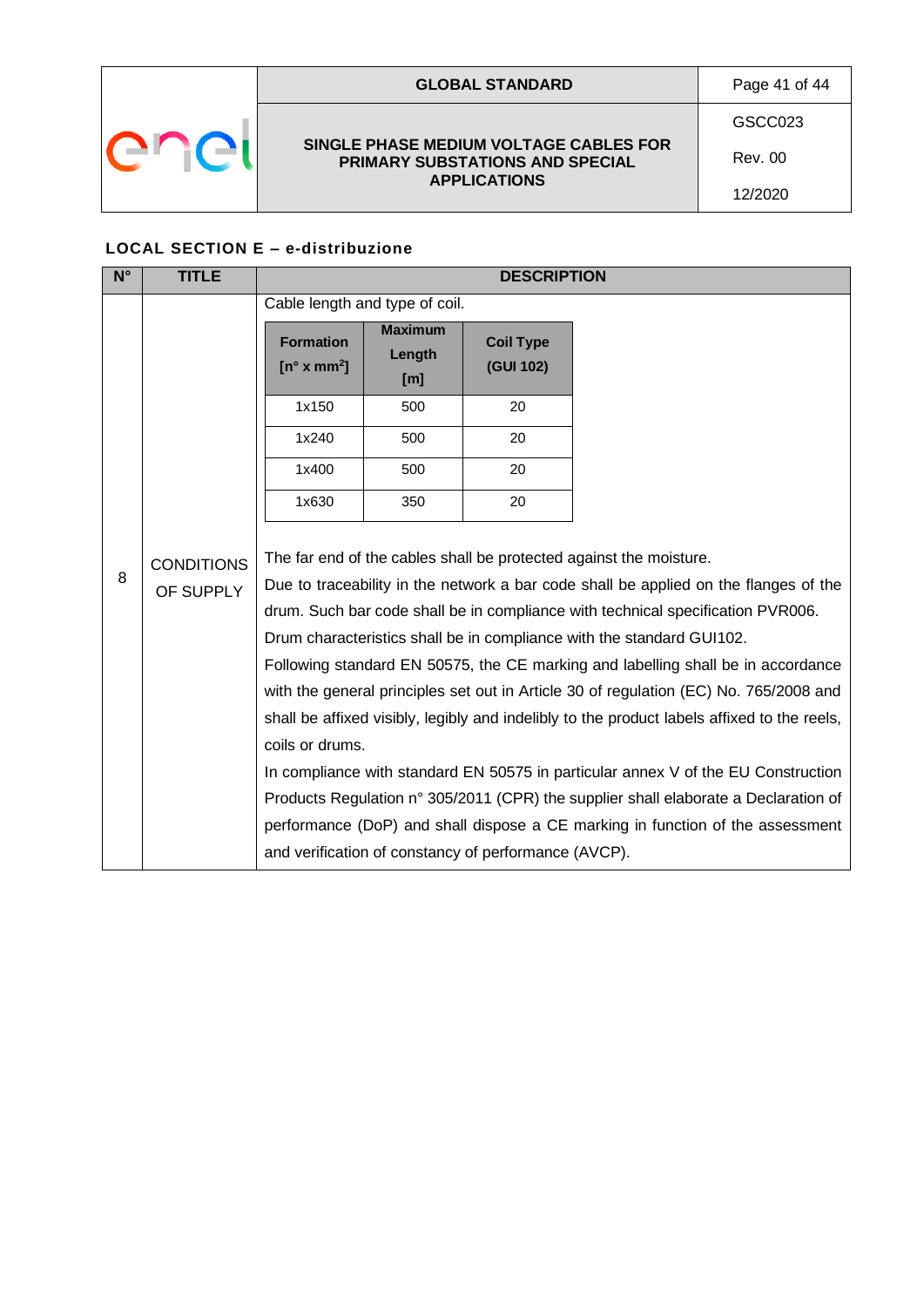**SINGLE PHASE MEDIUM VOLTAGE CABLES FOR PRIMARY SUBSTATIONS AND SPECIAL APPLICATIONS**

## <span id="page-41-0"></span>**LOCAL SECTION F – e-distributie Banat, Dobrogea and Muntenia.**

| $\overline{\mathsf{N}^{\circ}}$ | <b>TITLE</b> | <b>DESCRIPTION</b>                                                                                                                                                                  |  |  |  |  |  |  |  |
|---------------------------------|--------------|-------------------------------------------------------------------------------------------------------------------------------------------------------------------------------------|--|--|--|--|--|--|--|
|                                 |              | GUI 102/GUI 120 RO "Bobine per il trasporto di cavi elettrici, cavi<br>$\bullet$                                                                                                    |  |  |  |  |  |  |  |
| 3.3                             | Local        | ottici e conduttori per linee elettriche di media e bassa tensione"                                                                                                                 |  |  |  |  |  |  |  |
|                                 | Standards    | PVR 006 "Operational Note Vendor Rating Control: BARCODES<br>$\bullet$                                                                                                              |  |  |  |  |  |  |  |
|                                 |              | Warranty and Traceability of Enel Distribution Materials".                                                                                                                          |  |  |  |  |  |  |  |
|                                 |              | R: Round Stranded                                                                                                                                                                   |  |  |  |  |  |  |  |
|                                 |              | G7: HEPR                                                                                                                                                                            |  |  |  |  |  |  |  |
|                                 |              | H1: Copper wires screen                                                                                                                                                             |  |  |  |  |  |  |  |
|                                 |              | E: Polyolefin outer sheath                                                                                                                                                          |  |  |  |  |  |  |  |
| 5.10.1                          | Cable        | $Uo/U$ (Umax) = Rated voltage in kV                                                                                                                                                 |  |  |  |  |  |  |  |
|                                 | designation  | Corss-section [mm2]                                                                                                                                                                 |  |  |  |  |  |  |  |
|                                 |              | Example of designation code:                                                                                                                                                        |  |  |  |  |  |  |  |
|                                 |              | RG7H1E 12/20 (24) kV 1x630 mm2                                                                                                                                                      |  |  |  |  |  |  |  |
|                                 |              | Single core 630 mm <sup>2</sup> round compact copper conductors, insulated with                                                                                                     |  |  |  |  |  |  |  |
|                                 |              | HEPR, with a copper wires earth screen, and polyethylene outer sheath                                                                                                               |  |  |  |  |  |  |  |
|                                 |              | The distance between the end of a mark and the beginning of the next one<br>will be less than or equal to 1 m and shall contain, in the order listed the<br>following inscriptions: |  |  |  |  |  |  |  |
|                                 |              | The property stands: e-distributie Banat, e-distributie Dobrogea e-<br>distributie Muntenia                                                                                         |  |  |  |  |  |  |  |
|                                 |              | Cable designation (see 5.11.2)<br>$\bullet$                                                                                                                                         |  |  |  |  |  |  |  |
|                                 |              | Rated voltage Uo/U [kV] (12/20 Kv)<br>$\bullet$                                                                                                                                     |  |  |  |  |  |  |  |
|                                 |              | Cross-section. (185)<br>$\bullet$                                                                                                                                                   |  |  |  |  |  |  |  |
|                                 |              | Reaction to fire class (CPR)<br>$\bullet$                                                                                                                                           |  |  |  |  |  |  |  |
|                                 |              | The name or trademark of the manufacturer (XXXXXX)<br>$\bullet$                                                                                                                     |  |  |  |  |  |  |  |
| 5.10.2                          | Marking      | The identification letter of the manufacturing (B)<br>$\bullet$                                                                                                                     |  |  |  |  |  |  |  |
|                                 |              | The index of the project: to choose exponentially (01, 02, 03) this index<br>shall be modified with every construction variation of the single core<br>(phase or neutral)           |  |  |  |  |  |  |  |
|                                 |              | The year and month of manufacture (2017 12)<br>$\bullet$                                                                                                                            |  |  |  |  |  |  |  |
|                                 |              | The metric indicated only in phase 1; also supports sealed ink.<br>$\bullet$<br>Alternatively to the aforementioned method, it could be stamped at a<br>distance less than 1 meter. |  |  |  |  |  |  |  |
|                                 |              | Marking example                                                                                                                                                                     |  |  |  |  |  |  |  |
|                                 |              | e-distributie RG7H1E 12/20 (24) kV 1x630 mm2 CPR XXXXXX B 01 2020 09<br>0000                                                                                                        |  |  |  |  |  |  |  |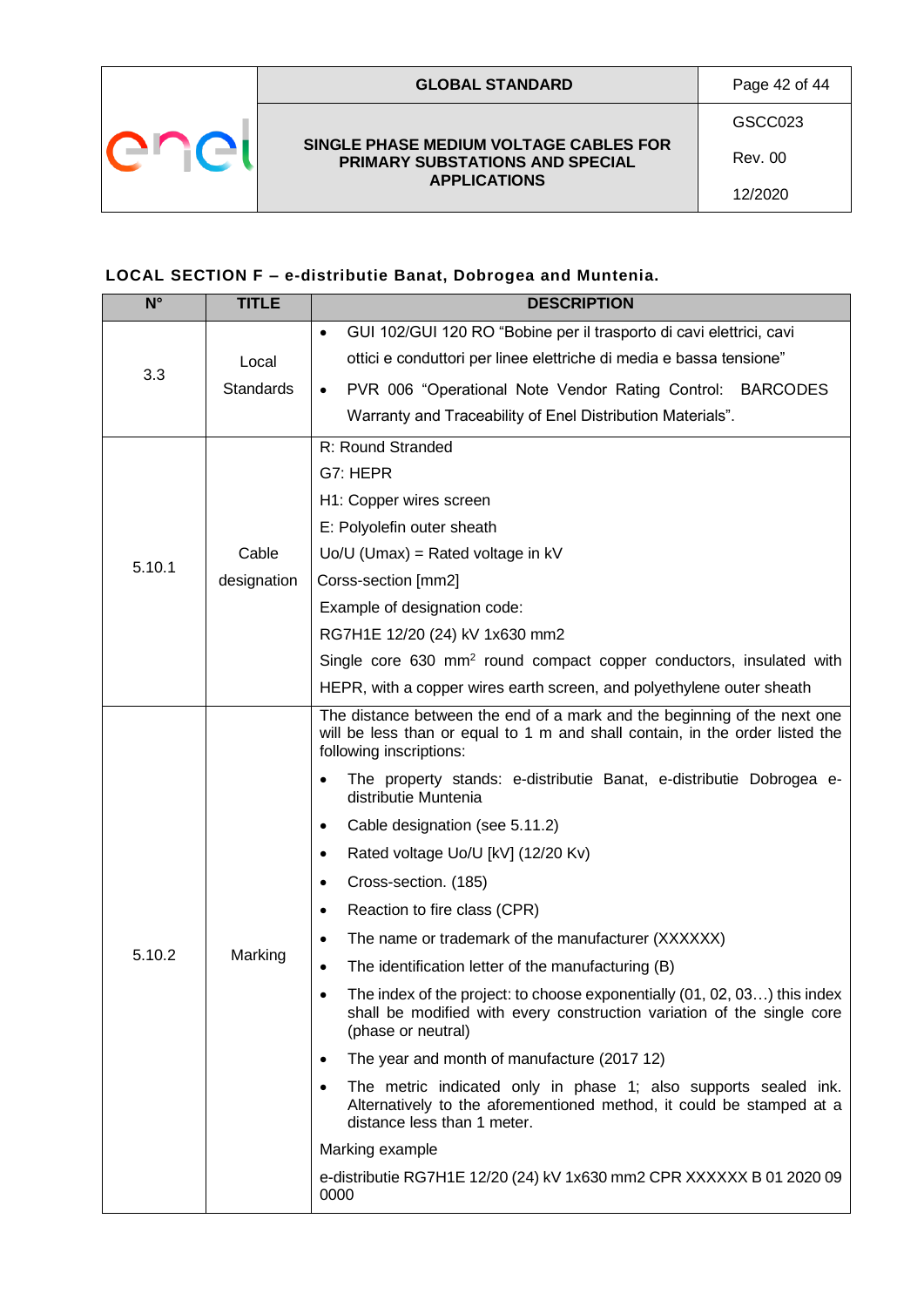|  | <b>GLOBAL STANDARD</b>                                                    | Page 43 of 44 |
|--|---------------------------------------------------------------------------|---------------|
|  |                                                                           | GSCC023       |
|  | SINGLE PHASE MEDIUM VOLTAGE CABLES FOR<br>PRIMARY SUBSTATIONS AND SPECIAL | Rev. 00       |
|  | <b>APPLICATIONS</b>                                                       | 12/2020       |

## **LOCAL SECTION E – e-distributie Banat, Dobrogea and Muntenia.**

| $N^{\circ}$ | <b>TITLE</b>                   |                                          |                                               | <b>DESCRIPTION</b>                                   |                                                                                                                                                                                                                                                                                                                                                                                                                                                                                                                                                                                                                                                                                                                                                                                                                                                                  |
|-------------|--------------------------------|------------------------------------------|-----------------------------------------------|------------------------------------------------------|------------------------------------------------------------------------------------------------------------------------------------------------------------------------------------------------------------------------------------------------------------------------------------------------------------------------------------------------------------------------------------------------------------------------------------------------------------------------------------------------------------------------------------------------------------------------------------------------------------------------------------------------------------------------------------------------------------------------------------------------------------------------------------------------------------------------------------------------------------------|
|             |                                | Cable length and type of coil.           |                                               |                                                      |                                                                                                                                                                                                                                                                                                                                                                                                                                                                                                                                                                                                                                                                                                                                                                                                                                                                  |
|             |                                | <b>Formation</b><br>$[n^{\circ} x mm^2]$ | <b>Maximum</b><br>Length<br>$\lceil m \rceil$ | <b>Coil Type</b><br>(GUI 102)                        |                                                                                                                                                                                                                                                                                                                                                                                                                                                                                                                                                                                                                                                                                                                                                                                                                                                                  |
|             |                                | 1x150                                    | 500                                           | 20                                                   |                                                                                                                                                                                                                                                                                                                                                                                                                                                                                                                                                                                                                                                                                                                                                                                                                                                                  |
|             |                                | 1x240                                    | 500                                           | 20                                                   |                                                                                                                                                                                                                                                                                                                                                                                                                                                                                                                                                                                                                                                                                                                                                                                                                                                                  |
|             |                                | 1x400                                    | 500                                           | 20                                                   |                                                                                                                                                                                                                                                                                                                                                                                                                                                                                                                                                                                                                                                                                                                                                                                                                                                                  |
|             |                                | 1x630                                    | 350                                           | 20                                                   |                                                                                                                                                                                                                                                                                                                                                                                                                                                                                                                                                                                                                                                                                                                                                                                                                                                                  |
| 8           | <b>CONDITIONS</b><br>OF SUPPLY | coils or drums.                          |                                               | and verification of constancy of performance (AVCP). | The far end of the cables shall be protected against the moisture.<br>Due to traceability in the network a bar code shall be applied on the flanges of the<br>drum. Such bar code shall be in compliance with technical specification PVR006.<br>Drum characteristics shall be in compliance with the standard GUI102.<br>Following standard EN 50575, the CE marking and labelling shall be in accordance<br>with the general principles set out in Article 30 of regulation (EC) No. 765/2008 and<br>shall be affixed visibly, legibly and indelibly to the product labels affixed to the reels,<br>In compliance with standard EN 50575 in particular annex V of the EU Construction<br>Products Regulation n° 305/2011 (CPR) the supplier shall elaborate a Declaration of<br>performance (DoP) and shall dispose a CE marking in function of the assessment |